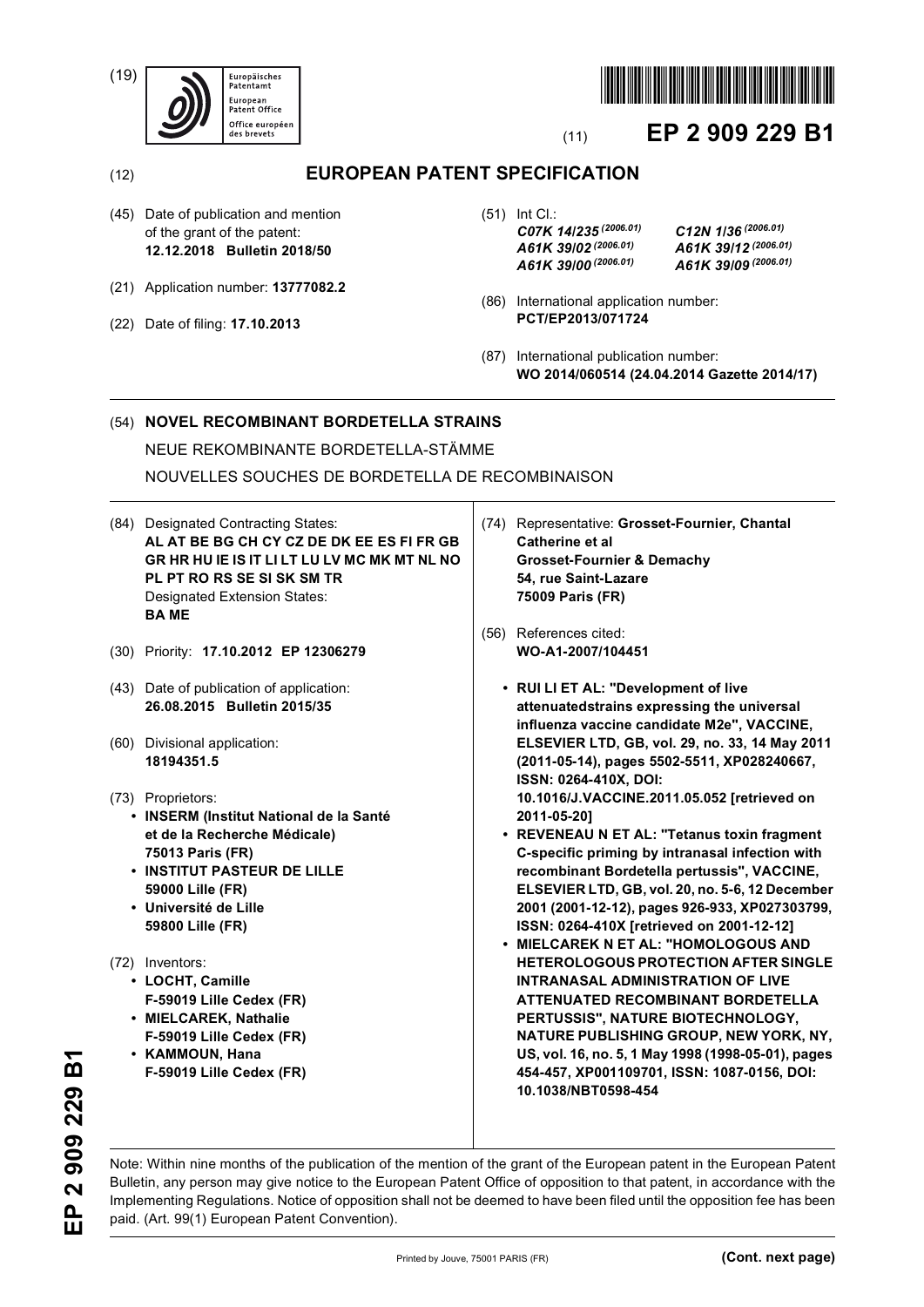- **YUSIBOV V ET AL: "Peptide-based candidate vaccine against respiratory syncytial virus", VACCINE, ELSEVIER LTD, GB, vol. 23, no. 17-18, 18 March 2005 (2005-03-18), pages 2261-2265, XP027652163, ISSN: 0264-410X [retrieved on 2005-03-18]**
- **GIEFING C ET AL: "Discovery of a novel class of highly conserved vaccine antigens using genomic scale antigenic fingerprinting of pneumococcus with human antibodies", THE JOURNAL OF EXPERIMENTAL MEDICINE, ROCKEFELLER UNIVERSITY PRESS, US, vol. 205, no. 1, 21 January 2008 (2008-01-21), pages 117-131, XP002535798, ISSN: 0022-1007, DOI: 10.1084/JEM.20071168**
- **NATHALIE MIELCAREK ET AL: "Live Attenuated B. pertussis as a Single-Dose Nasal Vaccine against Whooping Cough", PLOS PATHOGENS, PUBLIC LIBRARY OF SCIENCE, SAN FRANCISCO, CA, US, vol. 2, no. 7 e65, 1 July 2006 (2006-07-01), pages 662-670, XP007909792, ISSN: 1553-7366, DOI: 10.1371/JOURNAL.PPAT.0020065**
- **NATHALIE MIELCAREK ET AL: "Nasal vaccination using live bacterial vectors", ADVANCED DRUG DELIVERY REVIEWS, vol. 51, no. 1-3, 1 September 2001 (2001-09-01), pages 55-69, XP055089225, ISSN: 0169-409X, DOI: 10.1016/S0169-409X(01)00168-5**
- **RUI LI ET AL: "Attenuated Bordetella pertussis BPZE1 as a live vehicle for heterologous vaccine antigens delivery through the nasal route", BIOENGINEERED BUGS, vol. 2, no. 6, 1 November 2011 (2011-11-01), pages 315-319, XP055054807, ISSN: 1949-1018, DOI: 10.4161/bbug.2.6.18167**
- **COPPENS I ET AL: "Production of Neisseria meningitidis transferrin-binding protein B by recombinant Bordetella pertussis", INFECTION AND IMMUNITY, AMERICAN SOCIETY FOR MACROBIOLOGY, USA, vol. 69, no. 9, 1 September 2001 (2001-09-01), pages 5440-5446, XP002601315, ISSN: 0019-9567, DOI: 10.1128/IAI.69.9.5440-5446.2001**
- **DE FILETTE M ET AL: "Improved design and intranasal delivery of an M2e-based human influenza A vaccine", VACCINE, ELSEVIER LTD, GB, vol. 24, no. 44-46, 10 November 2006 (2006-11-10), pages 6597-6601, XP028011352, ISSN: 0264-410X, DOI: 10.1016/J.VACCINE.2006.05.082 [retrieved on 2006-11-10] cited in the application**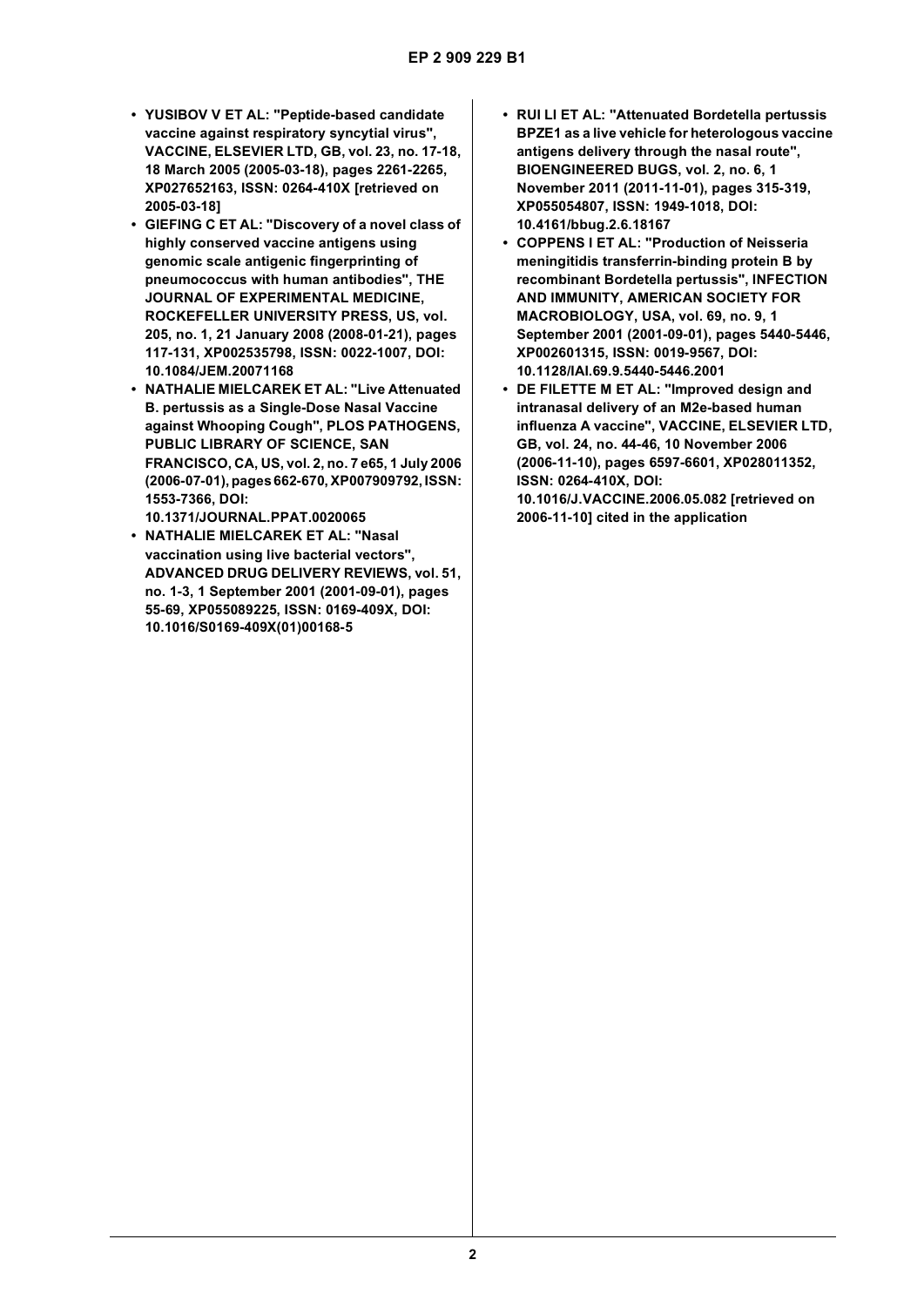#### **Description**

#### **FIELD OF THE INVENTION:**

*5* **[0001]** The disclosure relates to novel genetically attenuated *Bordetella pertussis* strains expressing a heterologous protein and their use as vaccines, namely for mucosal immunization. The invention is directed to a genetically attenuated *Bordetella pertussis* strain as defined in any one of claims 1 to 15, and its therapeutic uses as defined in claim 16 or 17. Also disclosed is a method for increasing immunogenicity of a *Bordetella* strain.

#### *10* **BACKGROUND OF THE INVENTION:**

**[0002]** Mucosal immunizations, such as nasal delivery of vaccines, have a number of advantages over classical parenteral vaccinations. They are needle-free, are less prone to contamination, depend less on trained medical or paramedical staff, may induce both systemic and mucosal immunity and are probably more suitable to protect against

*15* mucosal infections.

> **[0003]** However, most antigens are poor immunogens when given nasally and require the addition of potent mucosal adjuvants. One of the most potent mucosal adjuvant is cholera toxin or the closely related *Escherichia coli* heat-labile toxin and their detoxified derivatives. Unfortunately, the addition of this adjuvant to nasal vaccine formulations has been associated with Bell's palsy (Mutsch et al., 2004) and can therefore not be used in humans.

- *20* **[0004]** The authors of the present invention have recently developed an attenuated live nasal vaccine candidate against pertussis (Mielcarek et al., 2006), which has now successfully completed a first-in-man phase I safety trial (Thorstensson et al., in preparation). The concept of this candidate vaccine was based on the finding that natural infection with *Bordetella pertussis* via aerosol exposure is able to induce strong systemic B and T cell responses, even in very young infants (Mascart et al., 2003), as well as mucosal immunity. In addition, previous studies in non-human primates have led to
- *25* the conclusion that "ultimate protection against whooping cough probably best follows a live *B. pertussis* inoculation" (Huang et al., 1962).

**[0005]** The *B. pertussis* strain was attenuated based on the knowledge of the molecular mechanism of *B. pertussis* virulence (Locht et al., 2001) and constructed by genetically inactivating pertussis toxin, by deleting the dermonecrotic toxin gene and by exchanging the *ampG* gene of *B. pertussis* by *Escherichia coli ampG*, thereby abolishing the production

*30* of the tracheal cytotoxin. In preclinical models, this vaccine candidate, named BPZE1, showed excellent safety (Mielcarek et al., 2006, 2010; Skerry et al., 2009; Kavanagh et al., 2010; Li et al., 2010) and induced fast, strong and long-lasting immunity upon a single nasal administration (Feunou et al., 2010).

*35* **[0006]** Moreover, it was surprisingly uncovered that the BPZE1 strain, when nasally administered to mice was capable of eliciting a protective response against allergic and inflammatory conditions of the airways tract namely asthma and furthermore against topic allergies.

**[0007]** Reveneau et al. disclose a genetically attenuated *Bordetella* strain deficient in toxin production and expressing a hybrid protein comprising the N-terminal fragment of filamentous haemagglutinin (FHA) and protective tetanus toxin fragment C (TTFC), which strain does not produce mature FHA.

*40* **[0008]** Coppens et al. disclose a genetically attenuated *Bordetella* strain deficient in toxin production and expressing a hybrid protein comprising the N-terminal fragment of filamentous haemagglutinin (FHA) and TbpB of *N. meningitis*, which strain does not produce mature FHA.

**[0009]** Alonso et al. discloses a genetically attenuated *Bordetella* strain deficient in toxin production and expressing a hybrid protein comprising the N-terminal fragment of filamentous haemagglutinin (FHA) and the HtrA protein of non typeable *Haemophilus influenza,* which strain does not produce mature FHA

*45* **[0010]** US 6 841 358 discloses a genetically attenuated *Bordetella* strain deficient in toxin production and expressing a hybrid protein comprising the N-terminal fragment of filamentous haemagglutinin (FHA) and a model peptide of Sm28 GST of *Schistosoma mansoni,* which strain is deficient in the production of mature FHA **[0011]** However, the *fhaB* gene was not deleted for the purpose of increasing immunogenicity but the deletion was

only coincidental and an intrinsic feature of the strain used as a carrier for the production of the heterologous antigen.

- *50* **[0012]** As discussed herein, it is also known from Rui Li et al., "Development of live attenuated strains expressing the universal influenza vaccine candidate M2e", Vaccine, vol. 29, no. 33, 14 May 2011, *B. pertussis* strains having a deleted *dnt* gene, but encompassing nucleic acid encoding the full length B. pertussis FHA protein fused to up to three copies of Me2, the ectodomain of an *Influenza* A M2 protein, which is found in the fhab locus.
- *55* **[0013]** In Reveneau N et al., « Tetanus toxin fragment C-specific priming by intranasal infection with recombinant Bordetella pertussis », Vaccine, vol. 20, no. 5-6, 12 December 2001, it is disclosed the use of a FHA fragment ("Fha44") as a carrier of tetanus toxin fragment C (TTFC). Reveneau N et al. however state that it has been found that Fha44, when produced by *B. pertussis* instead of full-length FHA, totally lacks immunogenicity upon intranasal infection of the corresponding strain, confirming that the two molecules differ substantially in their immunogenic properties..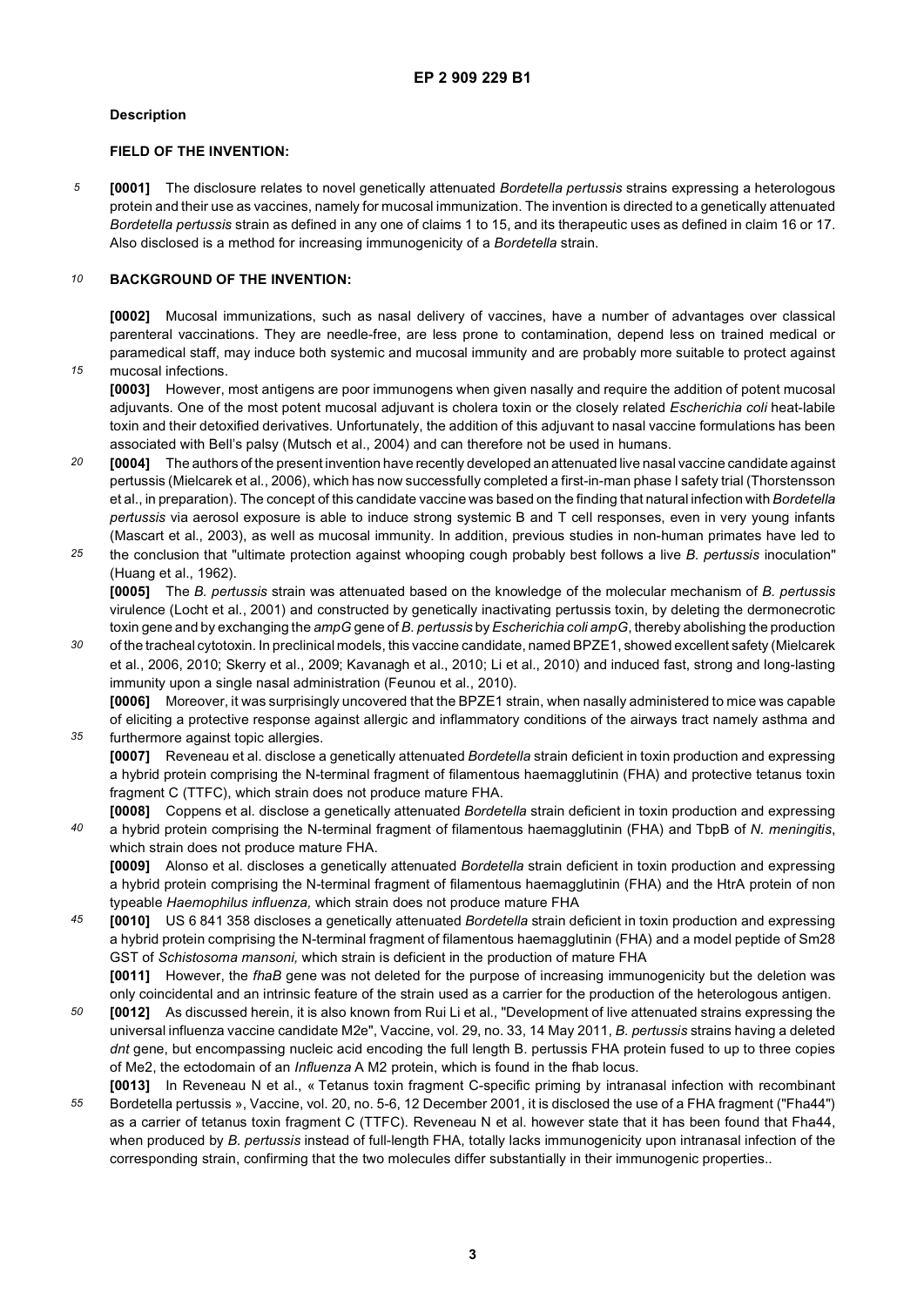**[0014]** From WO 2007/104451 A1, further discussed herein, it is known a genetically attenuated strain of *B. pertussis,* which ise deficient for tracheal cytotoxin (TCT), pertussis toxin (PTX), and dermonecrotic toxin (DNT), but which does not express a hybrid protein.

**[0015]** From Mielcarek N et al., "Homologous and heterologous protection after single intranasal administration of live

*5* attenuated recombinant Bordetella pertussis", Nature Biotechnology, vol. 16, no. 5, 1 May 1998, it is known attenuated *B. pertussis* strains expressing the *Schistosoma mansoni* Sm28GST antigen fused to full-length FHA. At least the *dnt* gene is not found deleted, and the strains do not comprise a heterologous *ampG*. **[0016]** BPZE1 has subsequently been considered as a vector for the expression of heterologous protective antigens,

*10* in order to develop multivalent nasal vaccines able to protect simultaneously against several different pathogens. The neutralizing peptide SP70 from enterovirus 71 has been surface exposed and secreted by BPZE1 as a hybrid protein with filamentous haemagglutinin (FHA), and using the secretion machinery of FHA (Ho et al., 2008). Similarly, the FHA machinery was also used to secrete and expose the ectodomain of matrix protein 2 from the influenza A virus by BPZE1 (Li et al., 2011). Although systemic and local IgG and IgA responses could be elicited to the heterologous antigens upon administration of the recombinant BPZE1 derivatives, the immune responses to the passenger antigens were usually

#### *15* modest at best.

*35*

**[0017]** Upon trying to resolve the problem of poor immunogenicity obtained with the BPZE1 constructs, it was surprisingly discovered by the inventors that immunogenicity could be considerably increased when the native *fhaB* gene encoding the naturally occurring FHA protein was deleted or otherwise inactivated.

*20* **[0018]** Moreover the strains thus obtained showed a substantially increased immunogenicity despite the anti-inflammatory properties of the native attenuated strain of *Bordetella pertussis* as evidenced by their activity against asthma and allergic diseases. Consequently the instant invention solves the problem for a vaccine for mucosal application, which is safe and capable of eliciting a potent immune response against an antigen present in a pathogen responsible for systemic or mucosal infections, including pathogens responsible for infections of the upper or lower respiratory tract.

#### *25* **SUMMARY OF THE INVENTION:**

**[0019]** Is disclosed herein a genetically attenuated recombinant *Bordetella pertussis* strain comprising a mutated pertussis toxin (*ptx*) gene, and a heterologous *ampG* gene and expressing a hybrid protein comprising the N-terminal fragment of filamentous haemagglutinin (FHA) and a heterologous epitope or antigenic protein or protein fragment,

*30* different from FHA, wherein the gene coding for the native FHA protein is inactivated. The invention relates to a strain as set forth in any one of claims 1 to 15.

**[0020]** Is further disclosed a live attenuated vaccine for the treatment of a mucosal infectious disease comprising a *Bordetella pertussis* strain as defined above intended to elicit an immune response against a pathogen responsible for mucosal infections, namely of the upper or lower respiratory tract. The invention further relates to therapeutic uses as defined in claims 16 and 17.

**[0021]** Yet another aspect of the present disclosure concerns a method for prophylaxis of an infectious disease in a mammal, comprising administering to said mammal an effective amount of a vaccine comprising in a suitable vehicle a genetically attenuated recombinant *Bordetella pertussis* strain comprising a mutated pertussis toxin (*ptx*) gene, and a heterologous *ampG* gene expressing a fusion protein comprising the N-terminal fragment of filamentous haemagglutinin

*40* (FHA) and a heterologous epitope or antigenic protein or protein fragment, different from FHA, wherein the gene coding for the native FHA protein is inactivated. The scope of the invention is defined by the claims. Any references in the description to methods of treatment or prevention refer to products of the present invention for use in therapeutic methods, as claimed.

*45* **[0022]** In another aspect, are disclosed methods for protecting a mammal against an infection by a pathogen infecting a mucosa, namely the lower or upper respiratory tract and/or eliciting an immune response against such a pathogen in a mammal using the composition or vaccine as disclosed herein. **[0023]** In still another aspect, is disclosed a method of eliciting an immune response against a pathogen with a mucosal

tropism in a mammal, comprising: administering a recombinant attenuated *Bordetella pertussis* strain to the mammal, wherein the mutated *Bordetella pertussis* strain comprises a mutated pertussis toxin (*ptx*) gene, and a heterologous

- *50 ampG* gene and expresses a fusion protein comprising the N-terminal fragment of filamentous haemagglutinin (FHA) and a heterologous epitope or antigenic protein or protein fragment, different from FHA, of the pathogen against which the immune response is sought, wherein in said recombinant strain, the gene coding for the native FHA protein is inactivated.
- *55* **[0024]** In another aspect, the recombinant strain further comprises in addition to the mutated pertussis toxin (*ptx*) gene and the heterologous *ampG* gene, a deleted or mutated dermonecrotic toxin (*dnt*) gene,. In some such aspects, the wild-type *Bordetella* strain *ampG* gene is replaced by an *ampG* gene of other Gram negative bacteria, such as an *E*. *coli ampG* gene.

**[0025]** In other aspects, the mutation of the *ptx* gene comprises the substitution of an amino acid involved in substrate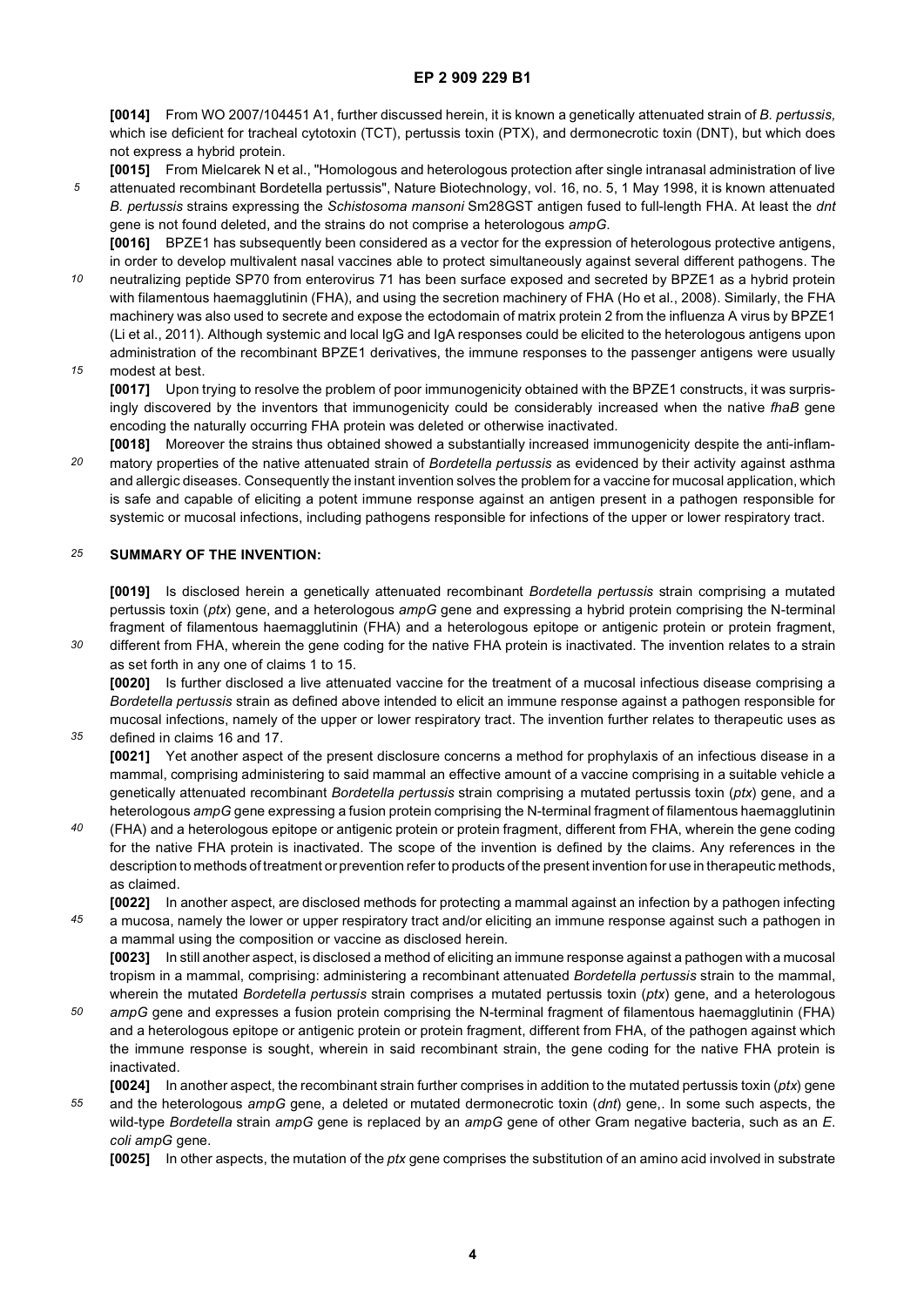binding and/or an amino acid involved in catalysis. In some such aspects, the substitution of the amino acid involved in substrate binding comprises K9R and the substitution of the amino acid involved in catalysis comprises E129G. In some aspects, the *Bordetella pertussis* strain comprises a triple mutant strain. In some such aspects, the *Bordetella* strain is the BPZE1 strain identified by accession number CNCM 1-3585.

- *5 10* **[0026]** In other aspects, the methods further comprise the prevention or treatment of the mucosal infection in the mammal. In some aspects, the *Bordetella pertussis* strain is administered prior to the mucosal infection. In some such aspects, the *Bordetella pertussis* strain is administered about 6 weeks or more prior to the mucosal infection. In other such aspects, the *Bordetella pertussis* strain is administered about 12 weeks or more prior to the mucosal infection. In some aspects, the pathogen responsible for the mucosal infection is the *influenza* virus, the respiratory syncytial virus
	- or *Streptococcus pneumoniae.* **[0027]** In some other aspects, the strain is administrated to a mammal in need of protective immunity against a mucosal infection. In some aspects the mammal is a human.

**[0028]** In still another aspect, the disclosure concerns a method for enhancing the immune response toward a pathogen, in a mammal, comprising administering a vaccine based on a *Bordetella* recombinant vector, wherein said *Bordetella*

*15* expresses a fusion protein comprising the N-terminal fragment of filamentous haemagglutinin (FHA) and a heterologous epitope or antigenic protein or protein fragment of said pathogen against which the immune response is sought and wherein in said recombinant strain, the gene coding for the native FHA protein is inactivated.

**[0029]** According to the invention, the *Bordetella* strain is a *Bordetella pertussis* strain. Yet are also disclosed herein, according to further aspects, other *Bordetella* species, such as *Bordetella bronchispetica* or *Bordetella parapertussis*.

*20* **[0030]** The *Bordetella* strain comprises advantageously the features described above for BPZE1 and may be administered as a pharmaceutical or veterinary vaccine against a pathogen as described above.

#### **DETAILED DESCRIPTION OF THE INVENTION:**

#### *25 Definitions:*

**[0031]** Throughout the specification, several terms are employed and are defined in the following paragraphs.

**[0032]** As used herein, the abbreviation "PTX" refers to pertussis toxin, which is a secreted ADP-ribosylating toxin. PTX is comprised of five different subunits (named S1-S5) with each complex containing two copies of S4 and one copy

- *30* of the other subunits. The subunits are arranged in an A-B structure. The A component is enzymatically active and is formed by the S1 subunit, while the B component is the receptor-binding portion and is made up of subunits S2-S5. **[0033]** As used herein the abbreviation "DNT" refers to the *B. pertussis* dermonecrotic toxin, which is a heat labile toxin that can induce localized lesions in mice and other laboratory animals when it is injected intradermally. **[0034]** As used herein the abbreviation "TCT" refers to tracheal cytotoxin, which is a virulence factor synthesized by
- *35 Bordetellae*. TCT is a peptidoglycan fragment and has the ability to induce interleukin-1 production and nitric oxide synthase. It has the ability to cause stasis of cilia and has lethal effects on respiratory epithelial cells. **[0035]** As used herein the term "fusion protein" or " hybrid protein" refers to a protein comprising a first protein consisting of the N-terminal part of FHA and a second protein linked thereto wherein the second protein comprises a protein of
- *40 Bordetella* different from FHA or preferably a protein from a different species, namely a virus, fungus and bacterium responsible for a mucosal or systemic infection or a fragment of such a protein able to elicit an immune response against *Bordetella* or the species responsible for the mucosal or systemic infection. **[0036]** The term "attenuated" refers to a weakened, less virulent *Bordetella pertussis* strain that is capable of stimulating

an immune response and creating protective immunity, but does not in general cause illness.

- *45 50* **[0037]** "Treating" or "treatment" using the methods of the present disclosure or invention includes preventing the onset of symptoms in a subject that can be at increased risk of a disease or disorder associated with a disease, condition or disorder as described herein, but does not yet experience or exhibit symptoms, inhibiting the symptoms of a disease or disorder (slowing or arresting its development), providing relief from the symptoms or side effects of a disease (including palliative treatment), and relieving the symptoms of a disease (causing regression). Treatment can be prophylactic (to prevent or delay the onset of the disease, or to prevent the manifestation of clinical or subclinical symptoms thereof) or
- therapeutic suppression or alleviation of symptoms after the manifestation of the disease or condition. **[0038]** The terms "protection" and "prevention" are used herein interchangeably and mean that an infection by a virulent pathogen is impeded.

**[0039]** The term "immunogenic composition" or "composition" means that the composition can induce an immune response and is therefore immunogenic. The term "immune response" means any reaction of the immune system. These

*55* reactions include the alteration in the activity of an organism's immune system in response to an antigen and can involve, for example, antibody production, induction of cell-mediated immunity, complement activation, development of immunological tolerance, development of immunological memory, or innate immune activation.

**[0040]** As used herein, the term "disease" has the meaning generally known and understood in the art and comprises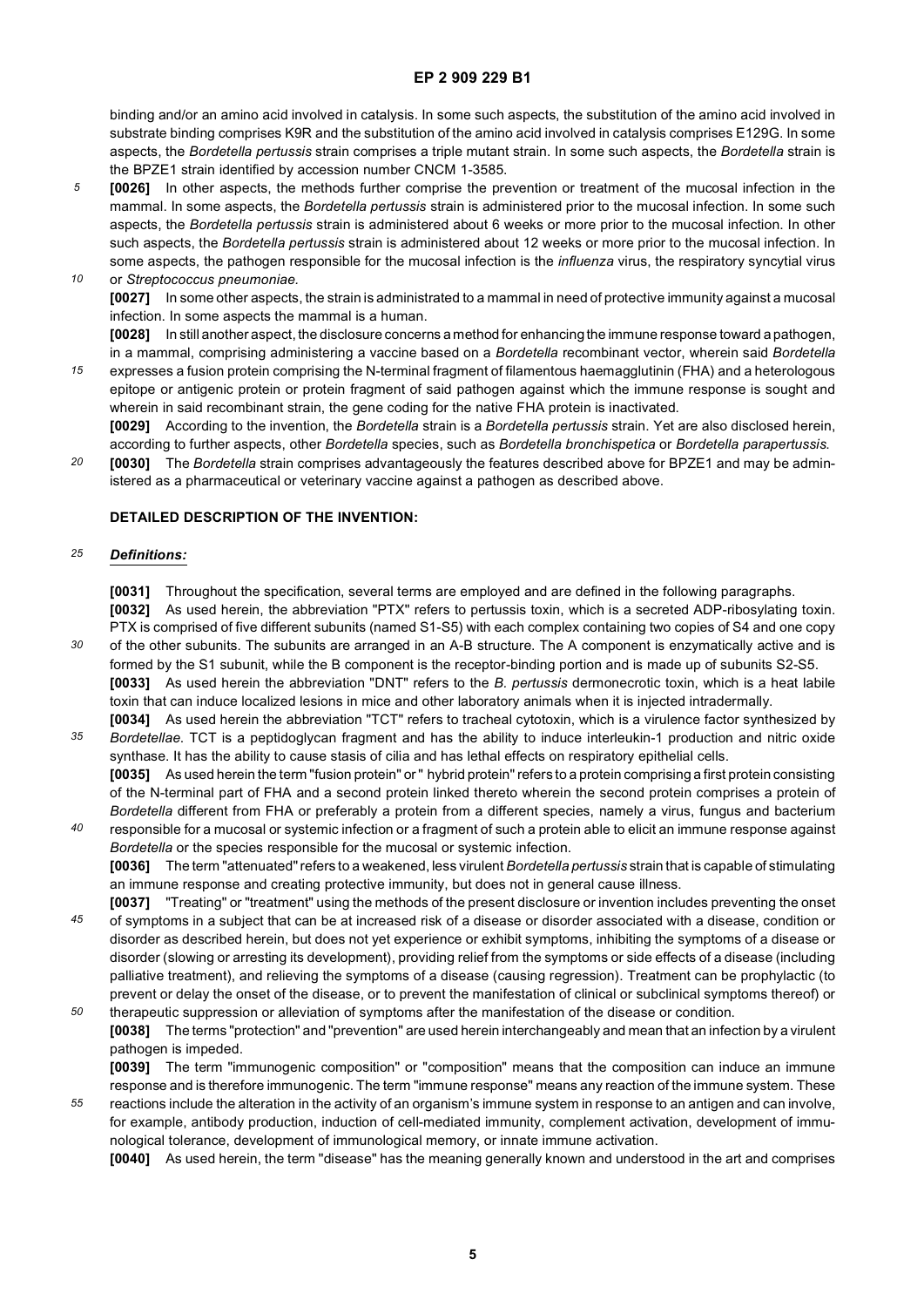any abnormal condition in the function or well being of a host individual. A diagnosis of a particular disease by a healthcare professional can be made by direct examination and/or consideration of results of one or more diagnostic tests.

**[0041]** The term "nasal administration" refers to any form of administration whereby an active ingredient is propelled or otherwise introduced into the nasal passages of a subject so that it contacts the respiratory epithelium of the nasal cavity. Nasal administration can also involve contacting the olfactory epithelium, which is located at the top of the nasal cavity between the central nasal septum and the lateral wall of each main nasal passage. The region of the nasal cavity immediately surrounding the olfactory epithelium is free of airflow. Thus, specialized methods must typically be employed to achieve significant absorption across the olfactory epithelium.

*5*

- *10* **[0042]** The term "aerosol" is used in its conventional sense as referring to very fine liquid droplets or solid particles carried by a propellant gas under pressure to a site of therapeutic application. A pharmaceutical aerosol of the disclosure or used within the invention contains a therapeutically active compound, which can be dissolved, suspended, or emulsified in a mixture of a fluid carrier and a propellant. The aerosol can be in the form of a solution, suspension, emulsion, powder, or semi-solid preparation. Aerosols of the present disclosure or used within the present invention are intended for administration as fine, solid particles or as liquid mists via the respiratory tract of a subject. Various types of propellants
- *15* can be utilized including, but not limited to, hydrocarbons or other suitable gases. Aerosols of the present disclosure or used within the present invention can also be delivered with a nebulizer, which generates very fine liquid particles of substantially uniform size within a gas. Preferably, a liquid containing the active compound is dispersed as droplets, which can be carried by a current of air out of the nebulizer and into the respiratory tract of the patient.

*20* **[0043]** The term "mammal" as used herein includes both humans and non-humans and includes but is not limited to humans, non-human primates, canines, felines, murines, bovines, equines, and porcines.

- **[0044]** The term "therapeutically effective amount" is an amount that is effective to ameliorate a symptom of a disease. A therapeutically effective amount can be a "prophylactically effective amount" as prophylaxis can be considered therapy. **[0045]** As used herein, the terms "comprises," "comprising," "includes," "including," "has," "having" or any other variation thereof, are intended to cover a non-exclusive inclusion. For example, a process, method, article, or apparatus that
- *25* comprises a list of elements is not necessarily limited to only those elements but can include other elements not expressly listed or inherent to such process or method. Further, unless expressly stated to the contrary, "or" refers to an inclusive or and not to an exclusive or. For example, a condition A or B is satisfied by any one of the following: A is true (or present) and B is false (or not present), A is false (or not present) and B is true (or present), and both A and B are true (or present).
- *30* **[0046]** "About" as used herein when referring to a measurable value such as an amount, a temporal duration, and the like, is meant to encompass variations of +/-20% or +/-10%, more preferably +/-5%, even more preferably +/-1%, and still more preferably +/-0.1% from the specified value, as such variations are appropriate to perform the disclosed methods. **[0047]** By "subject" it is meant a human. Typically the subject is a neonate, an infant or an adult.
- *35* **[0048]** As used in this specification and the appended claims, the singular forms "a", "an", and "the" include plural referents unless the content clearly dictates otherwise. Thus, for example, reference to "a vaccine" includes a combination of two or more vaccines, and the like.

**[0049]** The authors of the present invention have generated an optimized heterologous expression system for *Bordetella pertussis,* by using the N-terminal domain of FHA to carry heterologous antigens to the bacterial surface and into the extracellular milieu and by eliminating the original FHA-encoding gene. By using three different models (Influenza

*40* A Virus, Respiratory Syncytial Virus and *Streptococcus pneumoniae*), the invention provides the demonstration of a strong improvement in immunogenicity over previous systems. **[0050]** Yet another aspect of the present disclosure concerns a recombinant attenuated *Bordetella pertussis* strain that can be used as an immunogenic composition or a vaccine to elicit an immune response in a mammal.

*45* **[0051]** According to a first aspect, is disclosed a genetically attenuated *Bordetella pertussis* strain comprising a mutated pertussis toxin (*ptx*) gene, and a heterologous *ampG* gene and expressing a hybrid protein comprising the N-terminal fragment of filamentous haemagglutinin (FHA) and a heterologous epitope or antigenic protein or protein fragment, different from FHA, wherein the gene coding for the native FHA protein is inactivated. The gene coding for the native FHA protein may be inactivated by partial or fully deletion.

*50* **[0052]** According to another aspect, the N-terminal fragment of the FHA protein comprises the aminoacids from positions 1 to 862, more preferably from positions 1 to 330, starting with the first amino acid of the FhaB preprotein as defined by Lambert-Busine et al. (1998).

**[0053]** The invention concerns a strain as defined in claim 1.

**[0054]** Life attenuated *B. pertussis* vaccines which are deficient for tracheal cytotoxin (TCT), active pertussis toxin (PTX), and dermonecrotic toxin (DNT) have been described in WO2007/104451 and in Mielcarek et al. (2006).

*55* **[0055]** The *B. pertussis ampG* gene can be replaced by *E*. *coli ampG*. The resulting strain expressed less than 1% residual TCT activity. Any heterologous *ampG* gene from gram-negative bacteria that release very small amounts of peptidoglycan fragments into the medium, can be used in the present invention. Examples of suitable heterologous *ampG* gene include, but are not limited to *ampG* genes from *Escherichia coli, Salmonella, Enterobacteriaceae, Pseu-*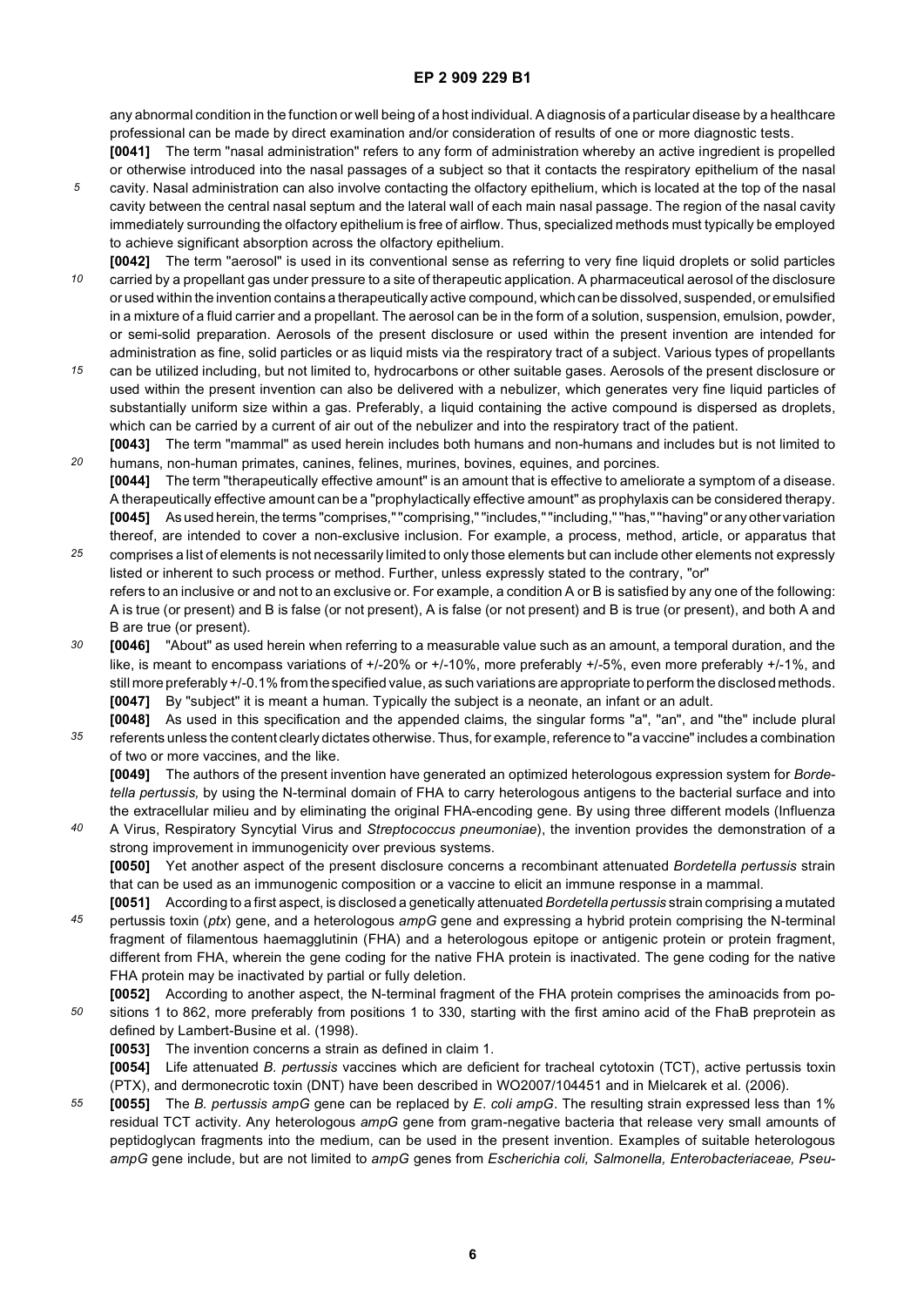*domonas, Moraxella, Helicobacter, Stenotrophomonas, Legionella.*

**[0056]** PTX is a major virulence factor responsible for the systemic effects of *B. pertussis* infections and is composed of an enzymatically active moiety, called S1, and a moiety responsible for binding to target cell receptors. It is also one of the major protective antigens. The natural *ptx* genes can be replaced by a mutated version coding for an enzymatically

*5* inactive toxin. This can be achieved by replacing Arg-9 by Lys, and Glu-129 by Gly in S1, two key residues involved in substrate binding and catalysis, respectively. Allelic exchange can be used to first delete the *ptx* operon, and then to insert the mutated version.

**[0057]** The presence of the relevant toxin in the *B. pertussis* culture supernatants can be detected by immunoblot analysis.

*10* **[0058]** Other mutations can also be made such as those described in U.S. Patent 6,713,072, as well as any known or other mutations able to reduce the toxin activity to undetectable levels.

**[0059]** Allelic exchange can also be used to remove the *dnt* gene. Although the role of DNT in the virulence of *B. pertussis* is not certain, it has been identified as an important toxin in the closely related species *B. bronchiseptica* and displays lethal activity upon injection of minute quantities.

- *15* **[0060]** TCT is responsible for the destruction of ciliated cells in the trachea of infected hosts and may thus be involved in the cough syndrome. TCT is a breakdown product of peptidoglycan in the cell wall of Gram-negative bacteria, which generally internalize it into the cytosol by the AmpG transporter protein to be re-utilized during cell wall biosynthesis. *B*. *pertussis* AmpG is inefficient in the internalization of peptidoglycan breakdown products.
- *20* **[0061]** In a preferred embodiment, the life attenuated *B. pertussis* vaccine is the BPZE1 strain deposited with the Collection Nationale de Cultures de Microorganismes (CNCM, Institut Pasteur, 25 rue du Docteur Roux, F-75724 Paris Cedex 15, FRANCE) on March 9, 2006 under the number CNCM I-3585.

**[0062]** In one aspect, the recombinant *Bordetella* strain contains a mutated *ptx* gene, a deleted or mutated *dnt* gene, and a heterologous *ampG* gene. The heterologous *ampG* gene product can strongly reduce the amount of tracheal cytotoxin that is produced. The starting strain which is mutated can be any *Bordetella* strain including *B. pertussis, B.*

- *25 parapertussis,* and *B. bronchiseptica.* In one aspect the starting strain used to obtain the mutated *Bordetella* strain is *B. pertussis.* In another aspect, the strain is a triple mutant *Bordetella* strain. In another aspect, the *Bordetella* strain is identified by accession number CNCM 1-3585. In another aspect, the *Bordetella* strain is identified by accession number V09/009169.
- *30* **[0063]** The invention is not limited to only the mutants described above. Other additional mutations can be undertaken such as adenylate cyclase (AC) deficient mutants, lipopolysaccharide (LPS) deficient mutants, filamentous haemagglutinin (FHA), and any of the *bvg*-regulated components.

**[0064]** Advantageously the *Bordetella* strain has been made deficient in the production of toxins by elimination or deletion, at least partially, or by mutation, of the gene coding for the toxin so as to produce an inactive toxin or no toxin at all. Such a gene may be particularly the gene coding for *B. pertussis* toxin or any protein having a structure or function

*35* similarity with such a toxin. It can be also the gene coding for hemolysin/adenylate cyclase toxin or the dermonecrotic toxin expressed by *Bordetella* strains or for proteins having structure or function similarities. The *Bordetella* strain may be deficient in the production of one or more of these toxins.

**[0065]** The hybrid protein comprises part of the protein FHA and at least part of the protein of interest. This particular protein may be expressed by a strain of the *B. pertussis* species, such as the strain BPNX deposited under No. I-1770 on Oct. 8, 1996, in the National Collection of Microorganism Cultures of Institut Pasteur, 28, Rue du Docteur Roux, F-

*40* 75724, Paris, Cedex 15, France or the *B. pertussis* strain is identified by accession number CNCM 1-3585 or the *B. pertussis* strain is identified by accession number V09/009169.

**[0066]** Said hybrid protein may in particular be expressed by the mutated BPZE1 strain deposited with the Collection Nationale de Cultures de Microorganismes (CNCM) in Paris, France under the Budapest Treaty on Mar. 9, 2006 and assigned the number CNCM 1-3585.

**[0067]** A strain according to the present disclosure or invention may be obtained by elimination of the gene of the toxin from the genome of a virulent strain expressing said hybrid protein, or by partial deletion or by mutation so as to produce an inactive toxin. Elimination may be carried out by any method known to those skilled in the art and particularly by crossing the virulent strain with a mobilizing strain, then by selecting, through markers adapted according to the strains,

- *50* cells having lost the toxin gene. Such a loss of capacity of the virulent strain to express the toxin results from a double event of a homologous recombination between the virulent strain and a plasmid of the mobilizing strain. A person skilled in the art may refer for the obtaining of attenuated strains to the method described by Antoine and Locht (1990). **[0068]** The characteristics of the deficient strains in the production of toxins, so selected, may be checked with various techniques, in particular by Western-blotting.
- *55* **[0069]** The avirulent strains expressing the hybrid protein may be obtained with the techniques known to those skilled in the art and, in particular, may be obtained as described in the above-mentioned French patent application FR-94 04 661. The recombinant DNAs comprising on the one hand a sequence coding for a heterologous peptide and on the other hand a sequence coding for a part of FHA are obtained through the methods known to those skilled in the art, in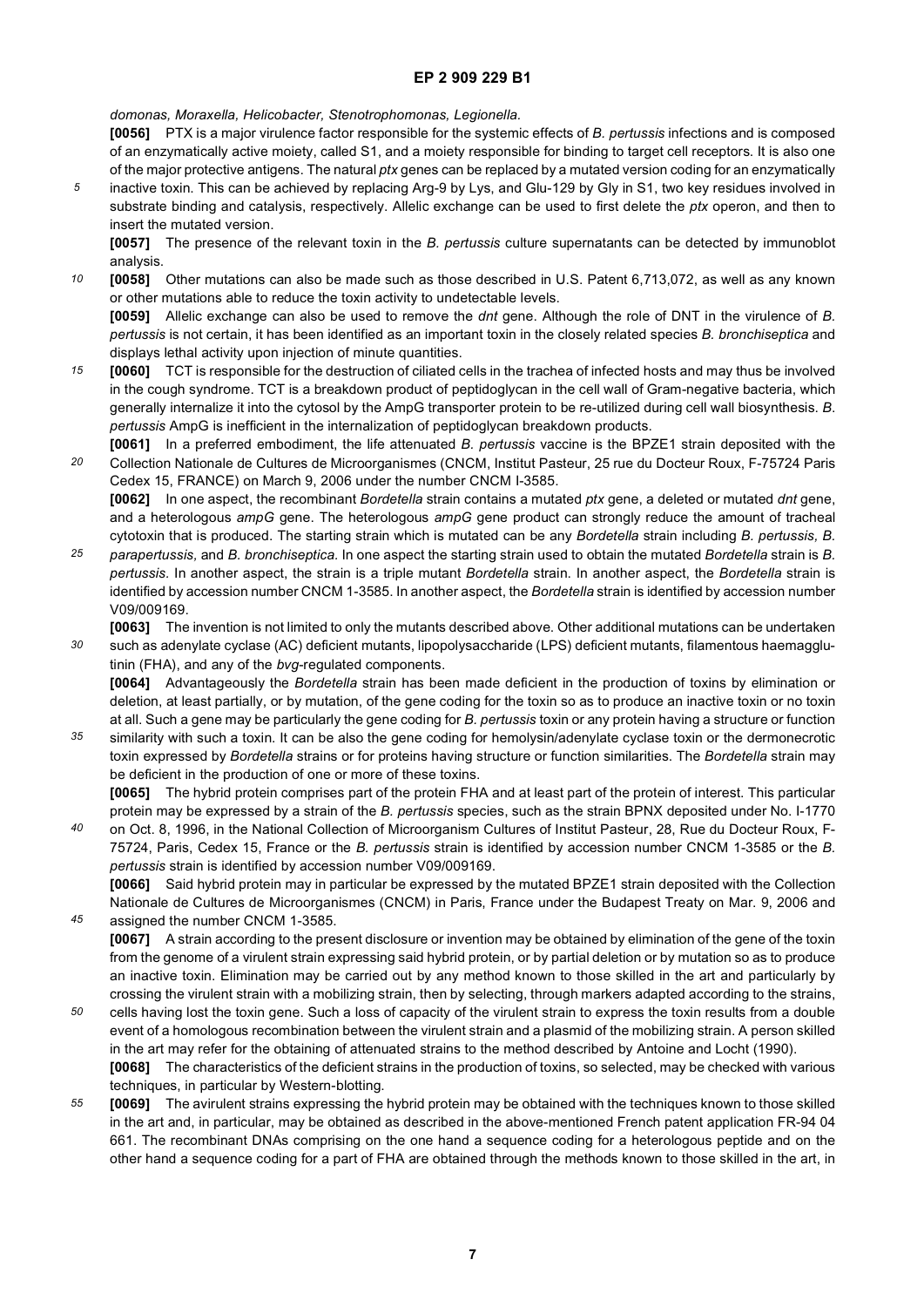particular as described in Example V of the French patent application FR-94 04 661. This example results in the fusion of the region 190-211 of glutathion-S-transferase of 28 kDa (Sm28GST) of *Schistosoma mansoni,* with the truncated FHA protein. The recombinant DNAs coding for the hybrid proteins are selected, the sequence thereof is checked according to methods known to those skilled in the art, then transferred into *Bordetella* cells.

- *5* **[0070]** The person skilled in the art may refer for the implementation of the present invention to general manuals relating to these techniques and in particular to the following manual: Maniatis et al., 1982, Molecular Cloning: Laboratory Manual, Cold Spring Harbor Laboratory, Cold Spring Harbor N.Y., USA, or one of its recent re-editions. **[0071]** The heterologous protein, the sequence of which is included into the hybrid protein, may be any antigenic
- *10* protein sequence, especially *Bordetella, Streptococcus, Shigella, Neisseria, Haemophilus, Moraxella, Vibrio, Escherichia, Borrellia, Mycobacterium* antigens, diphtheria, tetanus or cholera toxins or toxoids, viral antigens including *influenza,* RSV, hepatitis B, hepatitis C, poliovirus, rhinovirus or HIV, or parasitic antigens such as those of *Plasmodium, Schistosoma* or *Toxoplama*. It may also include an epitope of a protein capable of being expressed by pathogens upon mucosal infections or systemic infections.
- **[0072]** Advantageously, the heterologous protein is all or part of the M2 matrix protein of the *influenza A* virus.

*20*

- *15* **[0073]** In a preferred embodiment of the invention, the heterologous protein is the extracellular domain of the M2 protein. **[0074]** In another embodiment, the heterologous protein is all or part of the G protein of RSV, namely the portion extending from amino-acid residues 170 to 197, containing both B and T cell epitopes (Yusibov et al., 2005; Varga et al., 2000).
	- **[0075]** In still another embodiment, the heterologous protein is all or part of the PcsB protein, a broadly cross-reactive vaccine antigen of *S. pneumonia* (Giefing et al., 2008)
- **[0076]** The construction of a mutated *Bordetella* strain of the invention may begin with replacing the *Bordetella ampG* gene in the strain with a heterologous *ampG* gene. Any heterologous *ampG* gene known in the art can be used in the invention. Examples of these can include all gram-negative bacteria that release very small amounts of peptidoglycan fragments into the medium per generation. Examples of gram-negative bacteria include, but are not limited to: *Escherichia*
- *25 coli, Salmonella, Enterobacteriaceae, Pseudomonas, Moraxella, Helicobacter, Stenotrophomonas, Legionella,* and the like. Typically, by replacing the *Bordetella ampG* gene with a heterologous *ampG* gene, the amount of tracheal cytoxin (TCT) produced in the resulting strain expresses less than 1% residual TCT activity. In another aspect, the amount of TCT toxin expressed by the resulting strain is between about 0.6% to 1% residual TCT activity or about 0.4% to 3% residual TCT activity or about 0.3% to 5% residual TCT activity.
- *30* **[0077]** PTX is a major virulence factor responsible for the systemic effects of B. *pertussis* infections, as well as one of the major protective antigens. Due to its properties, the natural *ptx* gene can be replaced by a mutated version so that the enzymatically active moiety S1 is replaced by an enzymatically inactive subunit, but the immunogenic properties of the pertussis toxin are not affected. This can be accomplished by replacing the lysine (Arg) at position 9 of the sequence with an arginine (Lys) (R9K). Furthermore, a glutamic acid (Glu) at position 129 can be replaced with a glycine (Gly)
- *35* (E129G). These amino acid positions are involved in substrate binding and catalysis, respectively. In other aspects, other mutations can also be made such as those described in U.S. Pat. No. 6,713,072, as well as any known or other mutations able to reduce the toxin activity. In one aspect, allelic exchange can first be used to delete the *ptx* operon and then to insert a mutated version.
- *40* **[0078]** In another aspect, the *dnt* gene can be removed from the *Bordetella* strain using allelic exchange. Besides the total removal, the enzymatic activity can also be inhibited by a point mutation. Since DNT is constituted by a receptorbinding domain in the N-terminal region and a catalytic domain in the C-terminal part, a point mutation in the *dnt* gene to replace Cys-1305 to Ala-1305 inhibits the enzyme activity of DNT (Kashimoto et al., 1999).

**[0079]** The transgene coding for the hybrid protein may be inserted into the mutated strain defined above by insertion of a genetic sequence or plasmid by using procedures well known in the art.

- *45* **[0080]** Advantageously, the gene coding the heterologous protein or epitopic fragment thereof is fused as a single or multiple copies to the coding sequence of the N-terminal part of FHA. **[0081]** The transgene is advantageously inserted into the *dnt* locus of *B. pertussis,* by allelic exchange using plasmids containing up-and downstream regions of the *dnt* gene as described by Mielcarek et al. (2006) for the deletion of the *dnt* gene.
- *50* **[0082]** The recombinant *Bordetella* strains of the invention can be used in immunogenic compositions for the treatment or prevention of mucosal infections. Such immunogenic compositions are useful to raise an immune response, either an antibody response and or a T cell response in mammals. For example, the T cell or antibody response can be such that it protects a mammal against influenza, RSV, *S. pneumonaie* or other infections or against their consequences/diseases/symptoms.
- *55* **[0083]** The mutated *Bordetella* strains of the invention can be used in vaccines or immunogenic compositions, as set forth in the claims. In one aspect, the strains are used for nasal administration.

**[0084]** Compositions described herein may be administered in conjunction with other immunoregulatory agents, including adjuvants although the addition of an adjuvant is not preferred.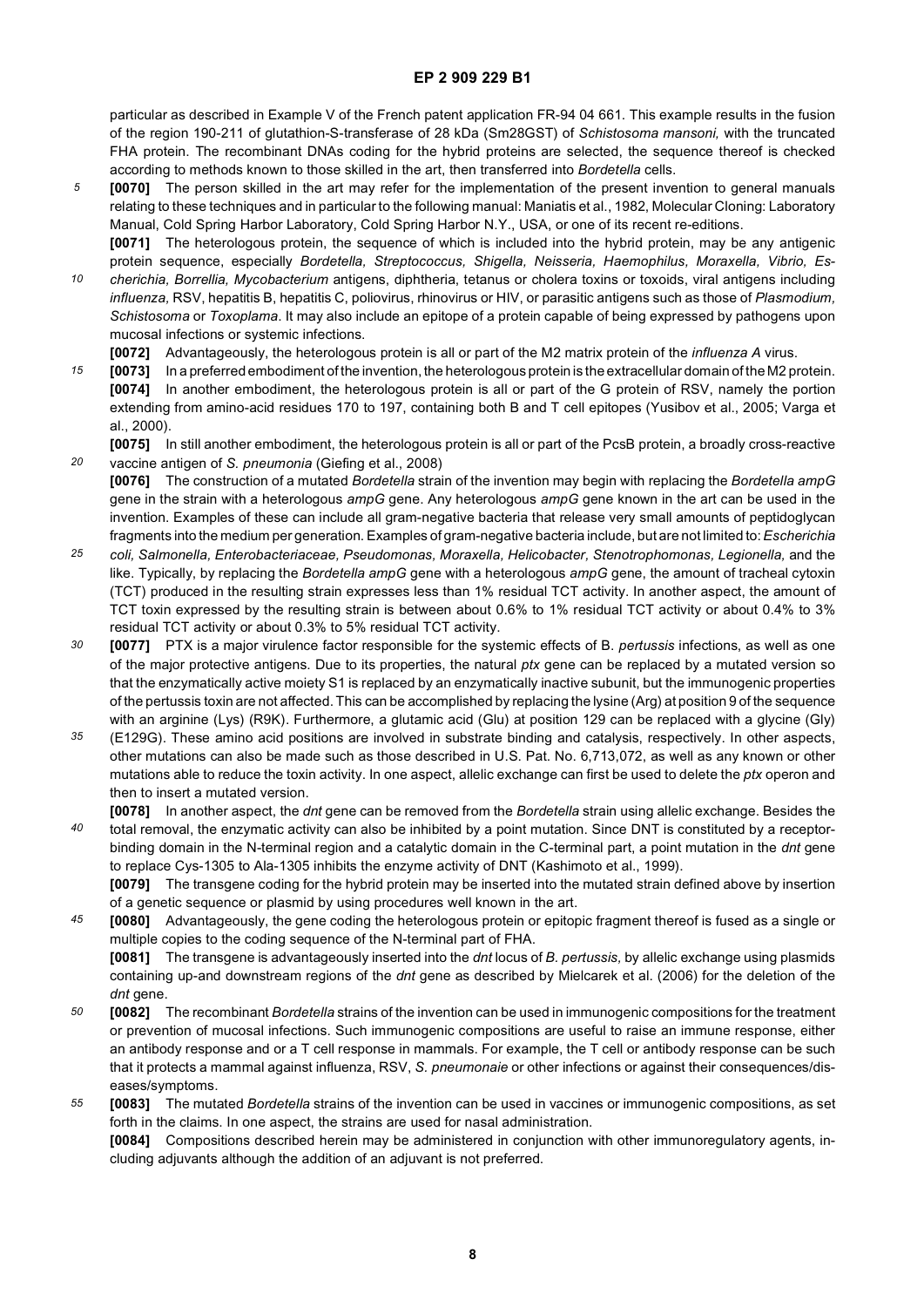**[0085]** In another aspect, are disclosed methods for protecting a mammal against an infection by a pathogen infecting a mucosa, namely the lower or upper respiratory tract and/or eliciting an immune response against such a pathogen in a mammal using the composition or vaccine of the present disclosure.

- *5* **[0086]** In still another aspect, is disclosed a method of eliciting an immune response against a pathogen with a mucosal tropism in a mammal, comprising: administering a recombinant *Bordetella pertussis* strain comprising a mutated pertussis toxin (*ptx*) gene, and a heterologous *ampG* gene and expressing a hybrid protein comprising the N-terminal fragment of filamentous haemagglutinin (FHA) and a heterologous epitope or antigenic protein or protein fragment, different from FHA, wherein the gene coding for the native FHA protein is inactivated
- *10* **[0087]** In one aspect, the recombinant strain comprises a mutated pertussis toxin (*ptx*) gene, a deleted or mutated dermonecrotic (*dnt*) gene, and a heterologous *ampG* gene In some such aspects, the wild-type *Bordetella* strain *ampG* gene is replaced by an *ampG* gene of other Gram negative bacteria, such as an *E*. *coli ampG* gene. **[0088]** In other aspects, the mutation of the *ptx* gene comprises the substitution of an amino acid involved in substrate
- *15* binding and/or an amino acid involved in catalysis. In some such aspects, the substitution of the amino acid involved in substrate binding comprises K9R and the substitution of the amino acid involved in catalysis comprises E129G. In some aspects, the *Bordetella* strain comprises a triple mutant strain. In some such aspects, the *Bordetella* strain is the BPZE1 strain identified by accession number CNCM 1-3585.

**[0089]** In other aspects, the methods further comprise the prevention or treatment of the mucosal infection in a mammal. In some aspects, the *Bordetella* strain is administered prior to the mucosal infection. In some such aspects, the *Bordetella* strain is administered about 6 weeks or more prior to the mucosal infection. In other such aspects, the *Bordetella* strain

- *20* is administered about 12 weeks or more prior to the mucosal infection. In some aspects, the pathogen responsible for the mucosal infection is the *influenza* virus, the respiratory syncytial virus or *Streptococcus pneumoniae.* **[0090]** In some other aspects, the strain is administrated to a mammal in need of protective immunity against a mucosal or systemic infection. In some aspects the mammal is a human.
- *25* **[0091]** Methods for treatment or prevention of diseases related to mucosal or systemic infections include administering a therapeutically effective amount of a composition as described herein. Such a composition can be formulated in pharmaceutical compositions. These compositions can comprise, in addition to one or more of the strains, a pharmaceutically acceptable excipient, carrier, buffer, stabilizer, or other materials well known to those skilled in the art. Such materials should typically be non-toxic and should not typically interfere with the efficacy of the active ingredient.
- *30* **[0092]** The composition can typically be used to elicit mucosal immunity. In other aspects, the number of bacteria in each dosage is adjusted to attain an effective immune response in a mammal. The number of bacteria or cfus in each dosage can be about 1, 10, 100, 1000, 10000, 100000, 1000000, 5\*106, 107, 108 or more or any dosage between said each dosage.

**[0093]** Formulation of the vaccines of the present disclosure can be accomplished using art recognized methods. The amount of vaccines to be administered to a subject and the regime of administration can be determined in accordance

- *35* with standard techniques well known to those of ordinary skill in the pharmaceutical and veterinary arts taking into consideration such factors as the adjuvant (if present), the age, sex, weight, species and condition of the particular subject and the route of administration. The administration of the vaccine is usually in a single dose. Alternatively, the administration of the vaccine is made a first time (initial vaccination), followed by at least one recall (subsequent administration), with the vaccine.
- *40* **[0094]** Typically the vaccines can be administered by nasal administration or by inhalation. This type of administration is low in costs and enables the colonization by the life attenuated *B. pertussis* vaccine described herein of the respiratory tract. Nasal administration may be accomplished with a life attenuated *B. pertussis* vaccine under the form of liquid solution, suspension, emulsion. Solutions and suspensions are administered as drops. Solutions can also be administered as a fine mist from a nasal spray bottle or from a nasal inhaler. Gels are dispensed in small syringes containing the
- *45* required dosage for one application. Inhalation may be accomplished with a life attenuated *B. pertussis* vaccine under the form of solutions, suspensions, and powders; these formulations are administered via an aerosol, droplets or a dry powder inhaler. The powders may be administered with insufflators or puffers. **[0095]** Of the various mucosal delivery options available, the intranasal route is the most practical as it offers easy access with relatively simple devices that have already been mass produced. The composition is thus preferably adapted
- *50* for and/or packaged for intranasal administration, such as by nasal spray, nasal drops, gel or powder. **[0096]** Whatever the route of delivery, compositions are preferably packaged in unit dose form. Effective doses can be routinely established. A typical human dose of the composition for injection or for intranasal use has a volume between 0.1-1.0 ml e. g. two 500  $\mu$ l sprays, one per nostril.
	- **[0097]** Compositions are preferably buffered e. g. at between pH 6 and pH 8, generally around pH 7.
- *55* **[0098]** The invention will be further illustrated by the following figures and examples.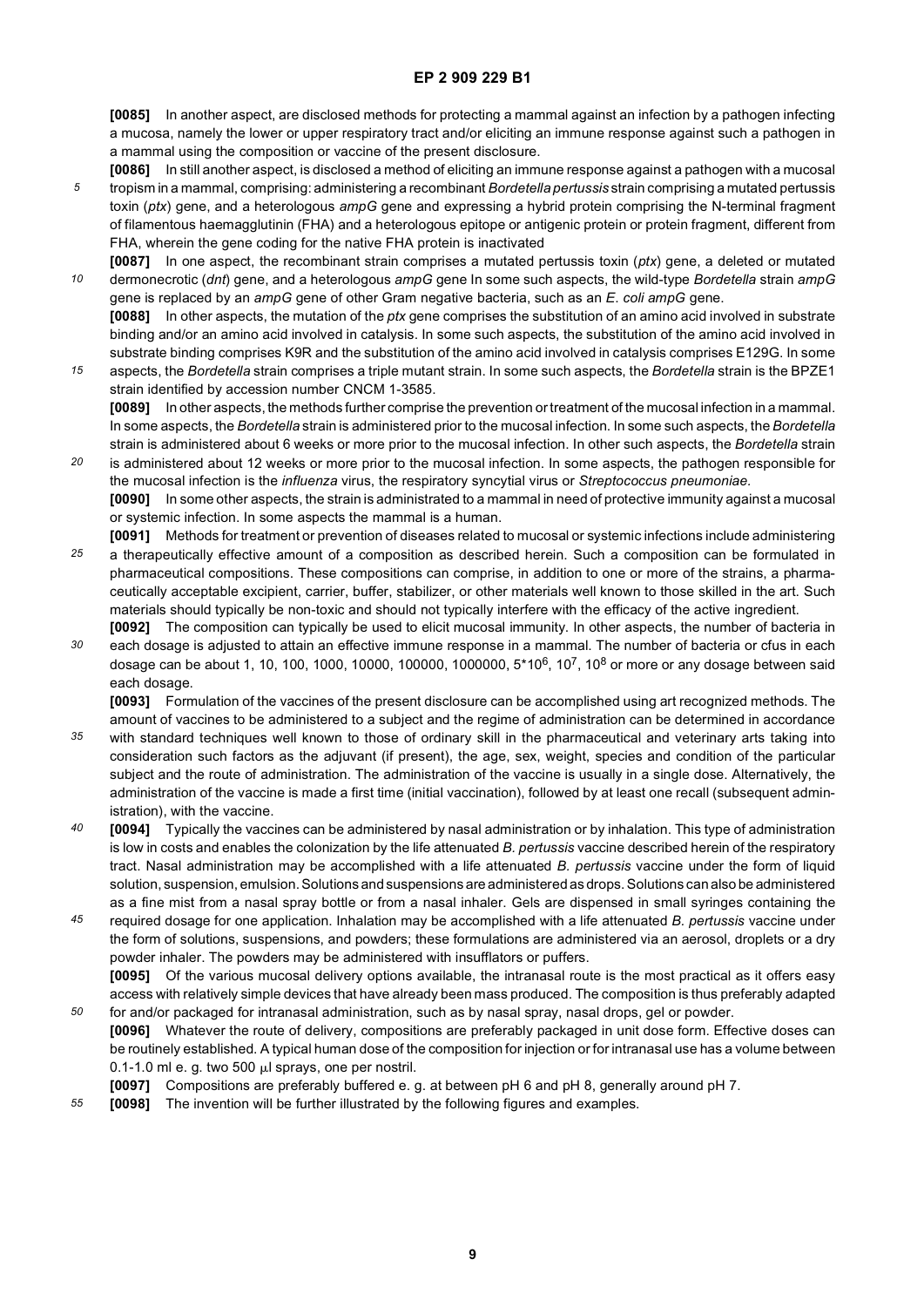#### **FIGURES:**

#### **[0099]**

- *5* **Figure 1. Serum anti-M2e IgG responses after administration of the indicated BPZE1 derivatives.** BALB/c mice were i.n. immunized twice at a 4-week interval with 107 CFU of the indicated strains. Phosphate-buffered saline (PBS)-vaccinated mice served as negative controls. Sera were collected two weeks after the last immunization, and serum IgG responses to M2e were measured by ELISA.
- *10* Figure 2. Serum anti-G<sub>RSV</sub> IgG responses after administration of the indicated BPZE1 derivatives. BALB/c mice were i.n. immunized twice at a 4-week interval with 107 CFU of the indicated strains. Phosphate-buffered saline-vaccinated mice (naïve) served as negative controls. Sera were collected two weeks after the last immunization, and serum IgG responses to  $G_{RSV}$  were measured by ELISA.
- *15* **Figure 3. Serum anti-PcsB IgG responses after administration of the indicated BPZE1 derivatives.** BALB/c mice were i.n. immunized twice at a 4-week interval with 107 CFU of the indicated strains. Sera were collected two weeks after the last immunization, and serum IgG responses to PcsB were measured by ELISA.

#### **EXAMPLES:**

#### *20*

*30*

### **Material & Methods**

*25* **[0100] Bacterial Strains and growth conditions.** The *B. pertussis* strains used for this study are listed in Table 1. They were grown on Bordet-Gengou agar (Difco, Detroit, Mich.) supplemented with 1% glycerol, 20% defibrinated sheep blood, and 100 µg/ml streptomycin (Sigma Chemical Co., St Louis, Mo.) at 37°C for 72 h. Liquid cultures of *B. pertussis* were incubated as described previously (Menozzi et al., 1991) in Stainer-Scholte medium (Stainer and Scholte, 1970) containing 1 g/liter heptakis (2,6-di-o-methyl) β-cyclodextrin (Sigma).

**[0101] Construction of plasmids and recombinant BPZE1 strains.** The different BPZE1 derivatives described here all contained the transgene in the *dnt* locus of BPZE1 inserted by allelic exchange, using plasmids derived from pJQmp200rpsL12 (Quandt & Hynes, 1993) and containing up- and downstream regions of the *dnt* gene, as described by (Mielcarek et al. 2006) for the deletion of the *dnt* gene in BPZE1.

### *Construction of pXR1*.

- *35* **[0102]** First, the *Xba*I site of the backbone of this plasmid (Mielcarek et al., 2006), named pJQdntUPLO, was changed from TCTAGA (SEQ ID NO: 1) to TCCAGA (SEQ ID NO: 2) by using the primers SP Xba mut 5'-GCATGCCTGCAG-GTCGAC*TCCAGA*GGATCCCCGGGTACCG-3' (SEQ ID NO: 3) and ASP Xba mut 5'-CGGTACCCGGGGATCC*TCT-GGA*GTCGACCTGCAGGCATGC-3' (SEQ ID NO: 4) and QuickChangeII® XL (Stratagen) according to manufacturer's specifications. The *dnt* upstream and the *dnt* downstream regions of the resulting plasmid, named pXR1, were sequenced.
- *40* One mutation G→A in the *dnt* downstream region (corresponding to position 3,651,839 of the *B*. *pertussis* genome, GenBank NC-002929.2) was noticed.

#### *Construction of pXR1-Fha44*

- *45* **[0103]** A synthetic gene coding for the 5' part of the *fhaB* gene was purchased from Eurogentec (Liège, Belgium). This gene, named *fha44c*, contains 2,583 bp coding for amino acids 1 to 861 of FhaB, the precursor of FHA (from nucleotide position 253 to 2,835, GenBank M60351.1), except for four silent changes (G354C, C864G, G2,331C and A2,556G), a 27-bp multiple cloning site with the sequence 5'-CTTAAGACGCGTCATATGGGCGGCCGC-3' (SEQ ID NO: 5) and two TGA termination codons. This sequence was provided in a plasmid named pUC57-Fha44<sub>c</sub>. This plasmid was digested
- *50* with *Xho*I and *Xba*I, and the fragment corresponding to *fha44c* was inserted into *Xho*I/*Xba*I-digested pXR1. The resulting plasmid, pXR1-Fha44, contains thus the 813-bp region upstream of the ATG start codon of the *dnt* gene (from position 3,646,310 to position 3,647,122 of the *B*. *pertussis* genome, GenBank NC-002929.2), the region coding for the carrier protein Fha44 fused to the 27-bp multiple cloning site, followed by two TGA termination codons the 83-pb region downstream of the TGA termination codon of the *dnt* gene (from position 3,651,479 to position 3,651,564 of the *B. pertussis*
- *55* genome, GenBank NC-002929.2), a *Xba*I restriction site and the 712-pb *dnt* downstream region of pXR1 (identical to the sequence from position 3,651,565 to position 3,652,276 of the *B. pertussis* genome, GenBank NC-002929.2, except for the G→A mutation corresponding to position 3,651,839 of the *B. pertussis* genome, GenBank NC-002929.2 that was present in pXR1). The plasmid was sequenced to confirm the absence of unexpected mutations.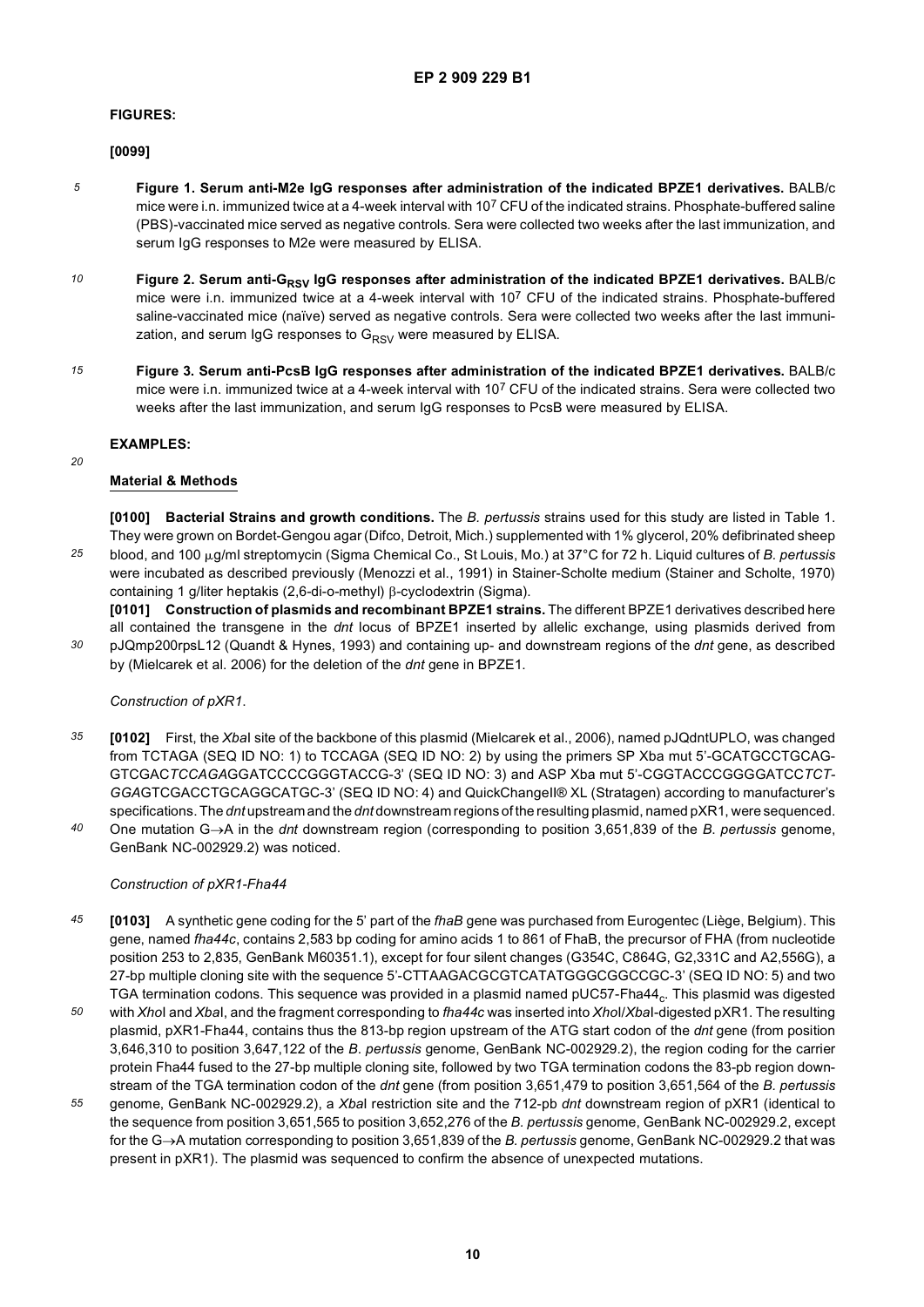*Construction of BPZE1 derivatives expressing Fha44-M2e*

**[0104]** The sequence coding for 3 copies of the M2e peptide was amplified by PCR from pGA4-3M2e (from Geneart AG), containing the coding information for three tandem copies of M2e. Each M2e copy in pGA4-3M2e is separated by

- *5* SGSGGSGGS and cysteine codons at positions 17 and 19 in M2e were replaced by serine. Oligonucleotides 5'-ACGCGT-GTGGAAACTCCTATCCG-3' (SEQ ID NO: 6) and 5'-CATATGGCCGCCAGAGCCGCTATCAGAGCTATCGTT-3' (SEQ ID NO: 7) were used as primers. The amplified DNA fragment was then inserted into pCRII-TOPO (Invitrogen) and verified by DNA sequencing. A 273-bp fragment obtained after *Mlu*I/*Nde*I digestion was cloned into the *Mlu*I/*Nde*I sites of pXR1-Fha44 to yield pHKG3. This plasmid was sequenced to verify the absence of unwanted alterations and was
- *10* introduced into *E. coli* SM10 (Simon et al., 1983) by transformation, and the resulting recombinant *E. coli* SM10 bacteria were conjugated with BPZE1. Two successive homologous recombination events were selected as described (Stibitz, 1994). The recombinant strains were then analyzed by PCR to identify clones in which the hybrid gene was correctly inserted into the *dnt* locus. The recombinant BPZE1 strain was named BPZM2e.
- *15* **[0105]** To construct BPZEM2e-ΔFha, a FHA-deficient recombinant strain, the FHA-encoding gene was inactivated in BPZM2e using the integration vector pFUS2 as previously described (Antoine et al., 2000).

### Construction of BPZE1 derivatives expressing Fha44-G<sub>RSV</sub>

*20* **[0106]** The oligonucleotide coding for amino acids 170 to 197 of the glycoprotein of RSV strain A2 (GenBank AAC55969.1) was synthesized according to the *B. pertussis* codon usage and had the following sequence:

### 5'-TTCGTGCCGTGCTCGATCTGCTCGAACAACCCGACCTGCTGGGCCAT CTGCAAGCGCATCCCGAACAAGAAGCCGGGCAAGAAG-3' (SEQ ID NO: 8). *25*

**[0107]** It was produced by PCR using 100nM of overlapping oligonucleotides

*30*

## 5'-AGGATCCTTCGTGCCGTGCTCGATCTGCTCGAACAACCCGACCTGCT GGGCCATCTGCAAGCGCAT-3' (SEQ ID NO: 9) and

- *35* 5'-AGGATCCCTTCTTGCCCGGCTTCTTGTTCGGGATGCGCTTGCAGATG GCCCAGCAGGTCGGGTTGTTCG-3' (SEQ ID NO: 10) as template and 400nM oligonucleotides 5'-AGGATCCTTCGTGCCGTGCTCGATC-3' (SEQ ID NO: 11) and 5'-AGGATCCCTTCTTGCCCGGCTTCTT-3' (SEQ ID NO: 12) as primers.
- *40* **[0108]** The resulting 96-bp fragment was then inserted into pCRII-TOPO (Invitrogen), yielding pCRII-TOPO-G<sub>RSV</sub>Bam-HI, and was sequenced to confirm the absence of unexpected mutations. The RSV G sequence was then amplified by PCR, using pCRII-TOPO-G<sub>RSV</sub>BamHI as template and oligonucleotides

### 5'-AACGCGTTTCGTGCCGTGCTCGATC-3' (SEQ ID NO: 13) and

*45 50* 5'-ACGCGTCTTCTTGCCCGGCTTCTT-3' (SEQ ID NO: 14) as primers. The resulting 96-bp fragment was then inserted into pCRII-TOPO, yielding pCRII-TOPO-G<sub>RSV</sub>MIuI and was sequenced to confirm the absence of unexpected mutations. pCRII-TOPO-G<sub>RSV</sub>MluI was digested with *MluI*, and the RSV G sequence was inserted into MluIdigested pXR1-Fha44 to yield pXR1-Fha44/G<sub>RSV</sub>. This plasmid was sequenced to verify proper orientation of the insert and the absence of unwanted alterations, and it was then introduced into *E. coli* SM10 (Simon et al., 1983) by transformation, and the resulting recombinant *E*. *coli* SM10 bacteria were conjugated with BPZE1. Two successive homologous recombination events were selected as described (Stibitz, 1994). The recombinant strains were then analyzed by PCR to identify clones in which the hybrid gene was correctly inserted into the *dnt* locus. The recombinant BPZE1 strain was named BPZ $G_{RSV}$ .

*55* **[0109]** To construct BPZG<sub>RSV</sub>-ΔFha, a FHA-deficient recombinant strain, the FHA-encoding gene was inactivated in  $BPZG_{RSV}$  using the integration vector pFUS2 as previously described (Antoine et al., 2000).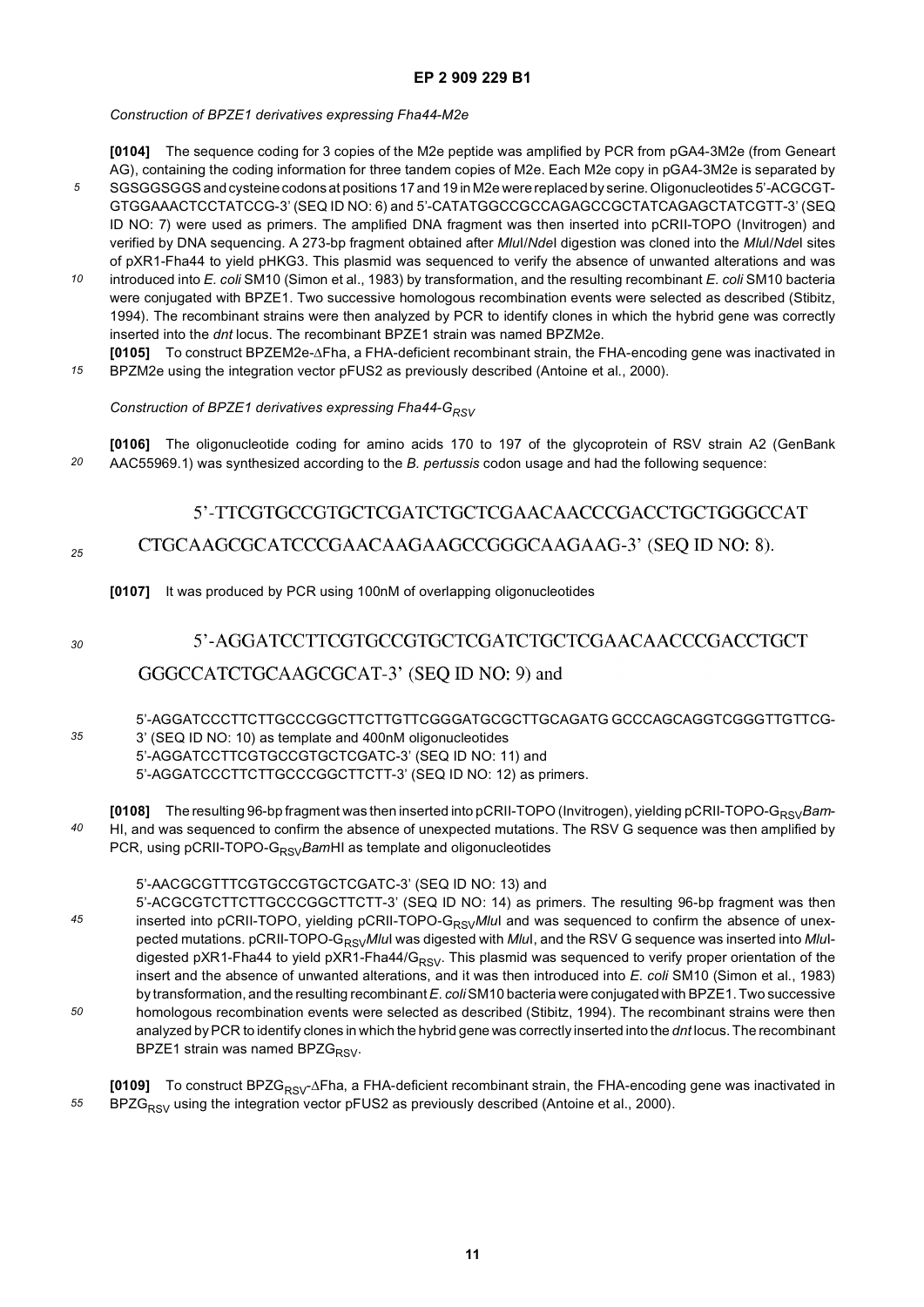*Construction of BPZE1 derivatives expressing Fha44*- *PcsB*

*5* **[0110]** The coding sequence of the mature form of PcsB (from amino acid residue 28 to residue 278) was amplified by PCR using the chromosomal DNA from *S. pneumoniae* serotype 1 (clinical isolate E1586) as template and synthetic oligonucleotides SP-PcsB 5'-CATATGTGGACGAACTTTTGCACGGACA-3' (SEQ ID NO: 15) and ASP-PcsB 5'- ACGCGTGAAACGACTGATGACAAAATTCG-3' (SEQ ID NO: 16) as primers. S. *pneumoniae* was boiled and 10 µM of the oligonicleotides were added in the PCR mixture. The resulting 750-bp fragment was inserted into pCRII-TOPO, yielding pCRII-TOPO-PcsB, and then sequenced. pCRII-TOPO-PcsB was digested with *MLu*I and *Nde*I, and the fragment corresponding to the PscB sequence was inserted into *Mlu*I/*Nde*I-digested pXR1-Fha44, yielding pXR1-Fha44-PcsB.

- *10* After sequencing this plasmid was introduced into *E. coli* SM10 (Simon et al., 1983) by transformation, and the resulting recombinant *E. coli* SM10 bacteria were conjugated with BPZE1. Two successive homologous recombination events were selected as described (Stibitz, 1994). The recombinant strains were then analyzed by PCR to identify clones in which the hybrid gene was correctly inserted into the *dnt* locus. The recombinant BPZE1 strain was named BPZPcsB. **[0111]** To construct BPZPcsB-ΔFha, a FHA-deficient recombinant strain, the FHA-encoding gene was inactivated in
- *15* BPZM2e using the integration vector pFUS2 as previously described (Antoine et al., 2000). **[0112] Protein analysis and immunodetection of the recombinant chimeric proteins.** For the detection of the Fha44-3M2e, the Fha44-G<sub>RSV</sub> and the Fha44-PcsB chimeric proteins, the recombinant strains were grown for 48 hours in 10 ml Stainer-Scholte medium supplemented with  $100\mu g/ml$  Streptomycin. The cells were then centrifuged for 15 minutes at 4,000 x *g.* 400  $\mu$  supernatant was collected, and the cells were resuspended in 400  $\mu$  PBS. 200  $\mu$  of 3  $\times$
- *20* Laemmli (1970) loading buffer was added to the supernatants and to the cell suspensions. The mixtures were then heated at 95°C for 10 min. The chromosomal DNA was sheared by passing the bacterial suspension 10 times through a 27-gauge needle. This was followed by heating at 95°C for 15 min. 10  $\mu$  of each sample was loaded onto a 10% sodium dodecyl sulfate-polyacrylamide gel electrophoresis gel (SDS-PAGE) for Immunoblot analysis or Coomassieblue staining. A non-recombinant BPZE1 supernatant and/or whole cell lysate was used as negative controls.
- *25 30* **[0113]** After electrophoresis, the proteins were electrotransferred onto nitrocellulose membranes and incubated with the mouse anti-M2e (Neirynck et al., 1999) or anti-G<sub>RSV</sub> (Mekseepralard et al., 2006) antibodies in PBS containing 0.1% Tween 20 and 1% bovine serum albumin. Alkaline phosphatase-conjugated goat anti-mouse monoclonal antibodies (Promega) diluted 1:4,000 were used for chromogenic detection of the proteins by the addition of the alkaline phosphatase substrate (nitroblue tetrazolium and 5-bromo-4-chloro-3-indolylphosphate reagents; Promega). The sizes of the reactive bands were determined from the migration distance of the All Blue protein Marker (Biorad).
- **[0114] Mouse colonisation and immunogenicity.** BALB/c mice were obtained from Charles River (l'Abresle, France) and maintained under specific pathogen-free conditions in the animal facilities of the Institut Pasteur de Lille. For lung colonization, 6-weeks old BALB/c mice were lightly sedated by intraperitoneal (i.p.) injection of an anesthetic cocktail (ketamine+atropine+valium) and intranasally (i.n.) immunized with 20  $\mu$  PBS containing 10<sup>6</sup> or 10<sup>7</sup> colony-forming units
- *35* (CFU) of BPZE1 or recombinant strains as previously described (Mielcarek et al., 2006). The mice were sacrificed at indicated time points after i.n. administration, and their lungs were harvested, homogenized in PBS and plated in serial dilutions onto BG-blood agar to count CFUs after incubation at 37°C for three to four days, as described (Mielcarek et al., 2006).

**[0115]** For immunization studies, groups of 6-weeks old BALB/c mice were immunized i.n. with 20  $\mu$  PBS containing

- *40* 10<sup>7</sup> CFU of BPZE1 or recombinant strains, and then boosted at 4 week intervals with the same amount of bacteria.  $[0116]$  Antibody detection. 96-well plates were coated with  $2\mu$ g/ml of the synthetic M2e peptide (Ac-GGSLLTEVET-PIRNEWGSRSNDSSDGG-NH2, SEQ ID NO: 17), with  $2\mu g/m$  of the synthetic G<sub>RSV</sub> peptide (Ac-GGFVPCSICSN-NPTCWAICKRIPNKKPGKKGG-NH2, SEQ ID NO: 18) or 2µg/ml of recombinant PcsB, incubated overnight at 4°C and washed with PBS containing 0.05% Tween-20 (PBST). Subsequently, the plates were blocked with 100 µl/well of blocking
- *45* buffer (2% BSA in PBST) for 1 h at 37°C. After three washes, 100  $\mu$ l of serially diluted sera was added to the wells and incubated for 2 h at 37°C. After three additional washes, the plates were incubated for 1 h at 37°C with 100  $\mu$ l of horseradish-peroxidase (HRP)-labeled anti-mouse IgG (Southern Biotech) diluted 1:4000 in PBST. Following five washes, the plates were incubated with 100  $\mu$  of HRP substrate TMB solution (Interchim) for 30 min at room temperature. The reaction was stopped by the addition of 50  $\mu$ l of 1 M H<sub>3</sub>PO<sub>4</sub>. The optical density (OD) was measured with a Biokinetic
- *50* reader EL/340 microplate at 450 nm. The end titer was determined as the highest serum dilution that had an optical density reading more than twice that of the negative control serum. **[0117] Production of recombinant PcsB.** The PcsB fragment was amplified by PCR using the chromosomal DNA from *S. pneumoniae* serotype 1 (clinical isolate E1586) as template and synthetic oligonucleotides SP-PcsBexp 5'- CCATGGGTGAAACGACTGATGACAAAATTG-3' (SEQ ID NO: 19) and ASP-PcsBexp 5'-GCGGCCGCACGAACTTTT-
- *55* GCACGGACAGGTGCTGCTGCATCA-3 (SEQ ID NO: 20). The amplicon was inserted into pCRII-TOPO (Invitrogen, Cergy-Pontoise, France) and sequenced, yielding pCRII-TOPOPcsBexp. The *Not*I/*Nco*I fragment of this vector was inserted into pET24D+, yielding pET24DPcsB. This plasmid was introduced into *E. coli* BL21 for production and purification of PcsB. The recombinant bacteria were grown at 37 °C in liquid LB broth supplemented with kanamycin ( $25\mu$ g/ml).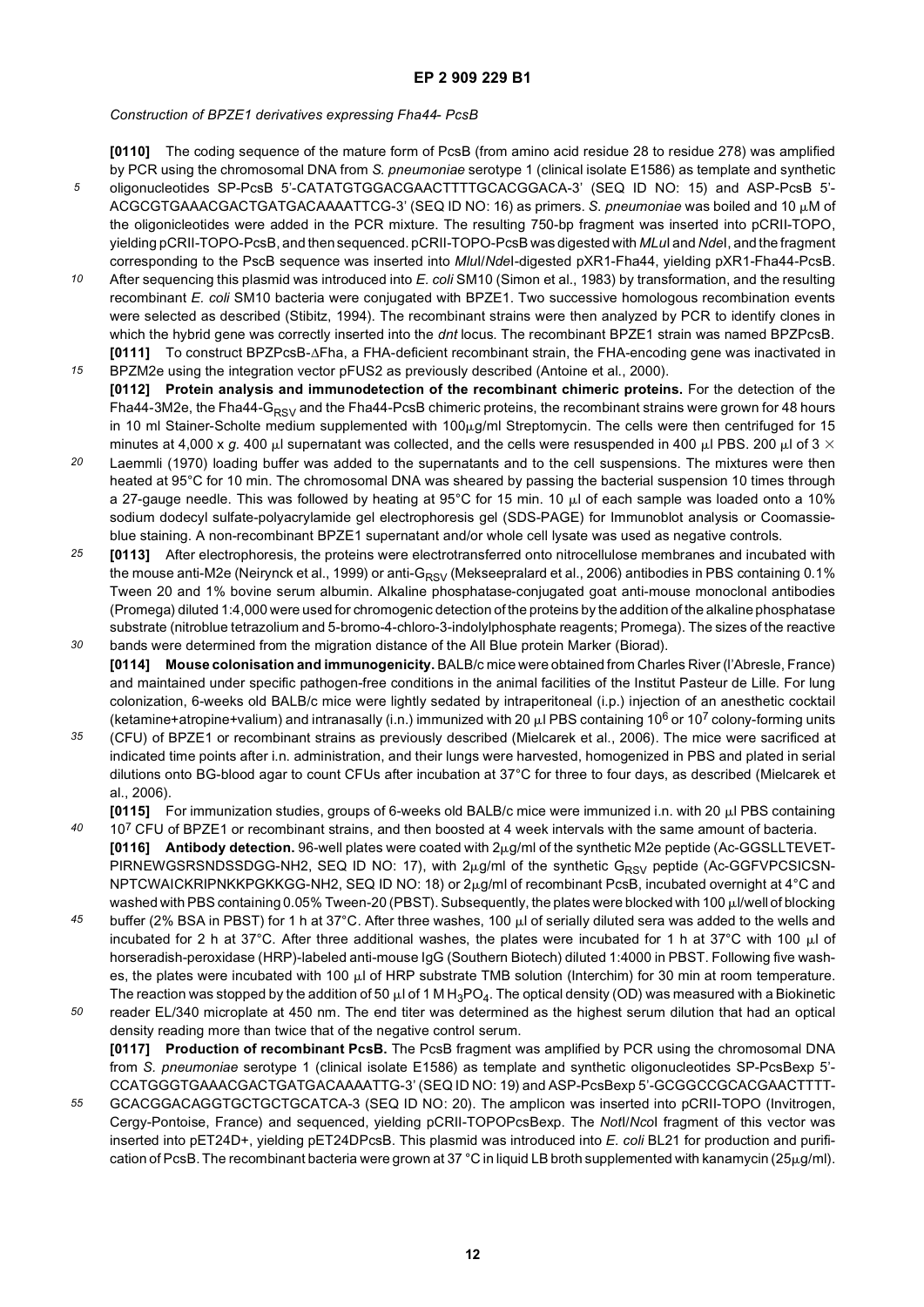When the OD600 had reached 0.8, expression was induced by the addition of 1 mM Isopropyl-d-thiogalactopyranoside (IPTG) for 4 h at 37 °C. The induced cells were then harvested by centrifugation at 8,000 rpm for 20 min at 4 °C and were suspended in lysis buffer A (PBS, pH 7.0; 350 mM NaCl; 10 % glycerol) supplemented with 1 tablet/25 ml protease inhibitors [complete TM, EDTA free (Roche Molecular Biochemicals, Meylan, France)].

- *5* **[0118]** Cells were broken by two passages through a French pressure cell. After harvesting the membrane fractions by centrifugation (15,000 rpm for 20 min), the supernatant of the cell lysate was passed through the nickel-NTA agarose (Qiagen) (Chelating Sepharose, Fast flow, with Ni2+ metal coupled, Amersham-Pharmacia) at a flow rate of 0.5 ml/min. The unbound material was washed with buffer A until the OD reached the baseline. Elution of the bound histidine-tagged protein was carried out using a step-wise gradient with 15 ml buffer A containing 50 mM, 100 mM or 200 mM imidazole.
- *10* The eluates were collected as 2-ml fractions. The samples obtained were then analyzed by SDS-PAGE using a 12% polyacrylamide gel and Coomassie-blue staining, and the fractions containing PcsB protein were pooled and dialyzed overnight against PBS at 4 °C. Protein concentrations were estimated using the BCA test (Pierce), using the manufacturer's instructions.

#### *15* **Results**

#### **1. Recombinant BPZE1 strain producing Fh44-3M2e (BPZM2e)**

#### **Construction of recombinant BPZE1 strain producing Fha44-3M2e (BPZM2e)**

*20*

**[0119]** The extracellular domain of matrix protein M2 (M2e) of the influenza A virus has been proposed as a universal protective antigen against influenza (Neirynck et al., 1999; de Filette et al., 2006). To express M2e in BPZE1, we have used Fha44 as carrier. Fha44 is the 80-kDa N-terminal fragment of FHA and is better secreted by *B. pertussis* than fulllength FHA (Renauld-Mongénie et al., 1996).

*25* **[0120]** Three copies of the M2e-encoding sequence were fused to the Fha44-encoding sequence. The construct was inserted into the BPZE1 chromosome at the *dnt* locus by allelic exchange, placing the transgene under the control of the *dnt* promoter in the recombinant strain named BPZM2e.

**[0121]** Unconcentrated culture supernatant and whole cell extracts of BPZE1 and BPZM2e were examined by immunoblot analysis using an anti-M2e monoclonal antibody. A 94-kDa band, corresponding to the expected size of the Fha44-3M2e chimeric protein, was detected in the culture supernatant of the recombinant strain. A similar size protein also reactive with the anti-M2e antibody was also detected in the whole cell extracts. This observation indicates that the

chimeric protein was secreted from the recombinant strain and was also associated with bacterial cell of BPZM2e.

#### **Lung colonization and immunogenicity of BPZM2e**

*35*

the lungs of mice.

*30*

**[0122]** First the growth kinetics of BPZM2e in vitro in Stainer Scholte medium was compared to that of the parent strain BPZE1. There was no statistical difference between the two strains, indicating that the general bacterial fitness was not impaired by the expression of Fha44-3M2e.

*40* **[0123]** To study the ability of the recombinant strain BPZM2e to colonize the murine respiratory tract, BALB/c mice were infected i.n. with 10<sup>6</sup> CFU of BPZM2e or with non-recombinant BPZE1, and their colonization profiles were compared. The colonization profile of recombinant strain BPZM2e was indistinguishable from that of the corresponding parental strain BPZE1, indicating that the insertion of Fha44-3M2e does not alter the ability of the bacteria to colonize

*45* **[0124]** The antibody responses to the M2e peptide were examined by ELISA at different time points after administration of BPZM2e. However, no M2e-specific antibodies were detected at any time point. The BPZM2e dose was then increased ten-fold, and BALB/c mice were i.n. immunized twice at a 4-week interval with 107 CFU of BPZE1 or recombinant BPZM2e. Sera were collected at 2 weeks and 4 weeks after the first immunization, and 2 weeks after the last immunization to evaluate the systemic anti-M2e IgG. Again, no significant antibody response to M2e was detected in sera.

#### *50* **Mutation of FHA and characterization of the new recombinant strain (BPZM2e** - Δ**FHA)**

**[0125]** The chromosomal gene coding for FHA (*fhaB*) was then inactivated from BPZM2e by introducing a pFus2 derivative that contains an internal fragment of *fhaB* (Antoine et al., 2000). As pFus2 is not able to replicate in *B. pertussis,* the integration of the plasmid into the *fhaB* gene is forced by homologous recombination, thereby interrupting this gene.

*55* The integrants were selected on BG blood agar containing 100  $\mu$ g/ml streptomycin and 10  $\mu$ g/ml gentamycin. The resulting strain was named BPZM2e-ΔFHA.

**[0126]** The absence of FHA in BPZM2e-ΔFHA was verified by SDS-PAGE and straining by Coomassie blue, and the presence of Fha44-3M2e in the culture supernatant was determined by immunoblot analysis. SDS-PAGE and Coomassie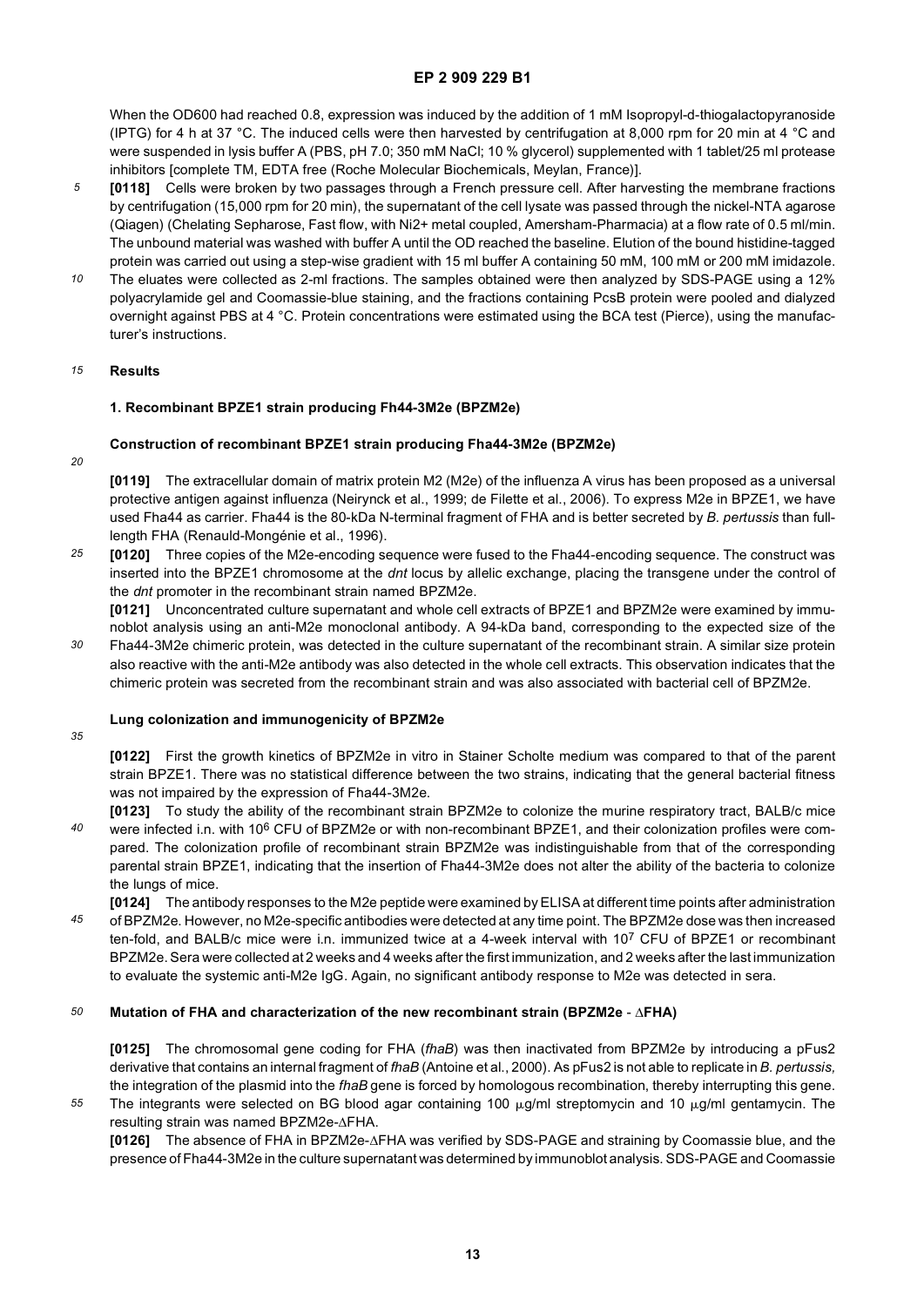blue staining showed the absence of the 220-kDa protein, corresponding to FHA in the culture supernatant of the mutant strain, as well as in that of BPGR4, a known FHA-deficient strain, used as a control. The immunoblot analysis of unconcentrated culture supernatants indicated that the FHA-deficient mutant produced at least as much Fha44-3M2e as the BPZM2e parent strain. As expected, no immunreactive band was detected in the culture supernatant of BPZE1.

*5*

*10*

#### **Lung colonization of mice by BPZM2e-**Δ**FHA**

**[0127]** To investigate the colonization profile of the new recombinant strain after deletion of FHA, BALB/c mice were infected i.n. with 107 CFU of BPZM2e-ΔFHA, and the bacterial load in the lungs was followed for up to 28 days. Both BPZE1 and BPZM2e-ΔFHA colonized the lungs and persisted in the lungs of the mice at similar levels, although at day 3 after inoculation significantly less BPZM2e-ΔFHA than BPZE1 was detected in the lungs of the mice.

#### **Immunogenicity of BPZM2e-**Δ**FHA**

- *15 20* **[0128]** The immunogenicity of BPZM2e-ΔFHA was evaluated after two i.n. administrations at a 4-week interval. The sera were collected 2 weeks after the last immunization, and the systemic anti-M2e antibody response was analyzed. BPZM2e-ΔFHA was found to induce high levels of systemic IgG against M2e, whereas two administrations of BPZM2e producing FHA or BPZE1 did not result in a significant anti-M2e IgG response (Fig. 1), as expected. These observations indicate that the absence of FHA strongly increases the immune responses to M2e after i.n. immunization with recombinant BPZE1.
- 

#### 2. Recombinant BPZE1 strain producing Fha44-G<sub>RSV</sub> (BPZG<sub>RSV</sub>)

#### **Construction of recombinant BPZE1 strain producing Fha44-G<sub>RSV</sub> (BPZG<sub>RSV</sub>)**

*25*

**[0129]** A peptide fragment of the G protein of RSV spanning amino-acid residues 170 to 197 has been shown to contain a neutralizing B cell epitope (Power et al., 2001; Yusibov et al., 2005) and a T cell epitope (Varga et al., 2000). This region of the protein is also well conserved among different RSV isolates. As for the M2e epitope of the influenza virus above, we have used Fha44 as carrier to express the G epitope in BPZE1.

*30* **[0130]** A single copy of the G epitope-encoding sequence was fused to the Fha44-encoding sequence. The construct was inserted into the BPZE1 chromosome at the *dnt* locus by allelic exchange, placing the transgene under the control of the *dnt* promoter in the recombinant strain named BPZG<sub>RSV</sub>.

[0131] Unconcentrated culture supernatants of BPZG<sub>RSV</sub> were examined by immunoblot analysis using an anti-G monoclonal antibody. An approximately 90-kDa band, corresponding to the expected size of the Fha44-G<sub>RSV</sub> chimeric

*35* protein, was detected in the culture supernatant of the recombinant strain, indicating that the chimeric protein was secreted from the recombinant strain.

#### **Lung colonization and immunogenicity of BPZGRSV**

- *40* **[0132]** To study the ability of the recombinant strain BPZG<sub>RSV</sub> to colonize the murine respiratory tract, BALB/c mice were infected i.n. with 10<sup>6</sup> CFU of BPZG<sub>RSV</sub> or with non-recombinant BPZE1, and their colonization profiles were compared. The colonization profile of recombinant strain BPZG<sub>RSV</sub> was indistinguishable to that of the corresponding parental strain BPZE1 indicating that the insertion of Fha44-G<sub>RSV</sub> does not alter the ability to colonize the lungs of mice. **[0133]** The antibody responses to the G peptide were examined by ELISA after administration of BPZG<sub>RSV</sub>. However,
- *45* no G-specific antibodies were detected. The BPZG<sub>RSV</sub> dose was then increased ten-fold, and BALB/c mice were i.n. immunized twice at a 4-week interval with 10<sup>7</sup> CFU of BPZE1 or recombinant BPZG<sub>RSV</sub>. Sera were collected 2 weeks after the last immunization to evaluate the systemic anti-G IgG responses. Again, no significant antibody response to the G peptide was detected in sera.

#### *50* **Mutation of FHA and characterization of the new recombinant strain (BPZG<sub>RSV</sub>-ΔFHA)**

**[0134]** The chromosomal gene coding for FHA (*fhaB*) was then inactivated from BPZG<sub>RSV</sub> by introducing the pFus2 derivative as described above, and the absence of FHA in BPZG<sub>RSV</sub>-ΔFHA was verified by SDS-PAGE and straining by Coomassie blue, and the presence of Fha44-G $_{RSV}$  in the culture supernatant was determined by immunoblot analysis.

*55* SDS-PAGE and Coomassie blue staining showed the absence of the 220-kDa protein, corresponding to FHA in the culture supernatant of the mutant strain. The immunoblot analysis of unconcentrated culture supernatants indicated that the FHA-deficient mutant strain produced as much Fha44-G<sub>RSV</sub> as the BPZG<sub>RSV</sub> parent strain.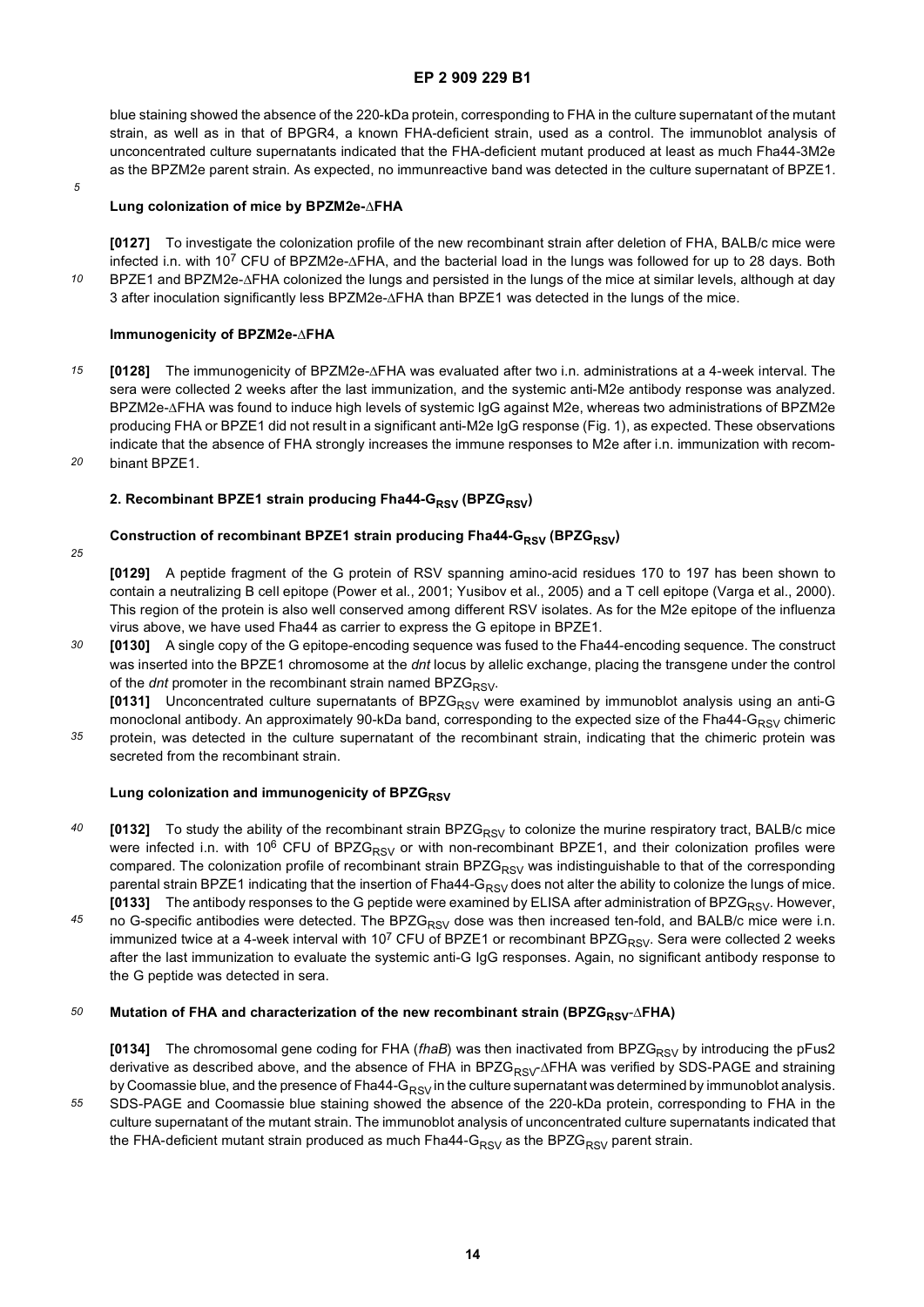### **Immunogenicity of BPZG<sub>RSV</sub>-ΔFHA**

**[0135]** The immunogenicity of BPZG<sub>RSV</sub>-ΔFHA was evaluated after two i.n. administrations at a 4-week interval. The sera were collected 2 weeks after the last immunization, and the systemic anti-G antibody response was analyzed by ELISA. BPZG<sub>RSV</sub>-ΔFHA was found to induce high levels of systemic IgG against the G epitope, whereas two administrations of BPZE1 or BPZG<sub>RSV</sub> producing FHA did not result in a significant anti-G IgG response (Fig. 2). These observations indicate that, as for M2e, the absence of FHA strongly increases the immune responses to the G epitope after i.n. immunization with recombinant BPZE1.

#### *10* **3. Recombinant BPZE1 strain producing Fha44-PcsB (BPZPcsB)**

#### **Construction of recombinant BPZE1 strain producing Fha44-PcsB (BPZPcsB)**

*15* **[0136]** PcsB is a protein antigen of *S*. *pneumoniae* that is highly conserved among various clinical isolates and induces protection against lethal sepsis. It has been shown to be cross-protective against four different serotypes in both sepsis and pneumonia models (Giefing et al., 2008).

**[0137]** The gene coding the mature portion of PcsB (from amino acid 28 to 278) was fused as a single copy to the Fha44-encoding sequence. The construct was inserted into the BPZE1 chromosome at the *dnt* locus by allelic exchange, placing the transgene under the control of the *dnt* promoter in the recombinant strain named BPZPcsB.

*20* **[0138]** Unconcentrated culture supernatants of BPZPcsB were examined by SD-PAGE and Coomassie-blue staining. A 112-kDa band, corresponding to the Fha44-PcsB chimeric protein, was readily detectable in the unconcentrated culture supernant of the recombinant strain, indicating that the chimeric protein was secreted from the recombinant strain.

#### **Immunogenicity of BPZPcsB**

*25*

*5*

**[0139]** BALB/C mice were nasally immunized three times at 4-weeks intervals with 107 cfu BPZPcsB or received BPZE1 as a control. Sera were collected two weeks after each immunization, and the antibody responses to PcsB were examined by ELISA. Increasing doses of BPZPcsB resulted in increasing antibody titers to PcsB, although the antibody titers remained rather low, especially after the first and second immunization.

*30*

#### **Mutation of FHA and characterization of the new recombinant strain (BPZPcsB-**Δ**FHA)**

*35* **[0140]** The chromosomal gene coding for FHA (*fhaB*) was then inactivated from BPZPcsB by introducing the pFus2 derivative as described above, and the absence of FHA in BPZPcsB-ΔFHA, but the presence of Fha44-PcsB was verified by SDS-PAGE and straining by Coomassie blue. SDS-PAGE and Coomassie blue staining showed the absence of the 220-kDa protein, corresponding to FHA, and the presence of a lower Mr protein, corresponding to Fha44-PcsB, in the culture supernatant of the mutant strain.

#### **Immunogenicity of BPZPcsB-**Δ**FHA**

*40*

*45*

**[0141]** The immunogenicity of BPZPcsB-ΔFHA was evaluated after two i.n. administrations at a 4-week interval. The sera were collected 2 weeks after the last immunization, and the systemic anti-PcsB antibody responses were analyzed. BPZPcsB-ΔFHA was found to induce high levels of systemic IgG against PcsB that were significantly higher than those induced by BPZPcsB producing FHA (Fig. 3). These observations indicate that, as for M2e and  $G_{RSV}$  the absence of FHA significantly increases the immune responses to PcsB after i.n. immunization with recombinant BPZE1.

**[0142]** Throughout this application, various references describe the state of the art to which this invention pertains.

### **REFERENCES**

- *50* **[0143]**
	- **-** Alonso S, Willery R, Renauld-Mongénie G, Locht C. 2005. Production of Non typeable Haemophilus influenzae HtrA by Recombinant Bordetella pertussis with the Use of Filamentous Hemagglutinin as a Carrier. Infect. Immun., 73, 4295-4301
- *55* Antoine R, and Locht C. 1990. Roles of the disulfide bond and the carboxy-terminal region of the S1 subunit in the assembly and biosynthesis of pertussis toxin. Infect, Immun., 58, 1518-1526.
	- **-** Antoine R, Alonso S, Raze D, Coutte L, Lesjean S, Willery E, et al. 2000. New virulence-activated and virulencerepressed genes identified by systematic gene inactivation and generation of transcriptional fusions in Bordetella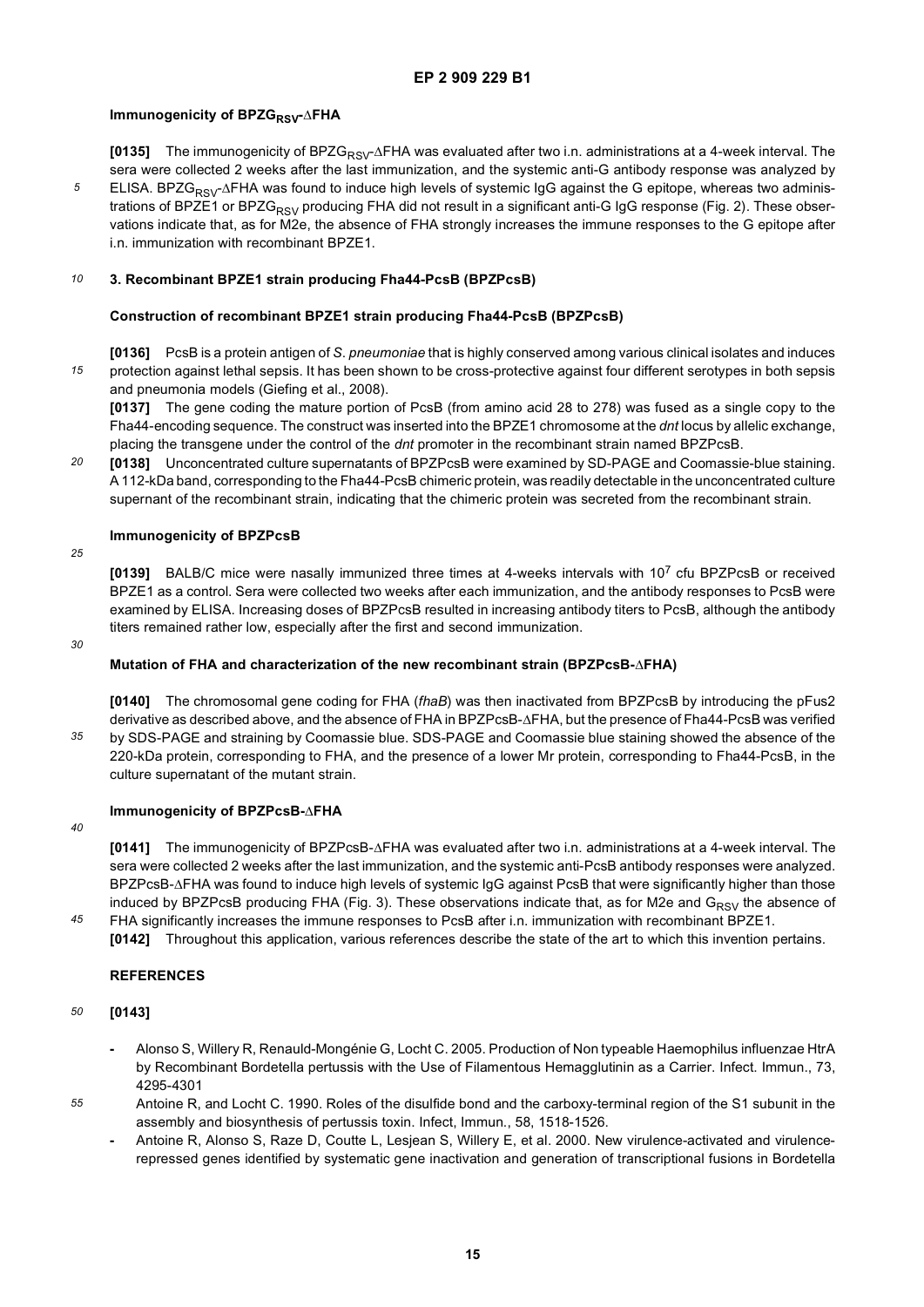pertussis. J Bacteriol 182, 5902-5905.

*5*

*15*

*30*

*35*

*45*

- **-** Coppens I, Alonso S, Antoine R, Jacob-Dubuisson F, Renauld-Mongénie G, Jacobs E, Locht C. 2001. Production of Neisseria meningitides transferrin-binding protein B by recombinant Bordetella pertussis, Infect. Immun. 69, 5440-5446,
- **-** De Filette M, Fiers W, Martens W, Birkett A, Ramne A, Lowenadler B, et al. 2006. Improved design and intranasal delivery of an M2e-based human influenza A vaccine. Vaccine 24, 6597-6601.
	- **-** Feunou PF, Kammoun H, Debrie AS, Mielcarek N, Locht C. 2010. Long-term immunity against pertussis induced by a single nasal administration of live attenuated B. pertussis BPZE1. Vaccine 28, 7047-7053.
- *10* **-** Giefing C., Meinke, AL, Hanner M, Henics T, Minh DB, Gelbmann D, Lundberg U, Senn BM, Schunn M, Habel, A, Henriques-Normark B, Örtqvist A, Kalin M, von Gabain A, and Nagy E. 2008. Discovery of a novel class of highly conserved vaccine antigens using genomic scale antigenic fingerprinting of pneumococcus with human antibodies. J Exp Med 205, 117-131.
	- **-** Ho, S. Y., Chua, S. Q., Foo, D. G. W., Locht, C., Chow, V. T., Poh, C. L., and Alonso, S. 2008. Highly attenuated Bordetella pertussis strain BPZE1 as a potential live vehicle for delivery of heterologous vaccine candidates. Infect Immun 76, 111-119.
	- **-** Huang CC, Chen PM, Kuo JK, Chui WH, Lin ST et al. 1962. Experimental whooping cough. N Engl J Med 266, 105-111.
	- **-** Kashimoto T., Katahira J, Cornejo W R, Masuda M, Fukuoh A, Matsuzawa T, Ohnishi T, Horiguchi Y. (1999) Identification of functional domains of Bordetella dermonecrotizing toxin. Infect. Immun. 67: 3727-32.
- *20* **-** Kavanagh H, Noone C, Cahill E, English K, Locht C, Mahon BP. 2010. Attenuated Bordetella pertussis vaccine strain BPZE1 modulates allergen-induced immunity and prevents allergic pulmonary pathology in a murine model. Clin Exp Allergy 40, 933-941.
	- **-** Laemmli UK. 1970. Cleavage of structural proteins during the assembly of the head of bacteriophage T4. Nature 227, 680-685.
- *25* **-** Lambert-Buisine, C., E. Willery, C. Locht, and F. Jacob-Dubuisson. 1998. N-terminal characterization of the Bordetella pertussis filamentous haemagglutinin. Mol. Microbiol. 28, 1283-1293.
	- **-** Li, R., Lim, A., Ow, S. T., Phoon, M. C., Locht, C., Chow, V. T., and Alonso, S. 2011. Development of live attenuated Bordetella pertussis strains expressing the universal influenza vaccine candidate M2e. Vaccine 29, 5502-5511.
	- **-** Li R, Lim A, Phoon MC, Narasaraju T, Ng JK, Poh WP, Sim MK, Chow VT, Locht C, Alonso S. 2010. Attenuated Bordetella pertussis protects against highly pathogenic influenza A viruses by dampening the cytokine storm. J Virol 84, 7105-7113.
		- **-** Locht C, Antoine R, Jacob-Dubuisson F. 2001. Bordetella pertussis, molecular pathogenesis under multiple aspects. Cur Opin Microbiol 4, 82-89.
	- **-** Locht C, Geoffroy MC, Renauld G. 1992. Common accessory genes for the Bordetella pertussis filamentous hemagglutinin and fimbriae share sequence similarities with the papC and papD gene families. EMBO J 11, 3175-3183.
		- **-** Mascart F, Verscheure V, Malfroot A, Hainaut M, Piérard D, Temerman S, Peltier A, Debrie AS, Levy J, Del Giudice G, Locht C. 2003. Bordetella pertussis infection in 2-months-old infants promotes Type 1 T cell responses. J Immunol 170, 1504-1509.
- *40* **-** Mekseepralard C, Toms GL, Routledge EG. 2006. Protection of mice against human respiratory syncytial virus by wild-type and aglycosyl mouse-human chimaeric IgG antibodies to subgroup-conserved epitopes on the G glycoprotein. J Gen Virol 87, 1267-1273.
	- **-** Menozzi FD, Gantiez C, Locht C. 1991. Identification and purification of transferrin- and lactoferrin-binding proteins of Bordetella pertussis and Bordetella bronchiseptica. Infect Immun 59, 3982-3988.
	- **-** Mielcarek N, Debrie AS, Mahieux S, Locht C. 2010. Dose-response of attenuated Bordetella pertussis BPZE1 induced protection in mice. Clin Vaccine Immunol 17, 317-324.
	- **-** Mielcarek N, Debrie AS, Raze D, Bertout J, Rouanet C, Ben Younes A, Creuzi C, Engle J, Goldman WE, Locht C. 2006. Live attenuated B. pertussis as a single single-dose nasal vaccine against whooping-cough. PLoS Pathog 2, 662-670.
	- **-** Mutsch, M., Zhou, W., Rhodes, P., Bopp, M., Chen, R. T., Linder, T., Spyr, C., Steffen, R. 2004. Use of the inactivated intranasal influenza vaccine and the risk of Bell's palsy in Switzerland. N Engl J Med 350, 896-903.
		- **-** Neirynck S, Deroo T, Saelens X, Vanlandschoot P, Jou WM, Fiers W. 1999. A universal influenza A vaccine based on the extracellular domain of the M2 protein. Nat Med 5, 1157-1163.
		- **-** Quandt J, Hynes MF. 1993. Versatile suicide vectors which allow direct selection for gene replacement in gramnegative bacteria. Gene 127, 15-21.
- *55* **-** Power UF, Plotnicky-Gilquin H, Goetsch L, Champion T, Beck A, Haeuw JF, Nguyen TN, Bonnefoy JY, Corvaia N. 2001. Identification and characterization of multiple linear B cell protectopes in the respiratory syncytial virus G protein. Vaccine 19, 2345-2351.
	- **-** Renauld-Mongenie G, Cornette J, Mielcarek N, Menozzi FD, Locht C. 1996. Distinct roles of the N-terminal and C-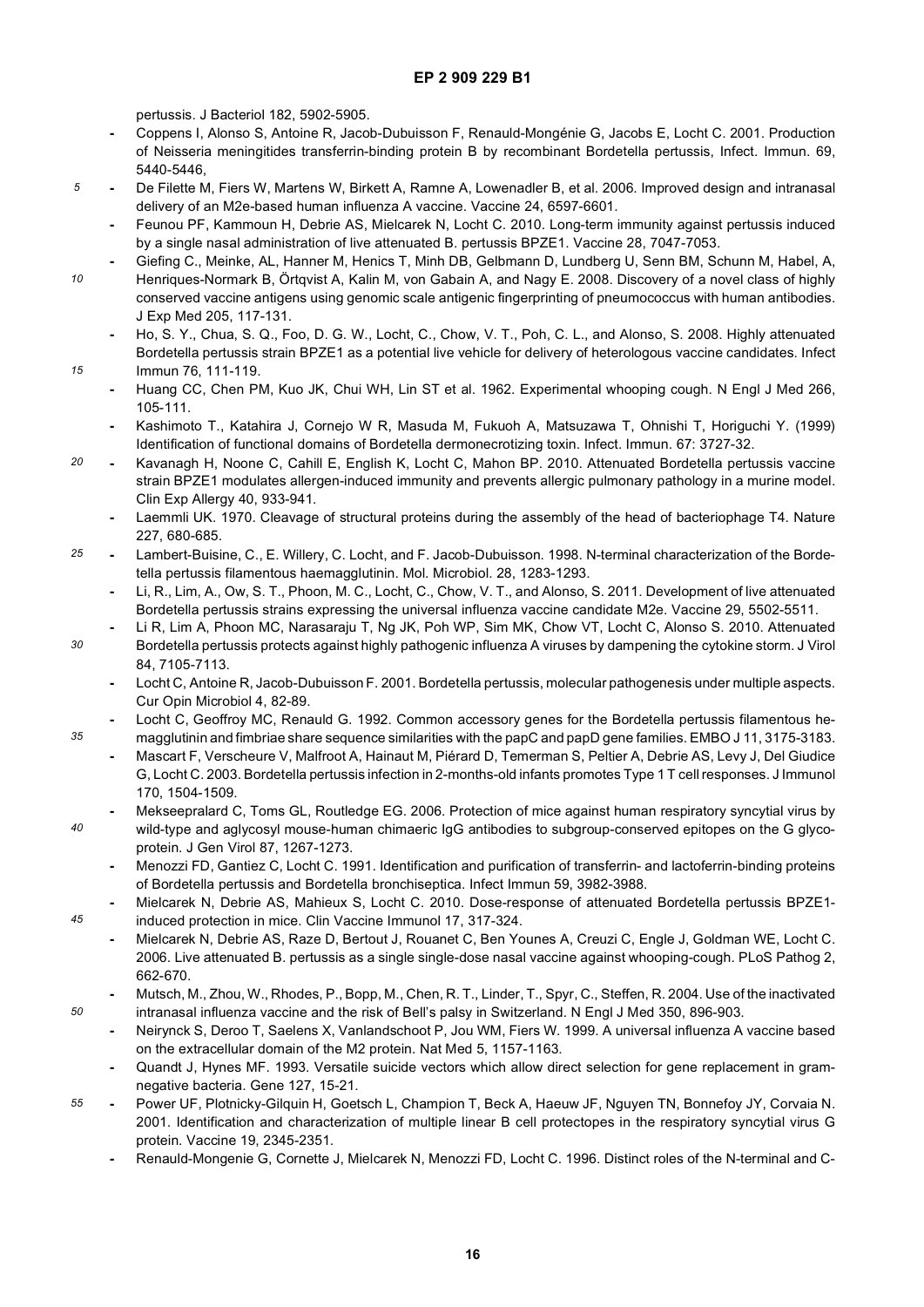terminal precursor domains in the biogenesis of the Bordetella pertussis filamentous hemagglutinin. J Bacteriol 178, 1053-1060.

- **-** Reveneau N, Alonso S, Jacob-Dubuisson F, Mercenier A, Locht C. 2001. Tetanus toxin fragment C-specific priming by intranasal infection with recombinant Bordetella pertussis. Vaccine 20, 926-933.
- **-** Simon R, Priefer U, Pühler A. 1983. A broad host range mobilization system for in vivo genetic engineering: transposon mutagenesis in Gram-negative bacteria. Bio/technology I, 784-791.
	- **-** Skerry CM, Cassidy JP, English K, Feunou-Feunou P, Locht C, Mahon BP. 2009. A live attenuated Bordetella pertussis candidate vaccine does not cause disseminating infection in gamma interferon receptor knockout mice. Clin Vaccine Immunol 16, 1344-1351.
- *10* **-** Stainer DW, Scholte MJ. 1970. A simple chemically defined medium for the production of phase I Bordetella pertussis. J Gen Microbiol 63, 211-220.
	- **-** Stibitz R. 1994. Use of conditionally counterselectable suicide vectors for allelic exchange. Methods Enzymol 235, 458-465.
- *15* **-** Varga SM, Wissinger EL, Braciale TJ. 2000. The attachment (G) glycoprotein of respiratory syncytial virus contains a single immunodominant epitope that elicits both Th1 and Th2 CD4+ T cell responses. J Immunol 165, 6487-6495.
	- **-** Yusibov, V., V. Mett, V. Mett, C. Davidson, K. Musiychuk, S. Gilliam, A. Farese, T. MacVittie, and D. Mann. 2005. Peptide-based candidate vaccine against respiratory syncytial virus. Vaccine 23:2261-2265;

```
20
```
*5*

### **Table 1. Bacterial strains**

|    | <b>Strains</b>              | Description (reference)                                                                    |
|----|-----------------------------|--------------------------------------------------------------------------------------------|
|    | <b>BPSM</b>                 | Sm <sup>R</sup> virulent <i>B.pertussis</i> (Menozzi et al., 1991)                         |
|    | BPGR4                       | Sm <sup>R</sup> strain derived from BPSM and FHA deficient (Locht et al., 1992)            |
| 25 | BPZE1                       | Sm <sup>R</sup> attenuated strain derived from BPSM (Mielcarek et al., 2006)               |
|    | BPZM2e                      | BPZE1 recombinant strain expressing Fha44-(M2e) <sub>3</sub> (this work)                   |
|    | BPZM2e-AFha                 | BPZE1 recombinant strain expressing Fha44-(M2e) <sub>3</sub> and FHA deficient (this work) |
|    | BPZG <sub>RSV</sub>         | BPZE1 recombinant strain expressing Fha44-G <sub>RSV</sub> (this work)                     |
| 30 | $BPZG_{RSV}$ - $\Delta$ Fha | BPZE1 recombinant strain expressing Fha44-G <sub>RSV</sub> and FHA deficient (this work)   |
|    | <b>BPZPcsB</b>              | BPZE1 recombinant strain expressing Fha44-PcsB (this work)                                 |
|    | BPZPcsB-∆Fha                | BPZE1 recombinant strain expressing Fha44-PcsB and FHA deficient (this work)               |

#### *35* SEQUENCE LISTING

*50*

*55*

```
<110> INSERM
```
#### *40* <120> NOVEL RECOMBINANT BORDETELLA STRAINS

<130> BIO12225 LOCHT-MIELCAREK

```
45
         <160> 20
```
**[0144]**

```
<170> PatentIn version 3.3
```

```
<210> 1<211>6
```
<212> DNA <213> Artificial

```
< 220
```

```
<223> XbaI site
< 400 > 1
```
tctaga 6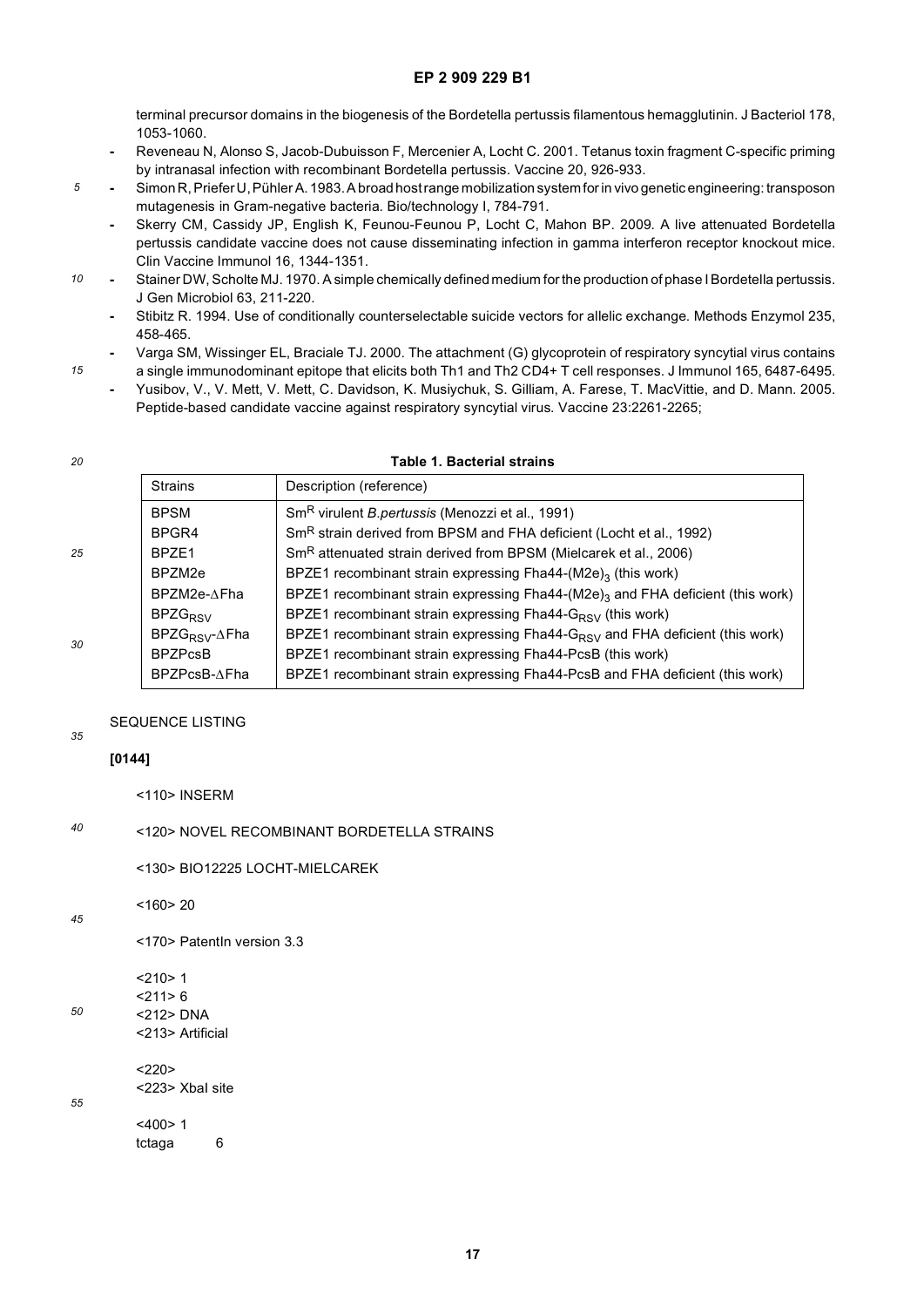|    | $<$ 210 $>$ 2                                     |  |  |  |  |  |  |
|----|---------------------------------------------------|--|--|--|--|--|--|
|    | < 211 > 6                                         |  |  |  |  |  |  |
|    | <212> DNA<br><213> Artificial                     |  |  |  |  |  |  |
| 5  |                                                   |  |  |  |  |  |  |
|    | <220                                              |  |  |  |  |  |  |
|    | <223> Xbal site (with mutation)                   |  |  |  |  |  |  |
|    |                                                   |  |  |  |  |  |  |
| 10 | <400>2<br>tccaga<br>6                             |  |  |  |  |  |  |
|    |                                                   |  |  |  |  |  |  |
|    | < 210 > 3                                         |  |  |  |  |  |  |
|    | $<$ 211>40                                        |  |  |  |  |  |  |
| 15 | <212> DNA<br><213> Artificial                     |  |  |  |  |  |  |
|    |                                                   |  |  |  |  |  |  |
|    | <220>                                             |  |  |  |  |  |  |
|    | <223> Primer                                      |  |  |  |  |  |  |
| 20 | <400>3                                            |  |  |  |  |  |  |
|    | 40<br>gcatgcctgc aggtcgactc cagaggatcc ccgggtaccg |  |  |  |  |  |  |
|    |                                                   |  |  |  |  |  |  |
|    | $<$ 210>4                                         |  |  |  |  |  |  |
|    | $<$ 211>40                                        |  |  |  |  |  |  |
| 25 | $<$ 212> DNA<br><213> Artificial                  |  |  |  |  |  |  |
|    |                                                   |  |  |  |  |  |  |
|    | <220>                                             |  |  |  |  |  |  |
|    | <223> Primer                                      |  |  |  |  |  |  |
| 30 | $<$ 400>4                                         |  |  |  |  |  |  |
|    | 40<br>cggtacccgg ggatcctctg gagtcgacct gcaggcatgc |  |  |  |  |  |  |
|    |                                                   |  |  |  |  |  |  |
|    | $<$ 210 $>$ 5                                     |  |  |  |  |  |  |
| 35 | $<$ 211 > 27<br><212> DNA                         |  |  |  |  |  |  |
|    | <213> Artificial                                  |  |  |  |  |  |  |
|    |                                                   |  |  |  |  |  |  |
|    | <220                                              |  |  |  |  |  |  |
| 40 | <223> Primer                                      |  |  |  |  |  |  |
|    | <400>5                                            |  |  |  |  |  |  |
|    | cttaagacgc gtcatatggg cggccgc<br>27               |  |  |  |  |  |  |
|    |                                                   |  |  |  |  |  |  |
| 45 | $<$ 210 $> 6$<br>$<$ 211 > 23                     |  |  |  |  |  |  |
|    | <212> DNA                                         |  |  |  |  |  |  |
|    | <213> Artificial                                  |  |  |  |  |  |  |
|    |                                                   |  |  |  |  |  |  |
| 50 | <220><br><223> Primer                             |  |  |  |  |  |  |
|    |                                                   |  |  |  |  |  |  |
|    | $<$ 400>6                                         |  |  |  |  |  |  |
|    | 23<br>acgcgtgtgg aaactcctat ccg                   |  |  |  |  |  |  |
| 55 | $<$ 210>7                                         |  |  |  |  |  |  |
|    | $<$ 211 $>$ 36                                    |  |  |  |  |  |  |
|    | <212> DNA                                         |  |  |  |  |  |  |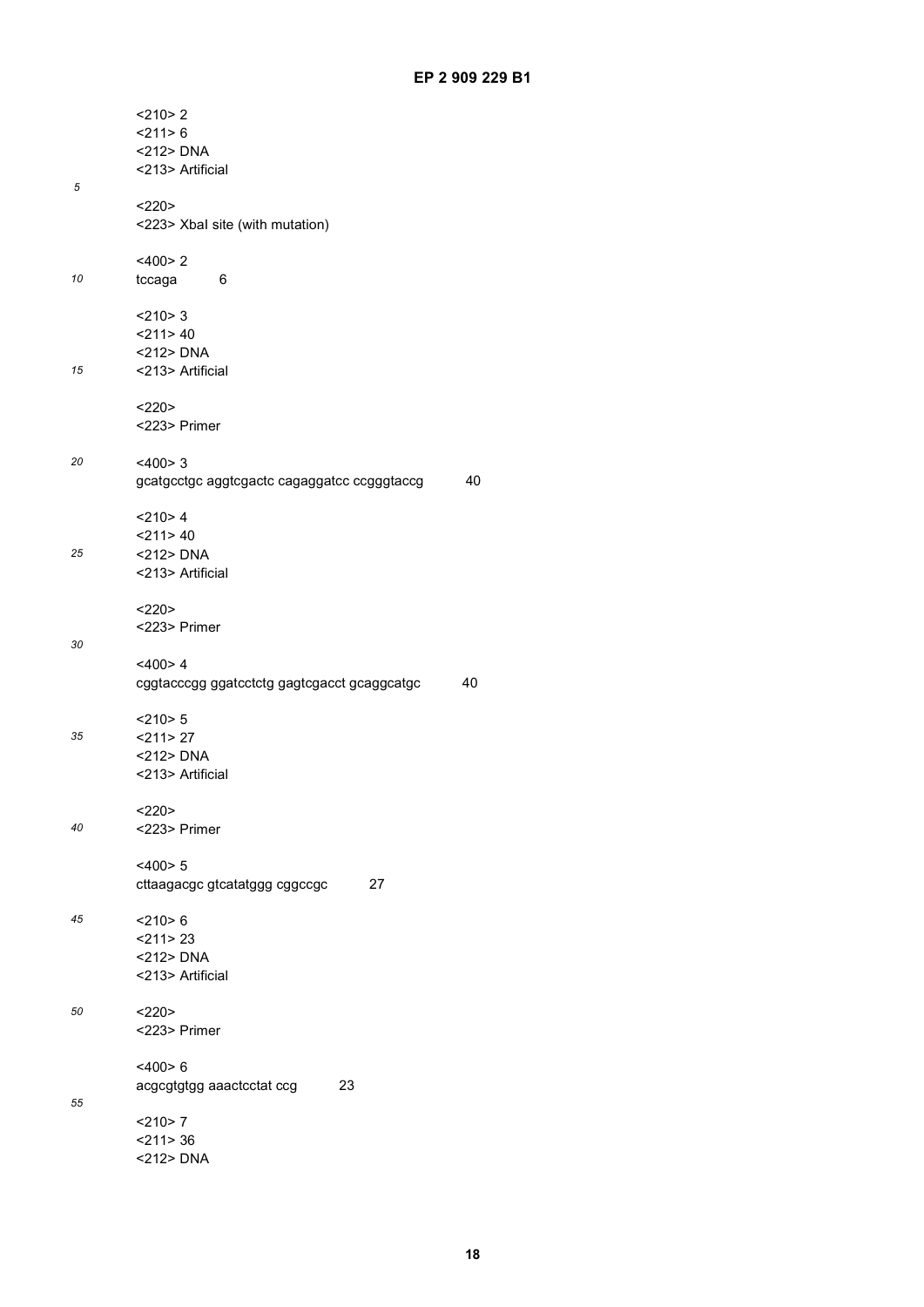|    | <213> Artificial                                                |                                                                   |  |    |
|----|-----------------------------------------------------------------|-------------------------------------------------------------------|--|----|
|    | <220><br><223> Primer                                           |                                                                   |  |    |
| 5  | <400>7<br>catatggccg ccagagccgc tatcagagct atcgtt               | 36                                                                |  |    |
| 10 | < 210 > 8<br>$<$ 211 > 84<br><212> DNA<br><213> Artificial      |                                                                   |  |    |
| 15 | <220><br><223> Primer                                           |                                                                   |  |    |
|    | <400>8                                                          |                                                                   |  |    |
| 20 |                                                                 | ttcgtgccgt gctcgatctg ctcgaacaac ccgacctgct gggccatctg caagcgcatc |  | 60 |
|    | ccgaacaaga agccgggcaa gaag                                      |                                                                   |  | 84 |
| 25 | <210>9<br>$<$ 211>66<br><212> DNA<br><213> Artificial           |                                                                   |  |    |
| 30 | <220><br><223> Primer                                           |                                                                   |  |    |
|    | <400>9                                                          |                                                                   |  |    |
| 35 |                                                                 | aggatccttc gtgccgtgct cgatctgctc gaacaacccg acctgctggg ccatctgcaa |  | 60 |
|    | gcgcat                                                          |                                                                   |  | 66 |
| 40 | $<$ 210 $>$ 10<br>$<$ 211 > 69<br><212> DNA<br><213> Artificial |                                                                   |  |    |
| 45 | <220><br><223> Primer                                           |                                                                   |  |    |
|    | $<$ 400 $>$ 10                                                  |                                                                   |  |    |
| 50 |                                                                 | aggatccctt cttgcccggc ttcttgttcg ggatgcgctt gcagatggcc cagcaggtcg |  | 60 |
|    | ggttgttcg                                                       |                                                                   |  | 69 |
| 55 | $<$ 210 $>$ 11<br>$<$ 211 > 25<br><212> DNA                     |                                                                   |  |    |

<213> Artificial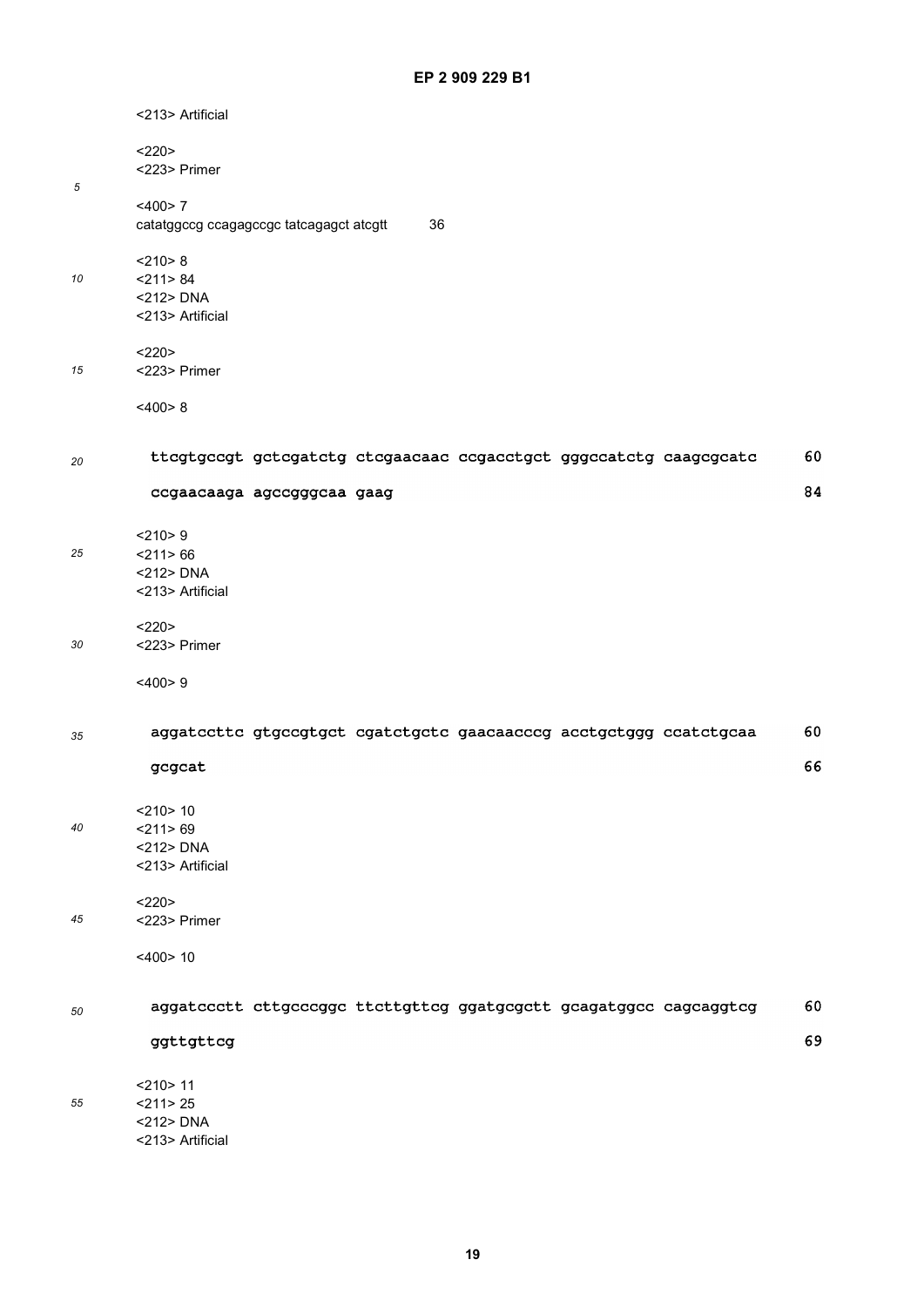|    | <220>                                |
|----|--------------------------------------|
|    | <223> Primer                         |
|    |                                      |
|    | $<$ 400 $>$ 11                       |
| 5  | 25<br>aggatccttc gtgccgtgct cgatc    |
|    | $<$ 210 $>$ 12                       |
|    | $<$ 211 $>$ 25                       |
|    | $<$ 212> DNA                         |
| 10 | <213> Artificial                     |
|    | <220>                                |
|    | <223> Primer                         |
|    |                                      |
| 15 | <400>12                              |
|    | aggatccctt cttgcccggc ttctt<br>25    |
|    |                                      |
|    | $<$ 210 $>$ 13                       |
|    | $<$ 211>25                           |
| 20 | $<$ 212> DNA                         |
|    | <213> Artificial                     |
|    |                                      |
|    | <220>                                |
|    | <223> Primer                         |
| 25 |                                      |
|    | $<$ 400 $>$ 13                       |
|    | aacgcgtttc gtgccgtgct cgatc<br>25    |
|    | $<$ 210 > 14                         |
| 30 | $<$ 211 $>$ 24                       |
|    | <212> DNA                            |
|    | <213> Artificial                     |
|    |                                      |
|    | $<$ 220>                             |
| 35 | <223> Primer                         |
|    |                                      |
|    | $<$ 400 $>$ 14                       |
|    | acgcgtcttc ttgcccggct tctt<br>24     |
| 40 | $<$ 210 $>$ 15                       |
|    | $<$ 211> 28                          |
|    | <212> DNA                            |
|    | <213> Artificial                     |
|    |                                      |
| 45 | <220>                                |
|    | <223> Primer                         |
|    |                                      |
|    | $<$ 400 $>$ 15                       |
| 50 | catatgtgga cgaacttttg cacggaca<br>28 |
|    | $<$ 210 $>$ 16                       |
|    | $<$ 211 > 29                         |
|    | <212> DNA                            |
|    | <213> Artificial                     |
| 55 |                                      |
|    | $<$ 220>                             |
|    | <223> Primer                         |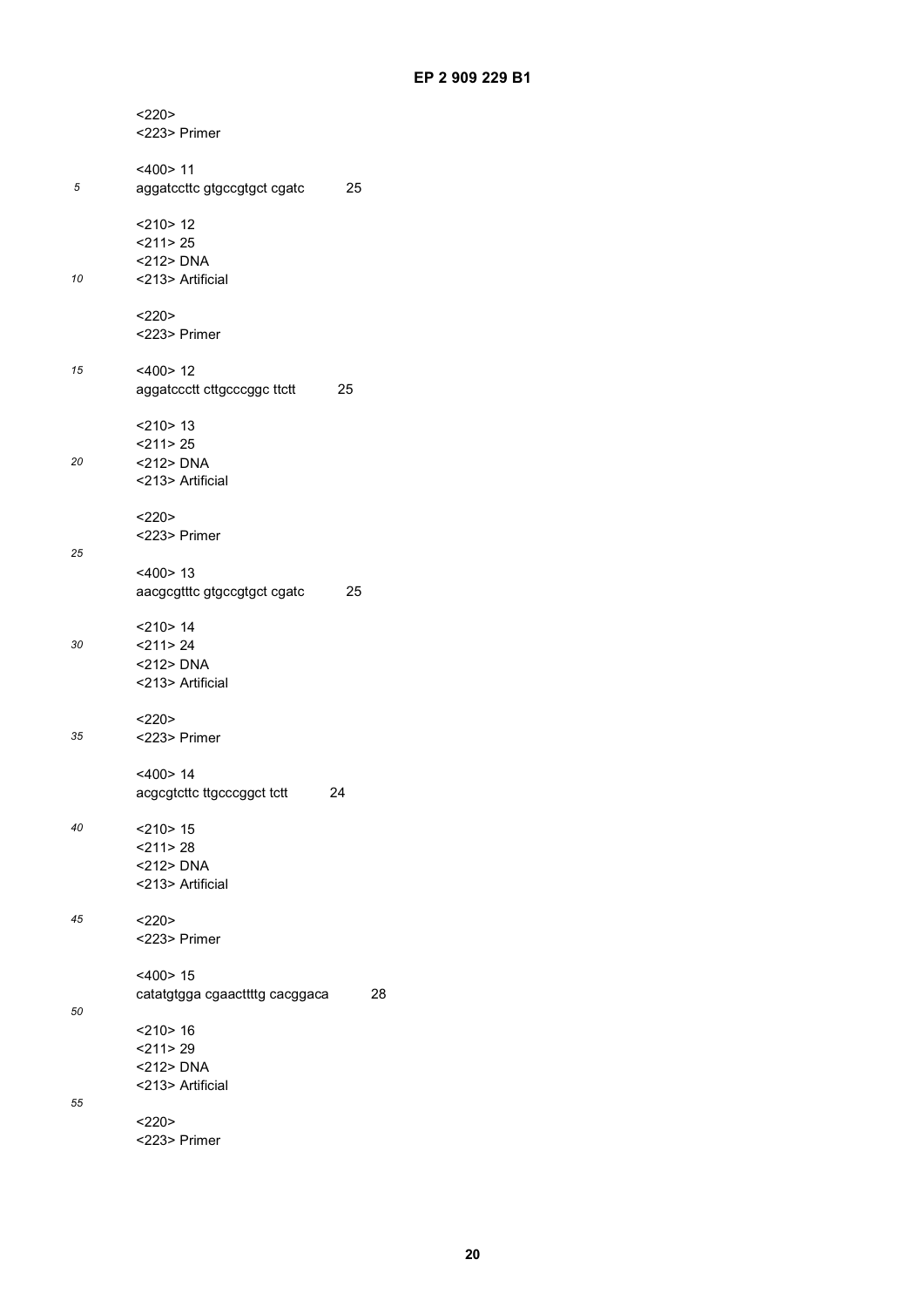|    | $<$ 400 $>$ 16                                 |   |                                             |    |   |    |  |    |    |  |    |                                                                       |  |
|----|------------------------------------------------|---|---------------------------------------------|----|---|----|--|----|----|--|----|-----------------------------------------------------------------------|--|
|    | acgcgtgaaa cgactgatga caaaattcg                |   |                                             |    |   | 29 |  |    |    |  |    |                                                                       |  |
|    | $<$ 210 > 17                                   |   |                                             |    |   |    |  |    |    |  |    |                                                                       |  |
| 5  | $<$ 211 > 27                                   |   |                                             |    |   |    |  |    |    |  |    |                                                                       |  |
|    | <212> PRT                                      |   |                                             |    |   |    |  |    |    |  |    |                                                                       |  |
|    | <213> Artificial                               |   |                                             |    |   |    |  |    |    |  |    |                                                                       |  |
|    | <220>                                          |   |                                             |    |   |    |  |    |    |  |    |                                                                       |  |
| 10 | <223> Peptide                                  |   |                                             |    |   |    |  |    |    |  |    |                                                                       |  |
|    | $<$ 400 $>$ 17                                 |   |                                             |    |   |    |  |    |    |  |    |                                                                       |  |
|    |                                                |   |                                             |    |   |    |  |    |    |  |    | Gly Gly Ser Leu Leu Thr Glu Val Glu Thr Pro Ile Arg Asn Glu Trp       |  |
| 15 |                                                | 1 |                                             |    | 5 |    |  |    | 10 |  |    | 15                                                                    |  |
|    |                                                |   | Gly Ser Arg Ser Asn Asp Ser Ser Asp Gly Gly |    |   |    |  |    |    |  |    |                                                                       |  |
|    |                                                |   |                                             | 20 |   |    |  | 25 |    |  |    |                                                                       |  |
| 20 | $<$ 210 $>$ 18                                 |   |                                             |    |   |    |  |    |    |  |    |                                                                       |  |
|    | $<$ 211 $>$ 32                                 |   |                                             |    |   |    |  |    |    |  |    |                                                                       |  |
|    | <212> PRT                                      |   |                                             |    |   |    |  |    |    |  |    |                                                                       |  |
|    | <213> Artificial                               |   |                                             |    |   |    |  |    |    |  |    |                                                                       |  |
| 25 |                                                |   |                                             |    |   |    |  |    |    |  |    |                                                                       |  |
|    | <220><br><223> Peptide                         |   |                                             |    |   |    |  |    |    |  |    |                                                                       |  |
|    |                                                |   |                                             |    |   |    |  |    |    |  |    |                                                                       |  |
| 30 | $<$ 400 $>$ 18                                 |   |                                             |    |   |    |  |    |    |  |    |                                                                       |  |
|    |                                                |   |                                             |    |   |    |  |    |    |  |    |                                                                       |  |
|    |                                                | 1 |                                             |    | 5 |    |  |    | 10 |  |    | Gly Gly Phe Val Pro Cys Ser Ile Cys Ser Asn Asn Pro Thr Cys Trp<br>15 |  |
|    |                                                |   |                                             |    |   |    |  |    |    |  |    |                                                                       |  |
| 35 |                                                |   |                                             |    |   |    |  |    |    |  |    | Ala Ile Cys Lys Arg Ile Pro Asn Lys Lys Pro Gly Lys Lys Gly Gly       |  |
|    |                                                |   |                                             | 20 |   |    |  | 25 |    |  | 30 |                                                                       |  |
|    | $<$ 210 $>$ 19                                 |   |                                             |    |   |    |  |    |    |  |    |                                                                       |  |
|    | $<$ 211 > 30                                   |   |                                             |    |   |    |  |    |    |  |    |                                                                       |  |
| 40 | <212> DNA                                      |   |                                             |    |   |    |  |    |    |  |    |                                                                       |  |
|    | <213> Artificial                               |   |                                             |    |   |    |  |    |    |  |    |                                                                       |  |
|    | <220>                                          |   |                                             |    |   |    |  |    |    |  |    |                                                                       |  |
|    | <223> Primer                                   |   |                                             |    |   |    |  |    |    |  |    |                                                                       |  |
| 45 | $<400$ > 19                                    |   |                                             |    |   |    |  |    |    |  |    |                                                                       |  |
|    | ccatgggtga aacgactgat gacaaaattg               |   |                                             |    |   | 30 |  |    |    |  |    |                                                                       |  |
|    |                                                |   |                                             |    |   |    |  |    |    |  |    |                                                                       |  |
|    | $<$ 210 $>$ 20                                 |   |                                             |    |   |    |  |    |    |  |    |                                                                       |  |
| 50 | $<$ 211 > 42<br><212> DNA                      |   |                                             |    |   |    |  |    |    |  |    |                                                                       |  |
|    | <213> Artificial                               |   |                                             |    |   |    |  |    |    |  |    |                                                                       |  |
|    | <220>                                          |   |                                             |    |   |    |  |    |    |  |    |                                                                       |  |
| 55 | <223> Primer                                   |   |                                             |    |   |    |  |    |    |  |    |                                                                       |  |
|    | $<$ 400 $>$ 20                                 |   |                                             |    |   |    |  |    |    |  |    |                                                                       |  |
|    | gcggccgcac gaacttttgc acggacaggt gctgctgcat ca |   |                                             |    |   |    |  | 42 |    |  |    |                                                                       |  |
|    |                                                |   |                                             |    |   |    |  |    |    |  |    |                                                                       |  |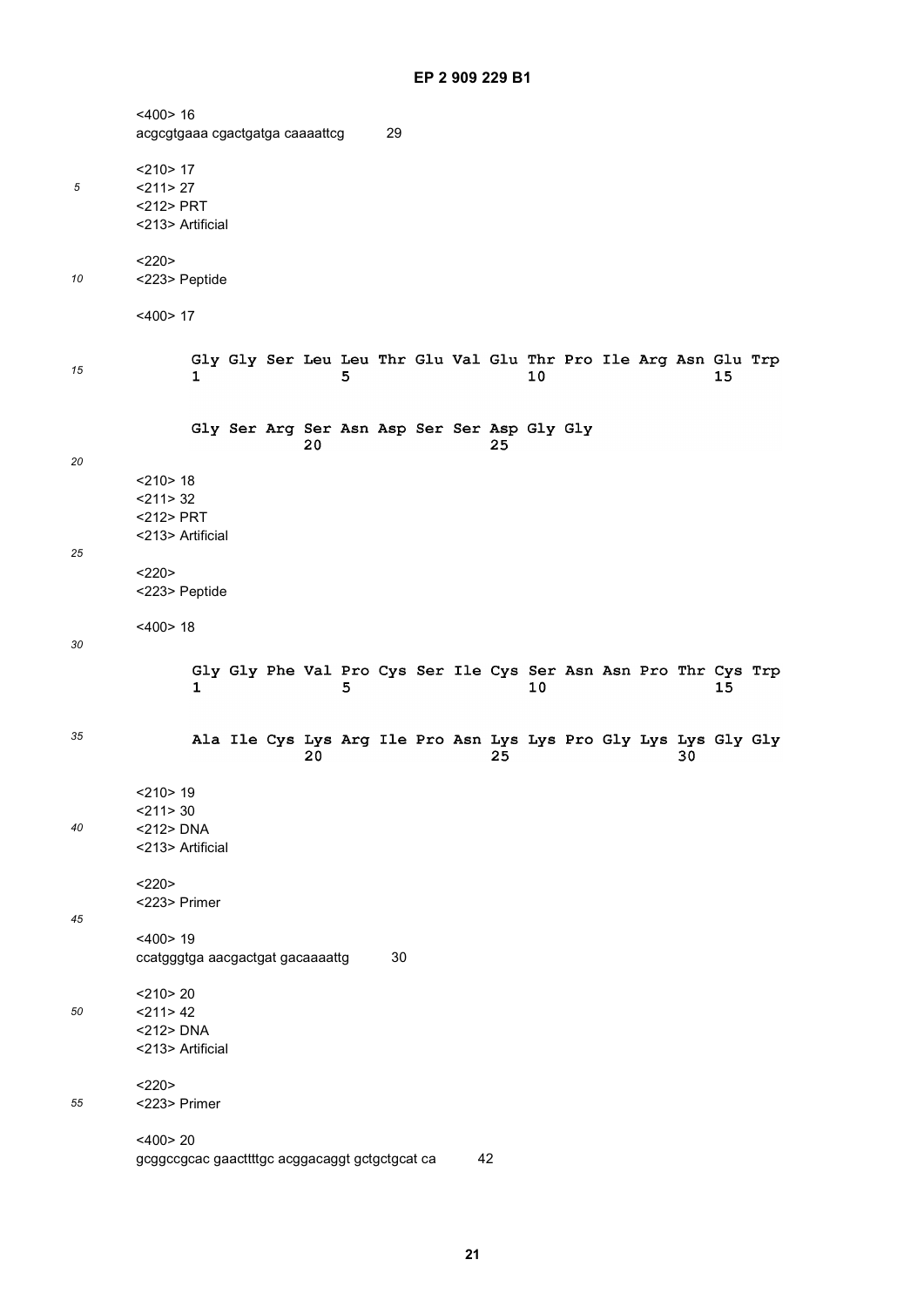#### **Claims**

- **1.** A genetically attenuated *Bordetella pertussis* strain:
- *5 10* a. comprising a mutated pertussis toxin (ptx) gene which encodes an immunogenic but enzymatically inactive pertussis toxin, a deleted dermonecrotic (dnt) gene, and a heterologous ampG gene, and b. expressing a hybrid protein comprising a part of the filamentous haemagglutinin (FHA) protein in the form of a N-terminal fragment of FHA enabling surface expression and secretion of a heterologous epitope or antigenic protein or protein fragment linked to said N-terminal fragment of FHA, said heterologous epitope or antigenic protein or protein fragment being different from FHA,

wherein the gene coding for the native FHA protein is inactivated and the nucleic acid coding for the hybrid protein is in the locus of the deleted dnt gene.

- *15* **2.** The *Bordetella pertussis* strain of claim 1, wherein the gene coding for the native FHA protein is partially or fully deleted.
	- **3.** The *Bordetella pertussis* strain of claims 1 or 2,wherein the N-terminal fragment of the FHA protein comprises the aminoacids from positions 1 to 330, starting with the first amino acid of the FhaB preprotein.
- *20*

*25*

- **4.** The *Bordetella pertussis* strain of anyone of claims 1 to 3, wherein the mutated ptx gene comprises at least one mutation leading to an enzymatically inactive protein, yet retaining immunogenic properties.
- **5.** The *Bordetella pertussis* strain of anyone of claims 1 to 4, wherein the *Bordetella pertussis* ampG gene is replaced with a heterologous gene ampG gene leading to a residual tracheal cytotoxin (TCT) activity of less than 5%.
	- **6.** The *Bordetella pertussis* strain of anyone of claims 1 to 5, wherein the *Bordetella pertussis* ampG gene is replaced with a heterologous ampG gene leading to a residual TCT activity of less than 1%.
- *30* **7.** The *Bordetella pertussis* strain of anyone of claims 1 to 6, wherein the heterologous ampG gene is from *Escherichia coli, Salmonella, Enterobacteriaceae, Pseudomonas, Moraxella, Helicobacter, Stenotrophomonas* or *Legionella.*
	- **8.** The *Bordetella pertussis* strain of any one of claims 5-7, wherein the heterologous ampG gene is from *Escherichia coli.*
- *35* **9.** The *Bordetella pertussis* strain of anyone of claims 1 to 8, wherein the heterologous protein of said hybrid protein\_comprises at least one epitope of a protein that is expressed by pathogens responsible for infections of the upper or lower respiratory tract.
	- **10.** The *Bordetella pertussis* strain of claim 9, wherein the pathogen is an Influenza virus.
- *40*

- **11.** The *Bordetella pertussis* strain of claim 9, wherein the pathogen is a Respiratory Syncytial Virus (RSV).
- **12.** The *Bordetella pertussis* strain of claim 9, wherein the pathogen is Streptococcus pneumonia.
- *45* **13.** The *Bordetella pertussis* strain of anyone of claims 1 to 10, wherein the hybrid protein comprises the N-terminal fragment of FHA fused to the extracellular domain of the matrix protein (Me2) of the influenza A virus.
	- **14.** The *Bordetella pertussis* strain of anyone of claims 1 to 9 and 11, wherein the hybrid protein comprises the Nterminal fragment of the FHA protein fused to at least an antigenic fragment of the G protein of the Respiratory Syncytial Virus (RSV).
	- **15.** The *Bordetella pertussis* strain of anyone of claims 1 to 9 and 12, wherein the hybrid protein comprises the Nterminal fragment of the FHA protein fused to an antigenic fragment of the PcsB protein of S. pneumoniae.
- *55* **16.** An immunogenic composition comprising the *Bordetella pertussis* strain of any one of claims 1 to 15, for use in the treatment or prevention of a mucosal or systemic infectious disease.
	- **17.** A live attenuated vaccine comprising the *Bordetella pertussis* strain of any one of claims 1 to 15, for use in the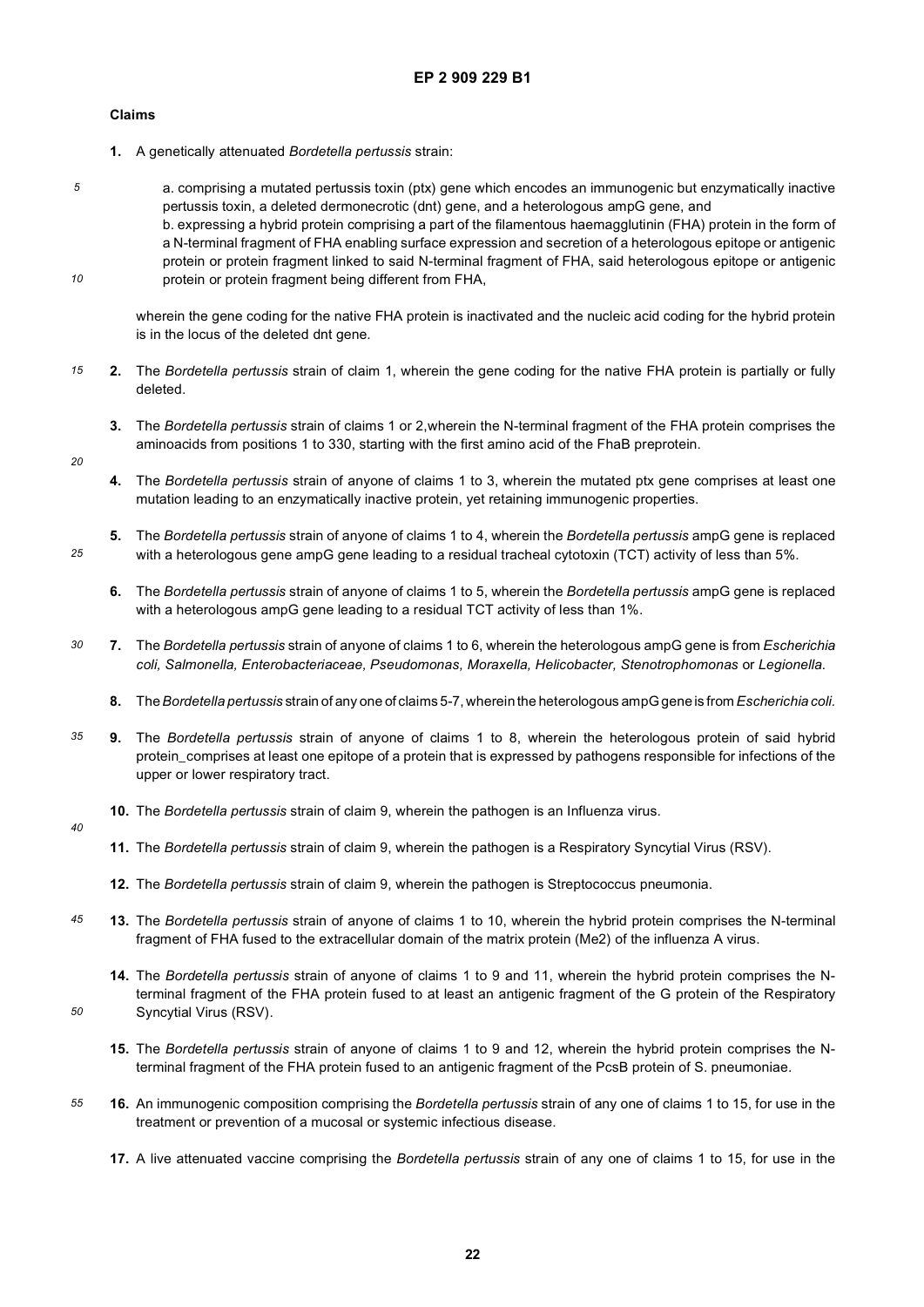treatment of a mucosal or systemic infectious disease.

#### **Patentansprüche**

**1.** Genetisch abgeschwächter *Bordetella pertussis* Stamm:

a. der ein mutiertes Pertussistoxin (ptx) Gen umfasst, das für ein immunogenes aber enzymatisch inaktives Pertussistoxin kodiert, ein deletiertes Dermonekrotisches (*dnt*)-Gen und ein heterologes *ampG*-Gen, und b. der ein Hybridprotein exprimiert, das einen Teil des filamentösen

Hämagglutinin (FHA)-Proteins in Form eines N-terminalen Fragments von FHA umfasst, das die Oberflächenexpression und Sekretion eines heterologen Epitops oder antigenen Proteins oder Proteinfragments erlaubt, das an das N-terminale Fragment von FHA gebunden ist, wobei das heterologe Epitop oder antigene Protein oder Proteinfragment von FHA verschieden ist,

wobei das für das native FHA-Protein kodierende Gen inaktiviert ist und sich die Nukleinsäure, die für das Hybridprotein kodiert, am Lokus des dnt-Gens befindet.

- *20* **2.** *Bordetella pertussis* Stamm nach Anspruch 1, wobei das für das native FHA Protein kodierende Gen teilweise oder vollständig deletiert ist.
	- **3.** *Bordetella pertussis* Stamm nach Anspruch 1 oder 2, wobei das N-terminale Fragment des FHA-Proteins die Aminosäuren von den Positionen 1 bis 330 umfasst, beginnend mit der ersten Aminosäure des FhaB-Präproteins.
- *25*

*5*

*10*

*15*

- **4.** *Bordetella pertussis* Stamm nach einem der Ansprüche 1 bis 3, wobei das mutierte ptx Gen mindestens eine Mutation umfasst, die zu einem enzymatisch inaktiven Protein führt, das jedoch immunogene Eigenschaften beibehält.
- **5.** *Bordetella pertussis* Stamm nach einem der Ansprüche 1 bis 4, wobei das *Bordetella pertussis* ampG-Gen durch ein heterologes ampG-Gen ersetzt wird, was zu einer trachealen Zytotoxin (TCT)-Restaktivität von weniger als 5% führt.
	- **6.** *Bordetella pertussis* Stamm nach einem der Ansprüche 1 bis 5, wobei das *Bordetella pertussis* ampG-Gen durch ein heterologes ampG-Gen ersetzt wird, das zu einer TCT-Restaktivität von weniger als 1% führt.
- *35*

*30*

- **7.** *Bordetella pertussis* Stamm nach einem der Ansprüche 1 bis 6, wobei das heterologe *ampG-Gen* aus *Escherichia coli, Salmonella, Enterobacteriaceae, Pseudomonas, Moraxella, Helicobacter, Stenotrophomonas oder Legionella* stammt.
- *40* **8.** *Bordetella pertussis* Stamm nach einem der Ansprüche 5-7, wobei das heterologe ampG-Gen aus *Escherichia coli* stammt.
	- **9.** *Bordetella pertussis* Stamm nach einem der Ansprüche 1 bis 8, wobei das heterologe Protein des Hybridproteins mindestens ein Epitop eines Proteins umfasst, das durch Krankheitserreger exprimiert wird, die für Infektionen der oberen oder unteren Atemwege verantwortlich sind.
	-
	- **10.** *Bordetella pertussis* Stamm nach Anspruch 9, wobei das Pathogen ein Influenzavirus ist.
	- **11.** *Bordetella pertussis* Stamm nach Anspruch 9, wobei das Pathogen ein Respiratorisches Syncytial Virus (RSV) ist.
- *50*

- **12.** *Bordetella pertussis* Stamm nach Anspruch 9, wobei das Pathogen *Streptococcus pneumoniae* ist.
- **13.** *Bordetella pertussis* Stamm nach einem der Ansprüche 1 bis 10, wobei das Hybridprotein das N-terminale Fragment von FHA umfasst, das mit der extrazellulären Domäne des Matrixproteins (Me2) des *Influenza A* Virus fusioniert ist.
- *55*
- **14.** *Bordetella pertussis* Stamm nach einem der Ansprüche 1 bis 9 und 11, wobei das Hybridprotein das N-terminale Fragment des FHA-Proteins umfasst, das mit mindestens einem antigenen Fragment des G-Proteins des Respiratorischen Syncytial Virus (RSV) fusioniert ist.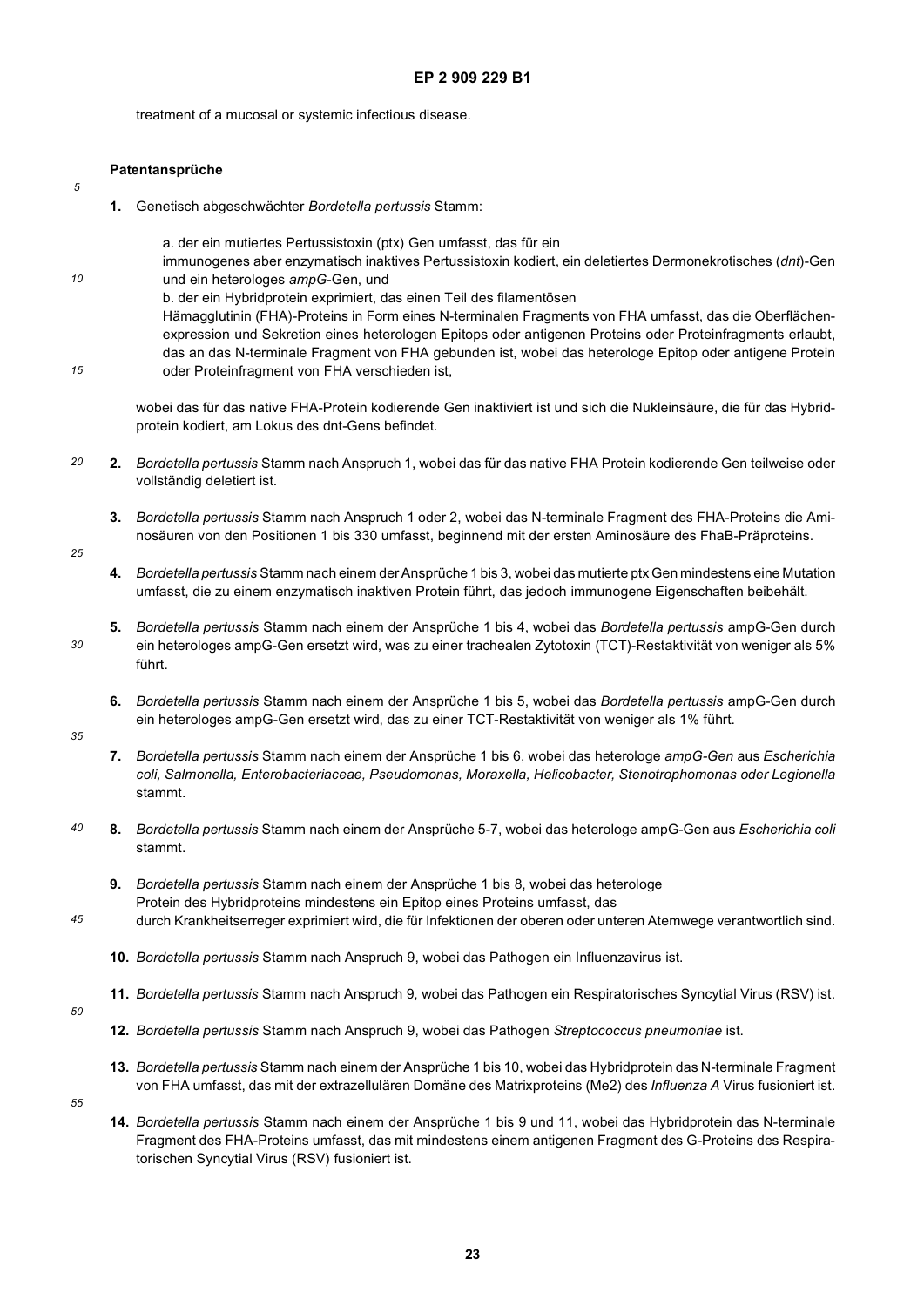- **15.** *Bordetella pertussis* Stamm nach einem der Ansprüche 1 bis 9 und 12, wobei das Hybridprotein das N-terminale Fragment des FHA-Proteins umfasst, das mit einem antigenen Fragment des PcsB-Proteins von *S. pneumoniae* fusioniert ist.
- **16.** Immunogene Zusammensetzung, die den *Bordetella pertussis* Stamm eines der Ansprüche 1 bis 15 umfasst, zur Verwendung bei der Behandlung oder Vorbeugung einer mukosalen oder systemischen Infektionskrankheit.
	- **17.** Lebendimpfstoff, der den *Bordetella pertussis* Stamm nach einem der Ansprüche 1 bis 15 umfasst, zur Verwendung bei der Behandlung einer mukosalen oder systemischen Infektionskrankheit.

*10*

*20*

*25*

*30*

*35*

*5*

#### **Revendications**

*15* **1.** Souche de *Bordetella pertussis* génétiquement atténuée :

> a. comprenant un gène de toxine pertussique mutée (*ptx*) qui code pour une toxine pertussique immunogène mais enzymatiquement inactive, un gène dermonécrotique (*dnt*) délété, et un gène *ampG* hétérologue, et b. exprimant une protéine hybride comprenant une partie de la protéine hémagglutinine filamenteuse (FHA) sous la forme d'un fragment N-terminal de FHA permettant l'expression en surface et la sécrétion d'un épitope hétérologue ou d'une protéine antigénique ou d'un fragment protéique lié audit fragment N-terminal de FHA, ledit épitope hétérologue ou protéine antigénique ou fragment protéique étant différent de FHA,

dans laquelle le gène codant pour la protéine FHA native est inactivé et l'acide nucléique codant pour la protéine hybride se trouve dans le locus du gène *dnt* délété.

- **2.** Souche de *Bordetella pertussis* selon la revendication 1, dans laquelle le gène codant pour la protéine FHA native est partiellement ou totalement supprimé.
- **3.** Souche de *Bordetella pertussis* selon la revendication 1 ou 2, dans laquelle le fragment N-terminal de la protéine FHA comprend les acides aminés des positions 1 à 330, en commençant par le premier acide aminé de la préprotéine FhaB.
- **4.** Souche de *Bordetella pertussis* selon l'une quelconque des revendications 1 à 3, dans laquelle le gène *ptx* muté comprend au moins une mutation conduisant à une protéine enzymatiquement inactive, tout en conservant des propriétés immunogènes.
- **5.** Souche de *Bordetella pertussis* selon l'une quelconque des revendications 1 à 4, dans laquelle le gène ampG de *Bordetella pertussis* est remplacé par un gène *ampG* hétérologue conduisant à une activité résiduelle de la cytotoxine trachéale (TCT) de moins de 5%.
- *40*
- **6.** Souche de *Bordetella pertussis* selon l'une quelconque des revendications 1 à 5, dans laquelle le gène ampG de *Bordetella pertussis* est remplacé par un gène *ampG* hétérologue conduisant à une activité résiduelle de la cytotoxine trachéale (TCT) de moins de 1%.
- *45* **7.** Souche de *Bordetella pertussis* selon l'une quelconque des revendications 1 à 6, dans laquelle le gène *ampG* hétérologue provient d'*Escherichia coli*, de *Salmonella,* d'*Enterobacteriaceae,* de *Pseudomonas,* de *Moraxella*, d'*Helicobacter*, de *Stenotrophonmnas* ou de *Legionella*.
	- **8.** Souche de *Bordetella pertussis* selon l'une quelconque des revendications 5 à 7, dans laquelle le gène *ampG* hétérologue provient d'*Escherichia coli*.
	- **9.** Souche de *Bordetella pertussis* selon l'une quelconque des revendications 1 à 8, dans laquelle la protéine hétérologue de ladite protéine hybride comprend au moins un épitope d'une protéine qui est exprimée par des pathogènes responsables d'infections des voies respiratoires supérieures ou inférieures.

*55*

- **10.** Souche de *Bordetella pertussis* selon la revendication 1, dans laquelle le pathogène est le virus *Influenza.*
- **11.** Souche de *Bordetella pertussis* selon la revendication 1, dans laquelle le pathogène est le Virus Respiratoire Syncitial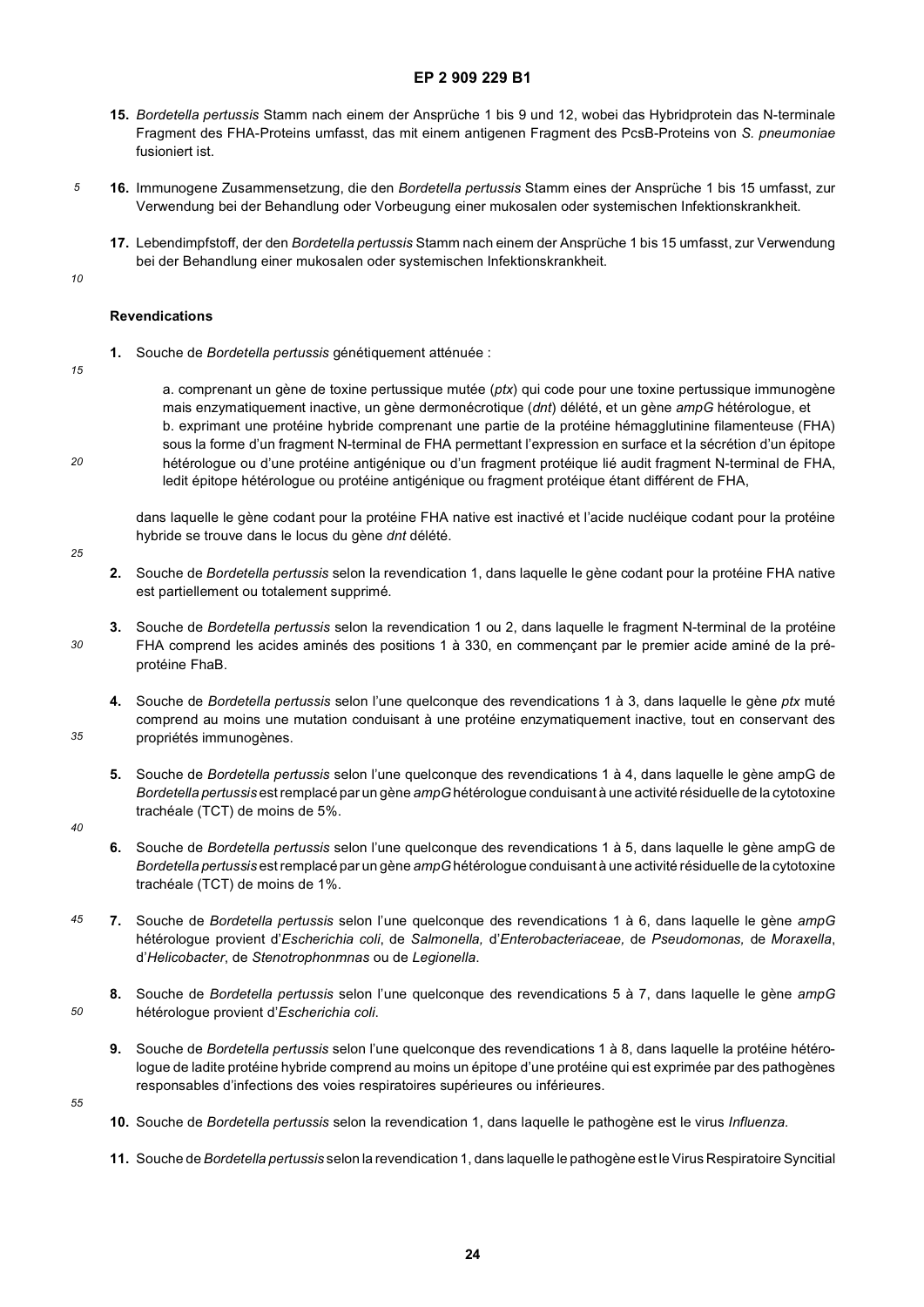(VRS).

- **12.** Souche de *Bordetella pertussis* selon la revendication 1, dans laquelle le pathogène est *Streptococcus pneumoniae*.
- *5* **13.** Souche de *Bordetella pertussis* selon l'une quelconque des revendications 1 à 10, dans laquelle la protéine hybride comprend le fragment N-terminal de FHA fusionné au domaine extracellulaire de la protéine matricielle (Me2) du Virus de l'*Influenza A.*
- *10* **14.** Souche de *Bordetella pertussis* selon l'une quelconque des revendications 1 à 9 et 11, dans laquelle la protéine hybride comprend le fragment N-terminal de FHA fusionné avec au moins un fragment antigénique de la protéine G du Virus Respiratoire Syncytial (VRS).
	- **15.** Souche de *Bordetella pertussis* selon l'une quelconque des revendications 1 à 9 et 12, dans laquelle la protéine hybride comprend le fragment N-terminal de FHA fusionné à un fragment antigénique de la protéine PcsB de *S. pneumoniae*.
	- **16.** Composition immunogène comprenant la souche *Bordetella pertussis* de l'une quelconque des revendications 1 à 15, pour son utilisation dans le traitement ou la prévention d'une maladie infectieuse mucosale ou systémique.
- *20* **17.** Vaccin vivant atténué comprenant la souche *Bordetella pertussis* de l'une quelconque des revendications 1 à 15, pour son utilisation dans le traitement d'une maladie infectieuse mucosale ou systémique.

| i<br>۰.<br>$\sim$ |  |
|-------------------|--|
|                   |  |

*15*

*30*

*35*

*45*

*50*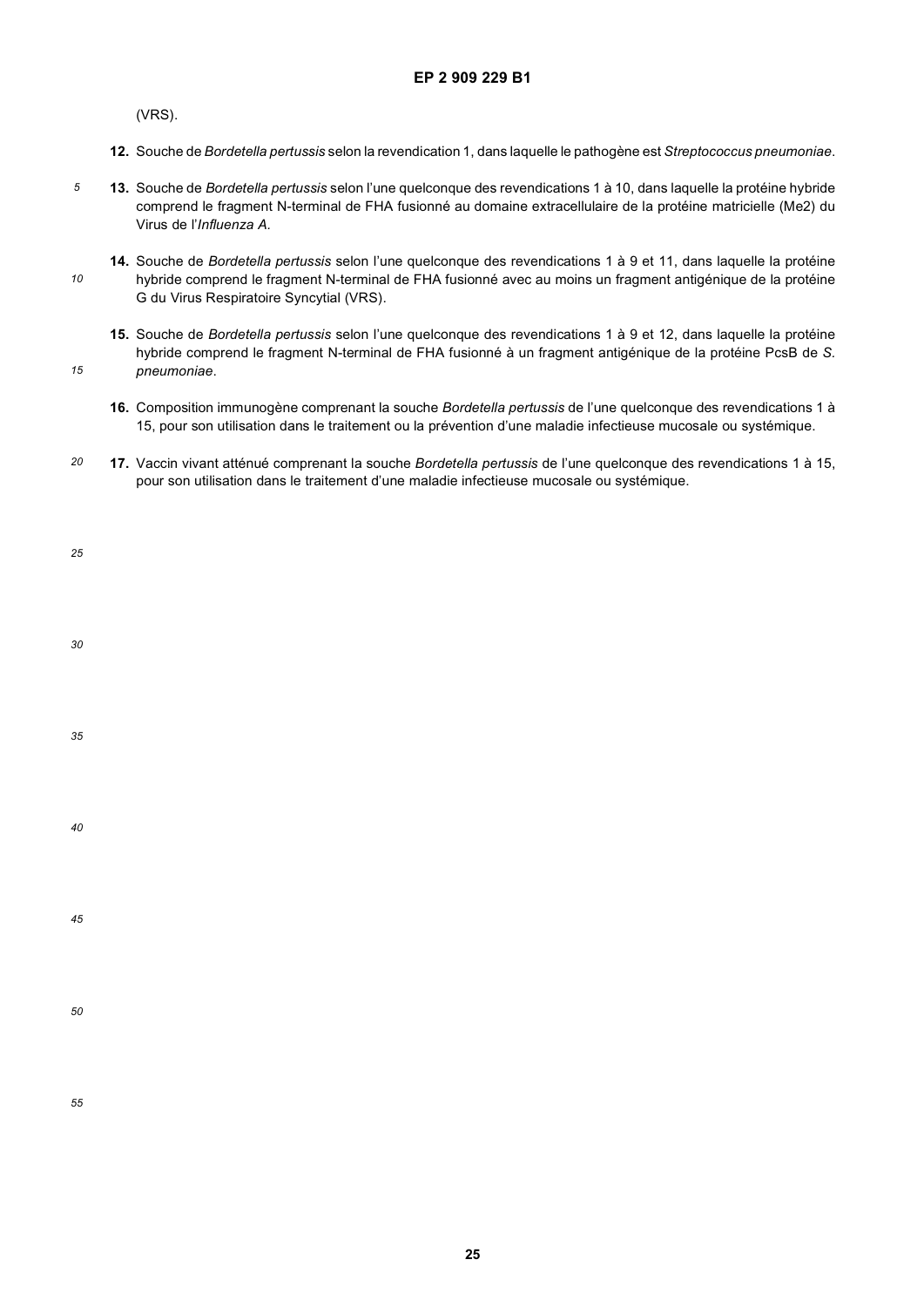

Figure 1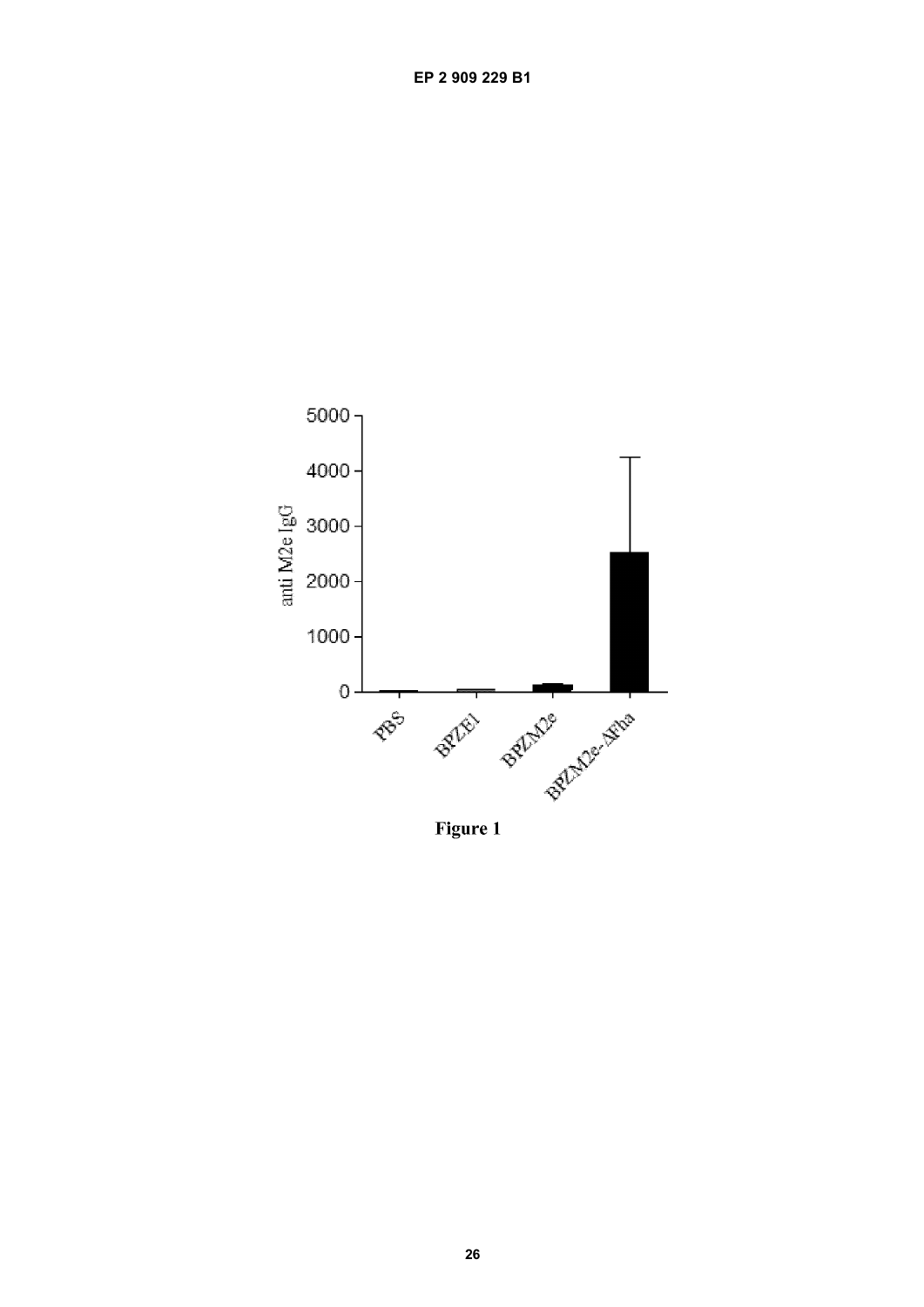

Figure 2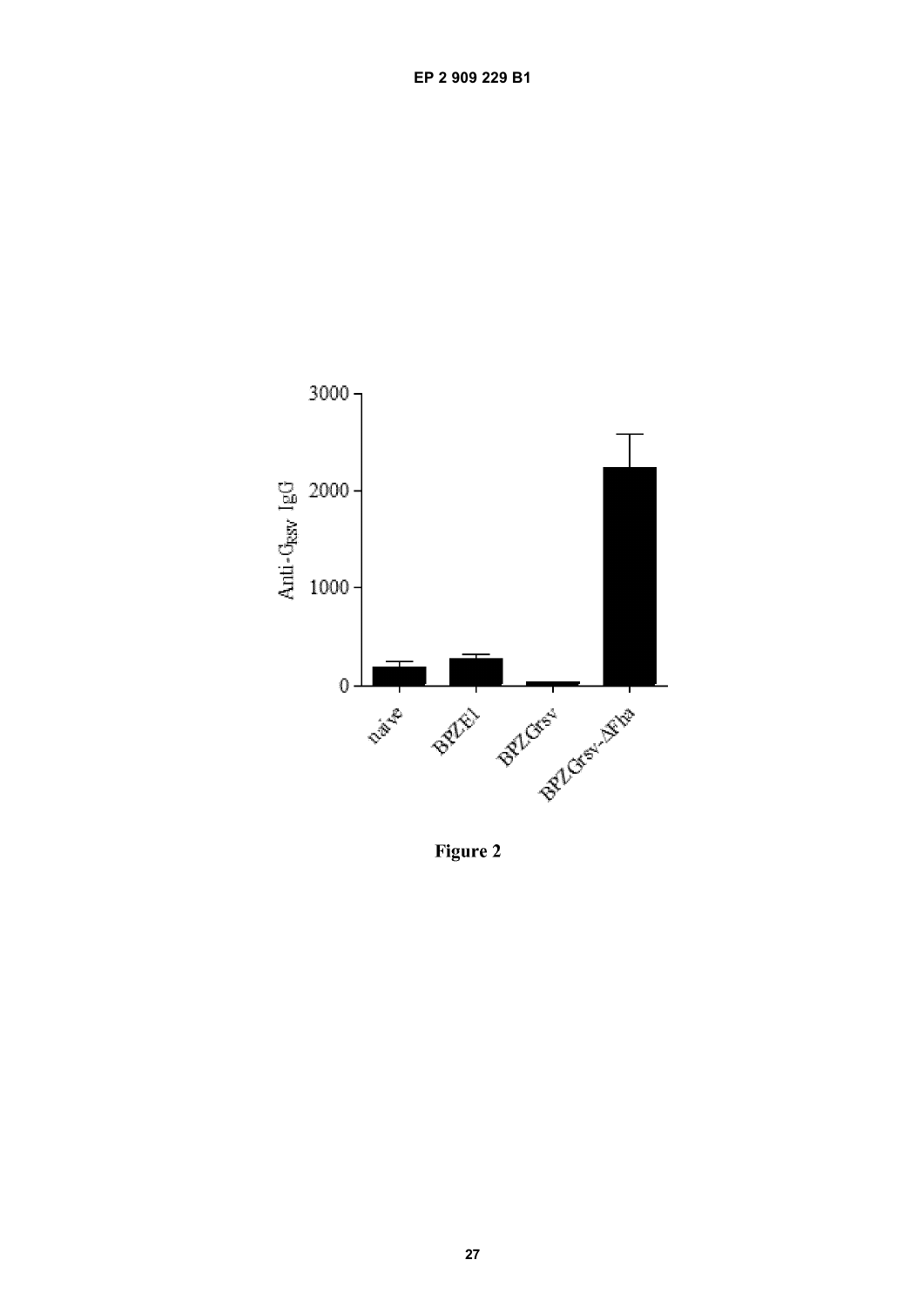

Figure 3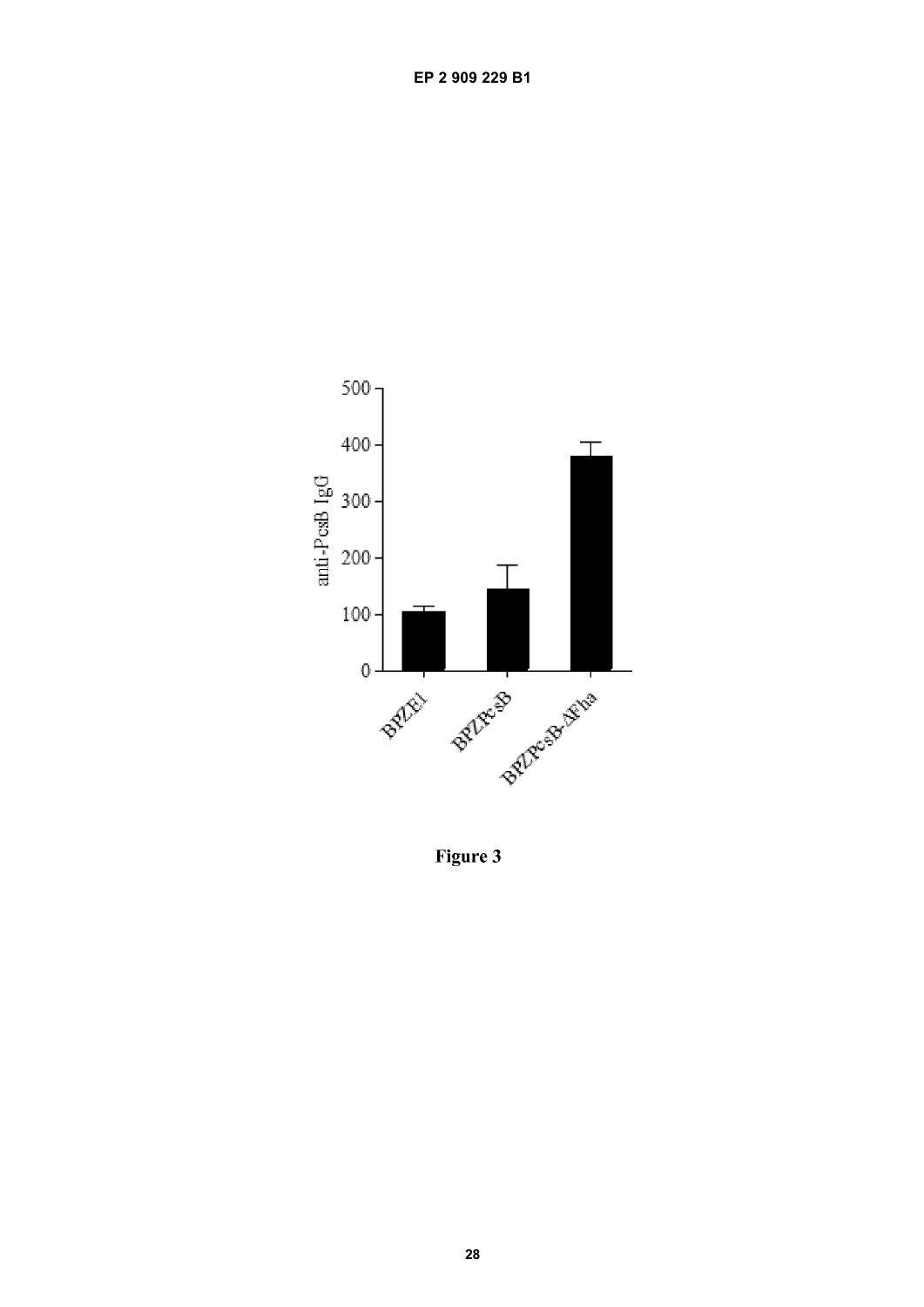### **REFERENCES CITED IN THE DESCRIPTION**

*This list of references cited by the applicant is for the reader's convenience only. It does not form part of the European patent document. Even though great care has been taken in compiling the references, errors or omissions cannot be excluded and the EPO disclaims all liability in this regard.*

#### **Patent documents cited in the description**

- **•** US 6841358 B **[0010]**
- **•** WO 2007104451 A1 **[0014]**
- **•** WO 2007104451 A **[0054]**

### **Non-patent literature cited in the description**

- **RUI LI et al.** Development of live attenuated strains expressing the universal influenza vaccine candidate M2e. *Vaccine,* 14 May 2011, vol. 29 (33 **[0012]**
- **REVENEAU N et al.** Tetanus toxin fragment C-specific priming by intranasal infection with recombinant Bordetella pertussis. *Vaccine,* 12 December 2001, vol. 20 (5-6 **[0013]**
- **MIELCAREK N et al.** Homologous and heterologous protection after single intranasal administration of live attenuated recombinant Bordetella pertussis. *Nature Biotechnology,* 01 May 1998, vol. 16 (5 **[0015]**
- **MANIATIS et al.** Molecular Cloning: Laboratory Manual. Cold Spring Harbor Laboratory, 1982 **[0070]**
- **ALONSO S ; WILLERY R ; RENAULD-MONGÉNIE G ; LOCHT C.** Production of Non typeable Haemophilus influenzae HtrA by Recombinant Bordetella pertussis with the Use of Filamentous Hemagglutinin as a Carrier. *Infect. Immun.,* 2005, vol. 73, 4295-4301 **[0143]**
- **ANTOINE R ; LOCHT C.** Roles of the disulfide bond and the carboxy-terminal region of the S1 subunit in the assembly and biosynthesis of pertussis toxin. *Infect, Immun.,* 1990, vol. 58, 1518-1526 **[0143]**
- **ANTOINE R ; ALONSO S ; RAZE D ; COUTTE L ; LESJEAN S ; WILLERY E et al.** New virulence-activated and virulence-repressed genes identified by systematic gene inactivation and generation of transcriptional fusions in Bordetella pertussis. *J Bacteriol,* 2000, vol. 182, 5902-5905 **[0143]**
- **COPPENS I ; ALONSO S ; ANTOINE R ; JACOB-DUBUISSON F ; RENAULD-MONGÉNIE G ; JACOBS E ; LOCHT C.** Production of Neisseria meningitides transferrin-binding protein B by recombinant Bordetella pertussis. *Infect. Immun.,* 2001, vol. 69, 5440-5446 **[0143]**
- **DE FILETTE M ; FIERS W ; MARTENS W ; BIR-KETT A ; RAMNE A ; LOWENADLER B et al.** Improved design and intranasal delivery of an M2e-based human influenza A vaccine. *Vaccine,* 2006, vol. 24, 6597-6601 **[0143]**
- **•** US 6713072 B **[0058] [0077]**
- **•** FR 9404661 **[0069]**
- **FEUNOU PF ; KAMMOUN H ; DEBRIE AS ; MIEL-CAREK N ; LOCHT C.** Long-term immunity against pertussis induced by a single nasal administration of live attenuated B. pertussis BPZE1. *Vaccine,* 2010, vol. 28, 7047-7053 **[0143]**
- **GIEFING C. ; MEINKE, AL ; HANNER M ; HENICS T ; MINH DB ; GELBMANN D ; LUNDBERG U ; SENN BM ; SCHUNN M ; HABEL, A.** Discovery of a novel class of highly conserved vaccine antigens using genomic scale antigenic fingerprinting of pneumococcus with human antibodies. *J Exp Med,* 2008, vol. 205, 117-131 **[0143]**
- **HO, S. Y. ; CHUA, S. Q. ; FOO, D. G. W. ; LOCHT, C. ; CHOW, V. T. ; POH, C. L. ; ALONSO, S.** Highly attenuated Bordetella pertussis strain BPZE1 as a potential live vehicle for delivery of heterologous vaccine candidates. *Infect Immun,* 2008, vol. 76, 111-119 **[0143]**
- **HUANG CC ; CHEN PM ; KUO JK ; CHUI WH ; LIN ST et al.** Experimental whooping cough. *N Engl J Med,* 1962, vol. 266, 105-111 **[0143]**
- **KASHIMOTO T. ; KATAHIRA J ; CORNEJO W R ; MASUDA M ; FUKUOH A ; MATSUZAWA T ;OHNI-SHI T ; HORIGUCHI Y.** Identification of functional domains of Bordetella dermonecrotizing toxin. *Infect. Immun.,* 1999, vol. 67, 3727-32 **[0143]**
- **KAVANAGH H ; NOONE C ; CAHILL E ; ENGLISH K ; LOCHT C ; MAHON BP.** Attenuated Bordetella pertussis vaccine strain BPZE1 modulates allergen-induced immunity and prevents allergic pulmonary pathology in a murine model. *Clin Exp Allergy,* 2010, vol. 40, 933-941 **[0143]**
- **LAEMMLI UK.** Cleavage of structural proteins during the assembly of the head of bacteriophage T4. *Nature,* 1970, vol. 227, 680-685 **[0143]**
- **LAMBERT-BUISINE, C. ; E. WILLERY ; C. LOCHT ; F. JACOB-DUBUISSON.** N-terminal characterization of the Bordetella pertussis filamentous haemagglutinin. *Mol. Microbiol.,* 1998, vol. 28, 1283-1293 **[0143]**